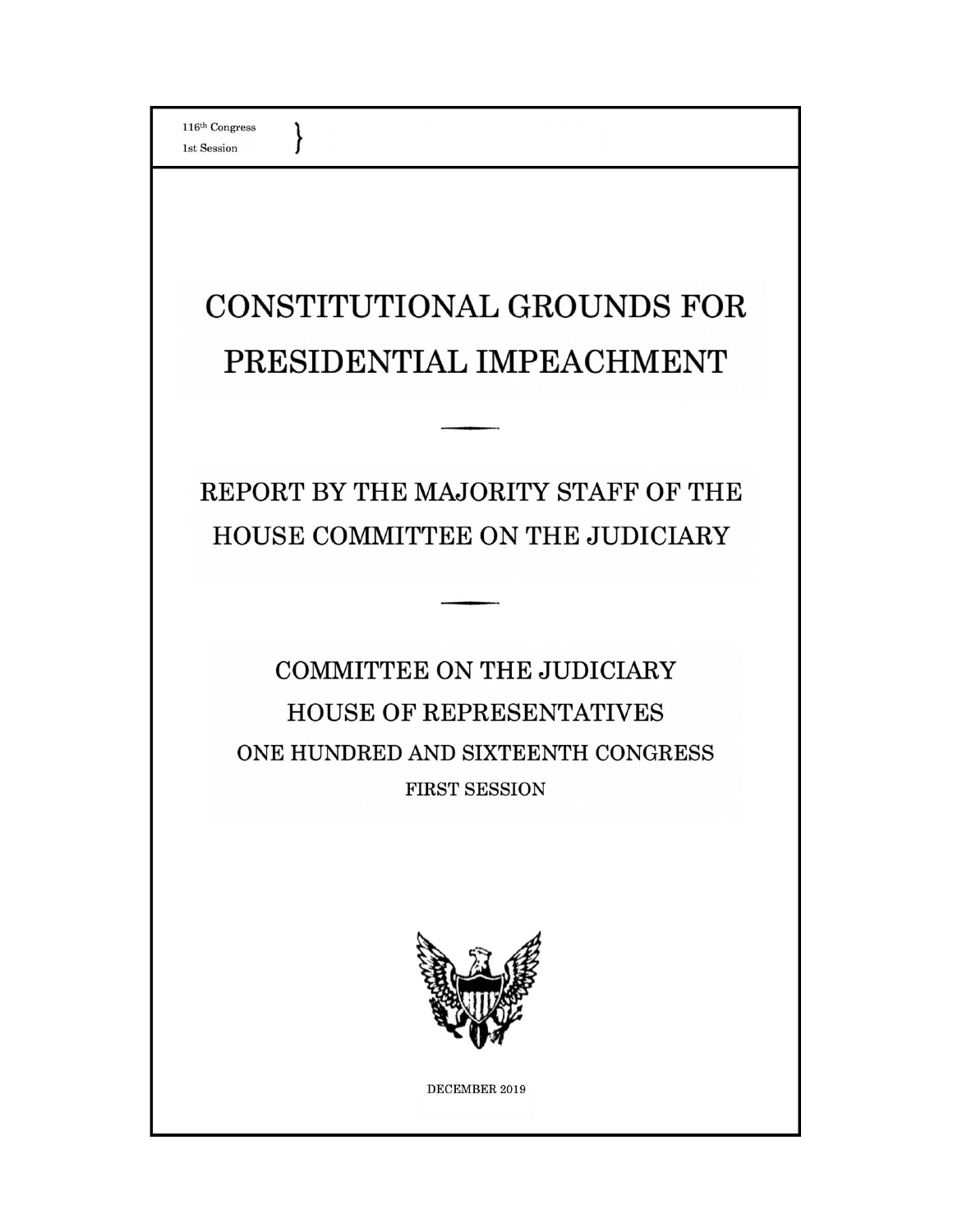# **Table of Contents**

| I.        |                                                                           |  |
|-----------|---------------------------------------------------------------------------|--|
| II.       |                                                                           |  |
| Ш.        |                                                                           |  |
| IV.       |                                                                           |  |
| A.        |                                                                           |  |
| <b>B.</b> |                                                                           |  |
|           | 1.                                                                        |  |
|           | 2.                                                                        |  |
|           |                                                                           |  |
|           | 1.                                                                        |  |
|           | Betrayal of the National Interest Through Foreign Entanglements  22<br>2. |  |
|           | 3.                                                                        |  |
|           |                                                                           |  |
|           |                                                                           |  |
| A.        |                                                                           |  |
| <b>B.</b> |                                                                           |  |
| C.        |                                                                           |  |
| D.        |                                                                           |  |
| VI.       |                                                                           |  |
| A.        |                                                                           |  |
| В.        |                                                                           |  |
| C.        |                                                                           |  |
| D.        |                                                                           |  |
| E.        |                                                                           |  |
| F.        |                                                                           |  |
| VII.      |                                                                           |  |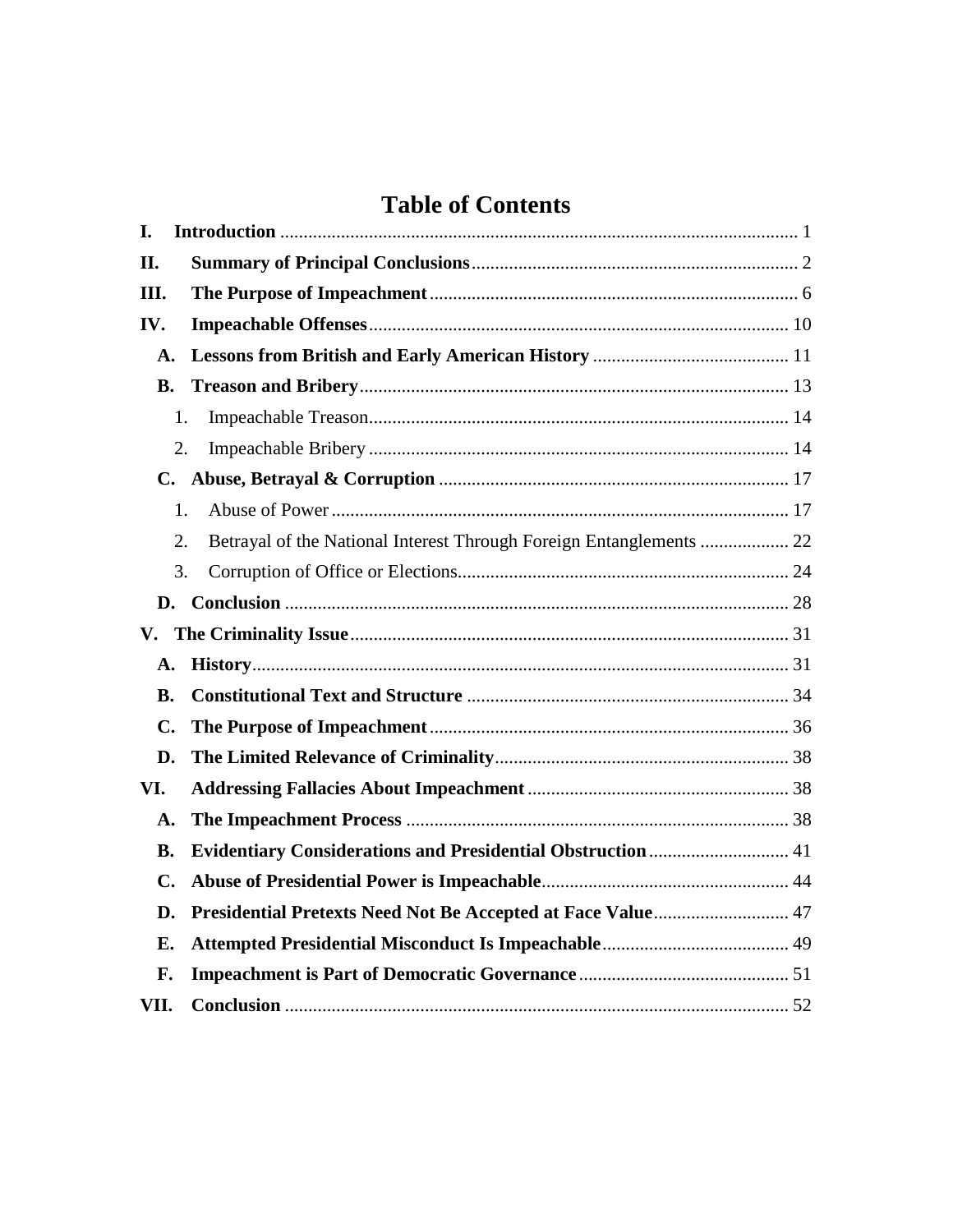# **Foreword by Mr. Nadler**

I am pleased to make available a report prepared by the majority staff addressing constitutional grounds for presidential impeachment. The staff of the Committee on the Judiciary first produced a report addressing this topic in 1974, during the impeachment inquiry into President Richard M. Nixon, and that report was updated by the majority and minority staff in 1998, during the impeachment inquiry into President William Jefferson Clinton. Over the past several decades, however, legal scholars and historians have undertaken a substantial study of the subject. The earlier reports remain useful points of reference, but no longer reflect the best available learning on questions relating to presidential impeachment. Further, they do not address several issues of constitutional law with particular relevance to the ongoing impeachment inquiry respecting President Donald J. Trump. For that reason, the majority staff of the Committee have prepared this report for the use of the Committee on the Judiciary.

The views and conclusions contained in the report are staff views and do not necessarily reflect those of the Committee on the Judiciary or any of its members.

Amy Rutkin, Chief of Staff Perry Apelbaum, Staff Director and Chief Counsel Aaron Hiller, Deputy Chief Counsel and Chief Oversight Counsel Barry Berke, Special Counsel Norman Eisen, Special Counsel Arya Hariharan, Deputy Chief Oversight Counsel James Park, Chief Constitution Counsel Joshua Matz, Counsel

Sophia Brill, Counsel Charles Gayle, Counsel Maggie Goodlander, Counsel Sarah Istel, Counsel Ted Kalo, Special Counsel Matthew Morgan, Counsel Matthew N. Robinson, Counsel Kerry Tirrell, Counsel Rachel Calanni, Professional Staff William S. Emmons, Professional Staff Priyanka Mara, Professional Staff Madeline Strasser, Chief Clerk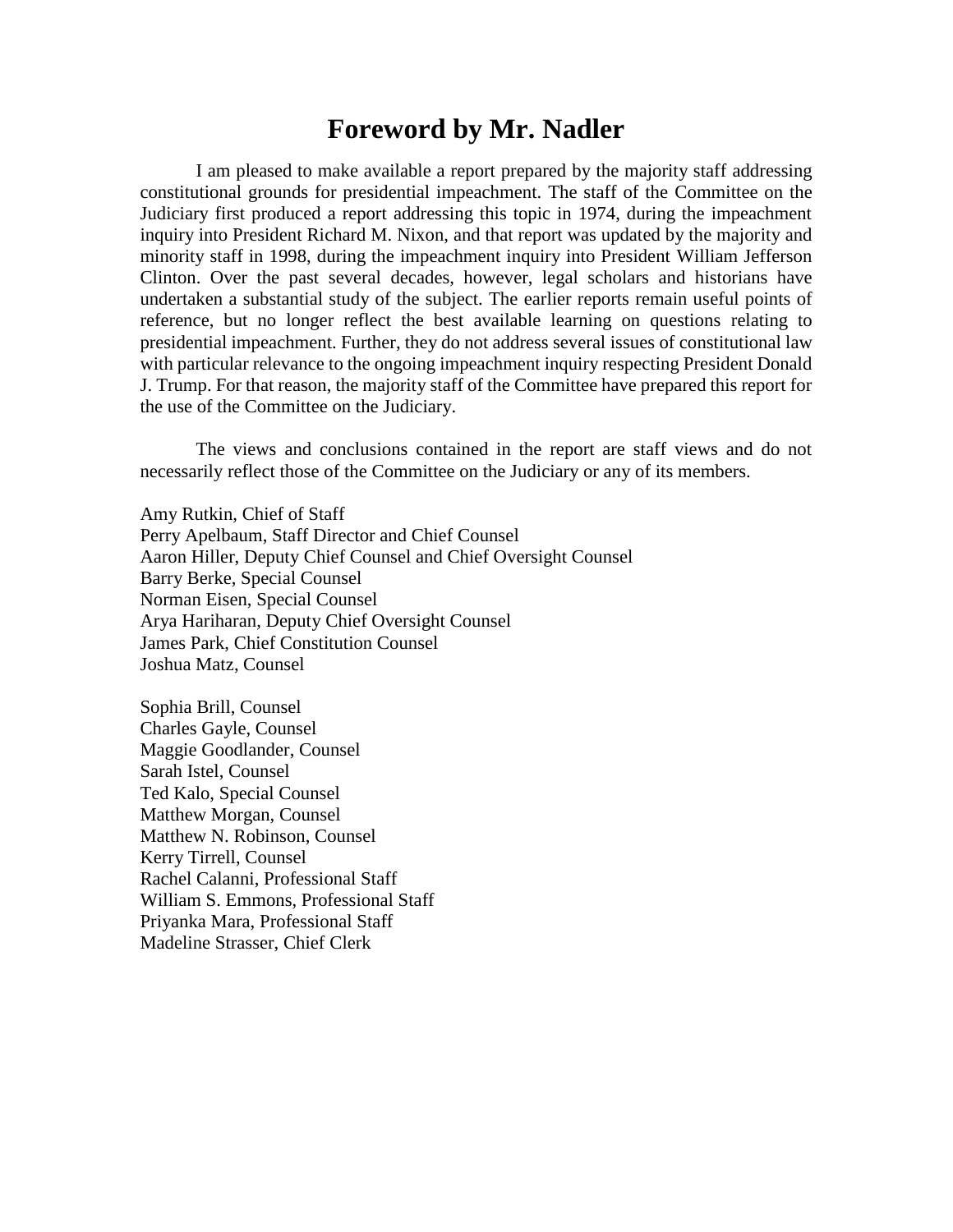# **Constitutional Grounds for Presidential Impeachment Report by the Staff of the Committee on the Judiciary**

# <span id="page-3-0"></span>**I. Introduction**

Our President holds the ultimate public trust. He is vested with powers so great that they frightened the Framers of our Constitution; in exchange, he swears an oath to faithfully execute the laws that hold those powers in check. This oath is no formality. The Framers foresaw that a faithless President could destroy their experiment in democracy. As George Mason warned at the Constitutional Convention, held in Philadelphia in 1787, "if we do not provide against corruption, our government will soon be at an end."<sup>1</sup> Mason evoked a well-known historical truth: when corrupt motives take root, they drive an endless thirst for power and contempt for checks and balances. It is then only the smallest of steps toward acts of oppression and assaults on free and fair elections. A President faithful only to himself—who will sell out democracy and national security for his own personal advantage—is a danger to every American. Indeed, he threatens America itself.

Impeachment is the Constitution's final answer to a President who mistakes himself for a monarch. Aware that power corrupts, our Framers built other guardrails against that error. The Constitution thus separates governmental powers, imposes an oath of faithful execution, prohibits profiting from office, and guarantees accountability through regular elections. But the Framers were not naïve. They knew, and feared, that someday a corrupt executive might claim he could do anything he wanted as President. Determined to protect our democracy, the Framers built a safety valve into the Constitution: A President can be removed from office if the House of Representatives approves articles of impeachment charging him with "Treason, Bribery, or other high Crimes and Misdemeanors," and if two-thirds of the Senate votes to find the President guilty of such misconduct after a trial. $2$ 

As Justice Joseph Story recognized, "the power of impeachment is not one expected in any government to be in constant or frequent exercise."<sup>3</sup> When faced with credible evidence of extraordinary wrongdoing, however, it is incumbent on the House to investigate and determine whether impeachment is warranted. On October 31, 2019, the House approved H. Res. 660, which, among other things, confirmed the preexisting inquiry "into whether sufficient grounds exist for the House of Representatives to exercise its Constitutional power to impeach Donald John Trump, President of the United States of America."<sup>4</sup>

<sup>1</sup> 1 Max Farrand, ed., *The Records of the Federal Convention of 1787,* 392 (1911) (hereinafter, "Records of the Federal Convention").

<sup>2</sup> U.S. CONST. Art. II, § 4; *id.* Art. I, § 5, cl. 5; *id.* Art. I, § 3, cl. 6.

<sup>3</sup> 2 Joseph Story, *Commentaries on the Constitution of the United States,* 221 (1833).

 $4$  H.Res. 660,  $116^{th}$  Cong. (2019).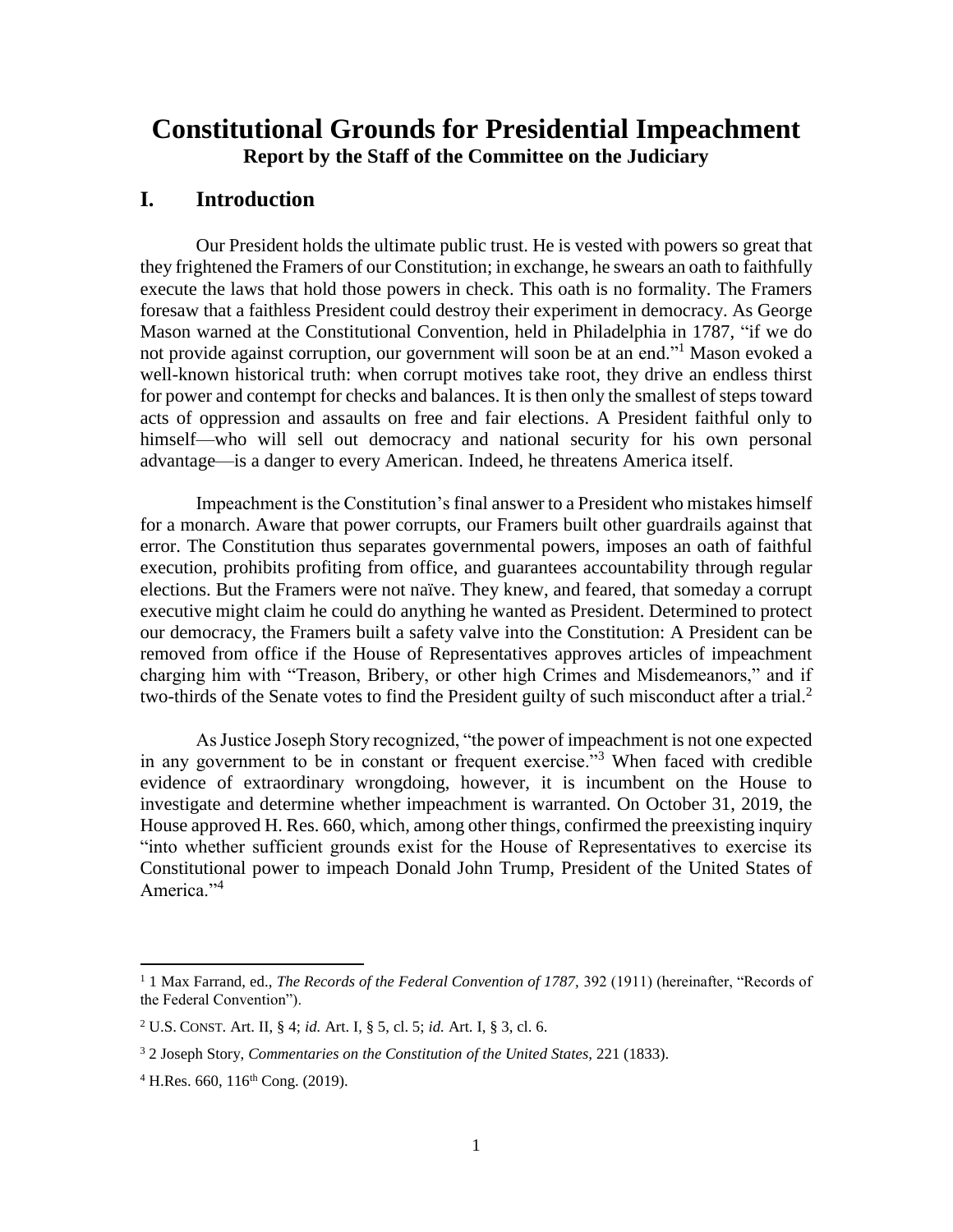The Judiciary Committee now faces questions of extraordinary importance. In prior impeachment inquiries addressing allegations of Presidential misconduct, the staff of the Judiciary Committee has prepared reports addressing relevant principles of constitutional law.<sup>5</sup> Consistent with that practice, and to assist the Committee and the House in working toward a resolution of the questions before them, this staff report explores the meaning of the words in the Constitution's Impeachment Clause: "Treason, Bribery, or other high Crimes and Misdemeanors." It also describes the impeachment process and addresses several mistaken claims about impeachment that have recently drawn public notice.

# <span id="page-4-0"></span>**II. Summary of Principal Conclusions**

Our principal conclusions are as follows.

The purpose of impeachment. As the Framers deliberated in Philadelphia, Mason posed a profound question: "Shall any man be above justice?"<sup>6</sup> By authorizing Congress to remove Presidents for egregious misconduct, the Framers offered a resounding answer. As Mason elaborated, "some mode of displacing an unfit magistrate is rendered indispensable by the fallibility of those who choose, as well as by the corruptibility of the man chosen."<sup>7</sup> Unlike Britain's monarch, the President would answer personally—to Congress and thus to the Nation—if he engaged in serious wrongdoing. Alexander Hamilton explained that the President would have no more resemblance to the British king than to "the Grand Seignior, to the khan of Tartary, [or] to the Man of the Seven Mountains."<sup>8</sup> Whereas "the person of the king of Great Britain is sacred and inviolable," the President of the United States could be "impeached, tried, and upon conviction . . . removed from office."<sup>9</sup> Critically, though, impeachment goes no further. It results only in loss of political power. This speaks to the nature of impeachment: it exists not to inflict punishment for past wrongdoing, but rather to save the Nation from misconduct that endangers democracy and the rule of law. Thus, the ultimate question in an impeachment is whether leaving the President in our highest office imperils the Constitution.<sup>10</sup>

Impeachable offenses. The Framers were careful students of history and knew that threats to democracy can take many forms. They feared would-be monarchs, but also warned against fake populists, charismatic demagogues, and corrupt kleptocrats. The Framers thus intended impeachment to reach the full spectrum of Presidential misconduct

 $\overline{a}$ 

<sup>5</sup> STAFF OF H. COMM. ON THE JUDICIARY, 93D CONG., CONSTITUTIONAL GROUNDS FOR PRESIDENTIAL IMPEACHMENT 4 (Comm. Print 1974) (hereinafter "Constitutional Grounds for Presidential Impeachment (1974)"); STAFF OF H. COMM. ON THE JUDICIARY, 105TH CONG., CONSTITUTIONAL GROUNDS FOR PRESIDENTIAL IMPEACHMENT: MODERN PRECEDENTS (Comm. Print 1998) (hereinafter "Constitutional Grounds for Presidential Impeachment: Modern Precedents (1998)").

<sup>6</sup> 2 Farrand, *Records of the Federal Convention,* at 65.

<sup>7</sup> 1 Farrand, *Records of the Federal Convention,* at 86.

<sup>8</sup> Alexander Hamilton, *Federalist No. 69*, 444 (Benjamin Fletcher Wright ed., 2004).

<sup>9</sup> *Id.*

<sup>10</sup> *See* Laurence H. Tribe, *American Constitutional Law* 155 (3d ed. 2000).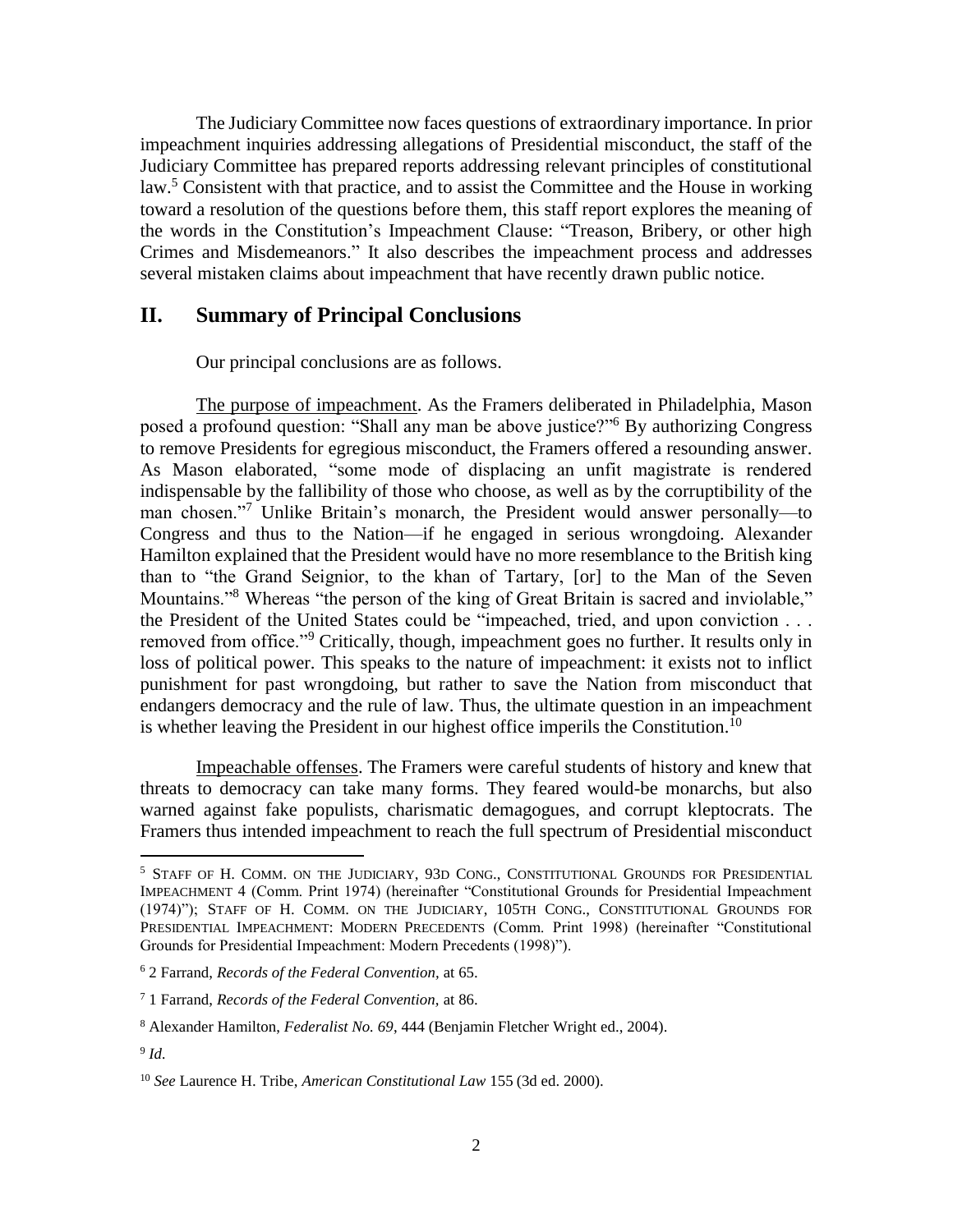that menaced the Constitution. Because they could not anticipate and prohibit every threat a President might someday pose, the Framers adopted a standard sufficiently general and flexible to meet unknown future circumstances: "Treason, Bribery, or other high Crimes and Misdemeanors." This standard was proposed by Mason and was meant, in his words, to capture all manner of "great and dangerous offenses" against the Constitution.<sup>11</sup>

*Treason and bribery*. Applying traditional tools of interpretation puts a sharper point on this definition of "high Crimes and Misdemeanors." For starters, it is useful to consider the two impeachable offenses that the Framers identified for us. "Treason" is an unforgiveable betrayal of the Nation and its security. A President who levies war against the government, or lends aid and comfort to our enemies, cannot persist in office; a President who betrays the Nation once will most certainly do so again. "Bribery," in turn, sounds in abuse of power. Impeachable bribery occurs when the President offers, solicits, or accepts something of personal value to influence his own official actions. By rendering such bribery impeachable, the Framers sought to ensure that the Nation could expel a leader who would sell out the interests of "We the People" for his own personal gain.

In identifying "other high Crimes and Misdemeanors," we are guided by the text and structure of the Constitution, the records of the Constitutional Convention and state ratifying debates, and the history of impeachment practice. These sources demonstrate that the Framers principally intended impeachment for three overlapping forms of Presidential wrongdoing: (1) abuse of power, (2) betrayal of the nation through foreign entanglements, and (3) corruption of office and elections. Any one of these violations of the public trust justifies impeachment; when combined in a single course of conduct, they state the strongest possible case for impeachment and removal from office.

*Abuse of power*. There are at least as many ways to abuse power as there are powers vested in the President. It would thus be an exercise in futility to attempt a list of every abuse of power constituting "high Crimes and Misdemeanors." That said, impeachable abuse of power can be roughly divided into two categories: engaging in official acts forbidden by law and engaging in official action with motives forbidden by law. As James Iredell explained, "the president would be liable to impeachments [if] he had … acted from some corrupt motive or other."<sup>12</sup> This warning echoed Edmund Randolph's teaching that impeachment must be allowed because "the Executive will have great opportunitys of abusing his power."<sup>13</sup> President Richard Nixon's conduct has come to exemplify impeachable abuse of power: he acted with corrupt motives in obstructing justice and using official power to target his political opponents, and his decision to unlawfully defy subpoenas issued by the House impeachment inquiry was unconstitutional on its face.

<sup>11</sup> 2 Farrand, *Records of the Federal Convention,* at 550.

<sup>12</sup> Quoted in *Background and History of Impeachment: Hearing before the Subcomm. On the Constitution of the H. Comm on the Judiciary*, 105th Cong. 49 (1999) (hereinafter "1998 Background and History of Impeachment Hearing").

<sup>13</sup> 2 Farrand, *Records of the Federal Convention* at 67.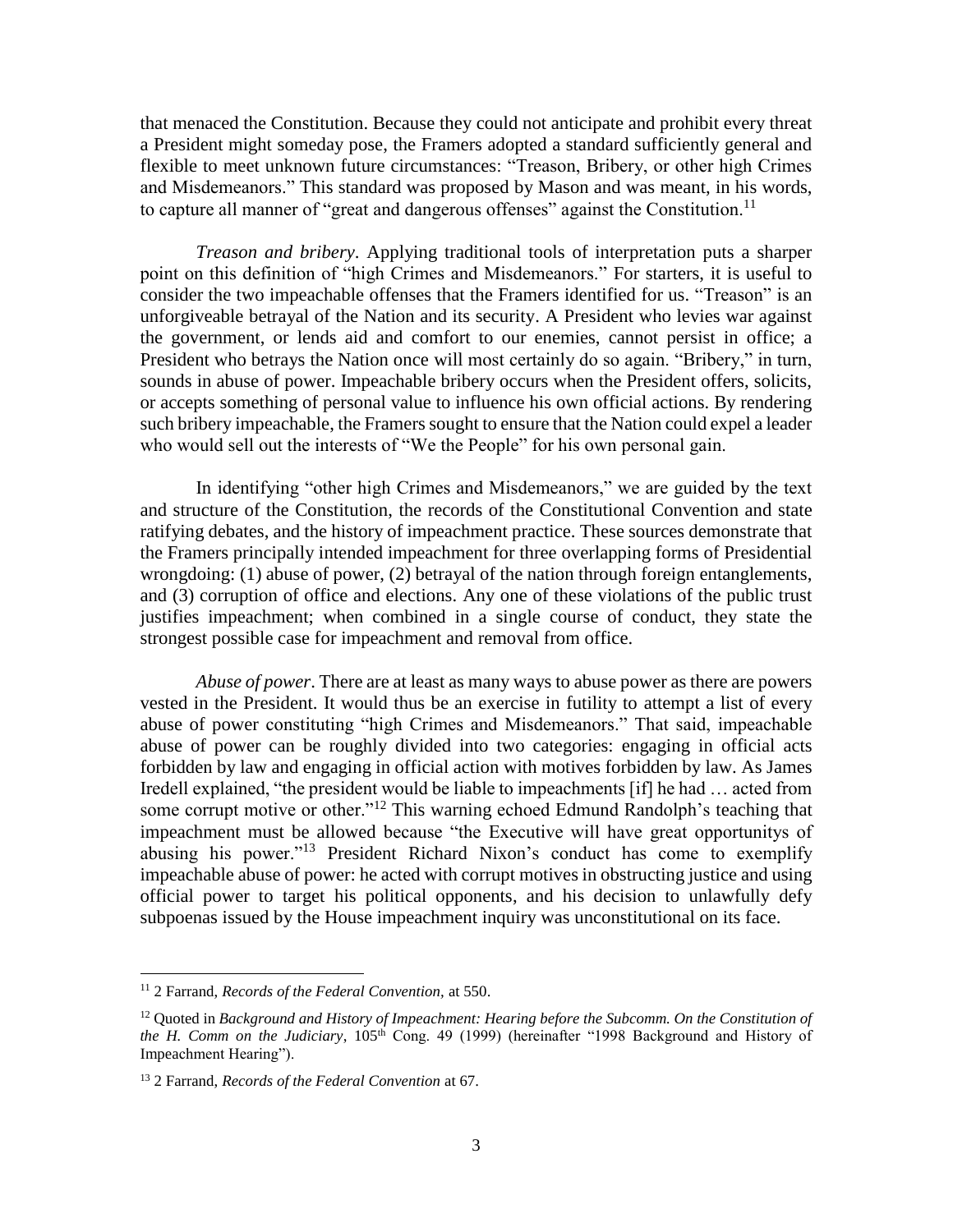*Betrayal involving foreign powers*. As much as the Framers feared abuse, they feared betrayal still more. That anxiety is shot through their discussion of impeachment and explains why "Treason" heads the Constitution's list of impeachable offenses. James Madison put it simply: the President "might betray his trust to foreign powers."<sup>14</sup> Although the Framers did not intend impeachment for good faith disagreements on matters of diplomacy, they were explicit that betrayal of the Nation through schemes with foreign powers justified that remedy. Indeed, foreign interference in the American political system was among the gravest dangers feared by the Founders of our Nation and the Framers of our Constitution. In his farewell address, George Washington thus warned Americans "to be constantly awake, since history and experience prove that foreign influence is one of the most baneful foes of republican government."<sup>15</sup> And in a letter to Thomas Jefferson, John Adams wrote: "You are apprehensive of foreign Interference, Intrigue, Influence. So am I.—But, as often as Elections happen, the danger of foreign Influence recurs."<sup>16</sup>

*Corruption*. Lurking beneath the Framers' discussion of impeachment was the most ancient and implacable foe of democracy: corruption. The Framers saw no shortage of threats to the Republic, and sought to guard against them, "but the big fear underlying all the small fears was whether they'd be able to control corruption."<sup>17</sup> As Madison put it, corruption "might be fatal to the Republic."<sup>18</sup> This was not just a matter of thwarting bribes; it was a far more expansive challenge. The Framers celebrated civic virtue and love of country; they wrote rules to ensure officials would not use public power for private gain.

Impeachment was seen as especially necessary for Presidential conduct corrupting our system of political self-government. That concern arose in multiple contexts as the Framers debated the Constitution. The most important was the risk that Presidents would place their personal interest in re-election above our bedrock national commitment to democracy. The Framers knew that corrupt leaders concentrate power by manipulating elections and undercutting adversaries. They despised King George III, who "resorted to influencing the electoral process and the representatives in Parliament in order to gain [his] treacherous ends."<sup>19</sup> That is why the Framers deemed electoral treachery a central ground for impeachment. The very premise of the Constitution is that the American people govern themselves, and choose their leaders, through free and fair elections. When the President concludes that elections might threaten his grasp on power and abuses his office to sabotage opponents or invite inference, he rejects democracy itself and must be removed.

 $\overline{a}$ 

<sup>14</sup> *Id.,* at 65-66.

<sup>15</sup> George Washington Farewell Address (1796)*, George Washington Papers, Series 2, Letterbooks 1754- 1799: Letterbook 24, April 3, 1793 - March 3, 1797,* Library of Congress.

<sup>16</sup> *To Thomas Jefferson from John Adams*, *6 December 1787*, National Archives, Founders Online.

<sup>17</sup> Zephyr Teachout, *Corruption in America: From Benjamin Franklin's Snuff Box to Citizens United* 57 (2014).

<sup>18</sup> 2 Farrand, *Records of the Federal Convention*, at 66.

<sup>19</sup> Gordon S. Wood, *The Creation of the American Republic, 1776-1787* 33 (1998).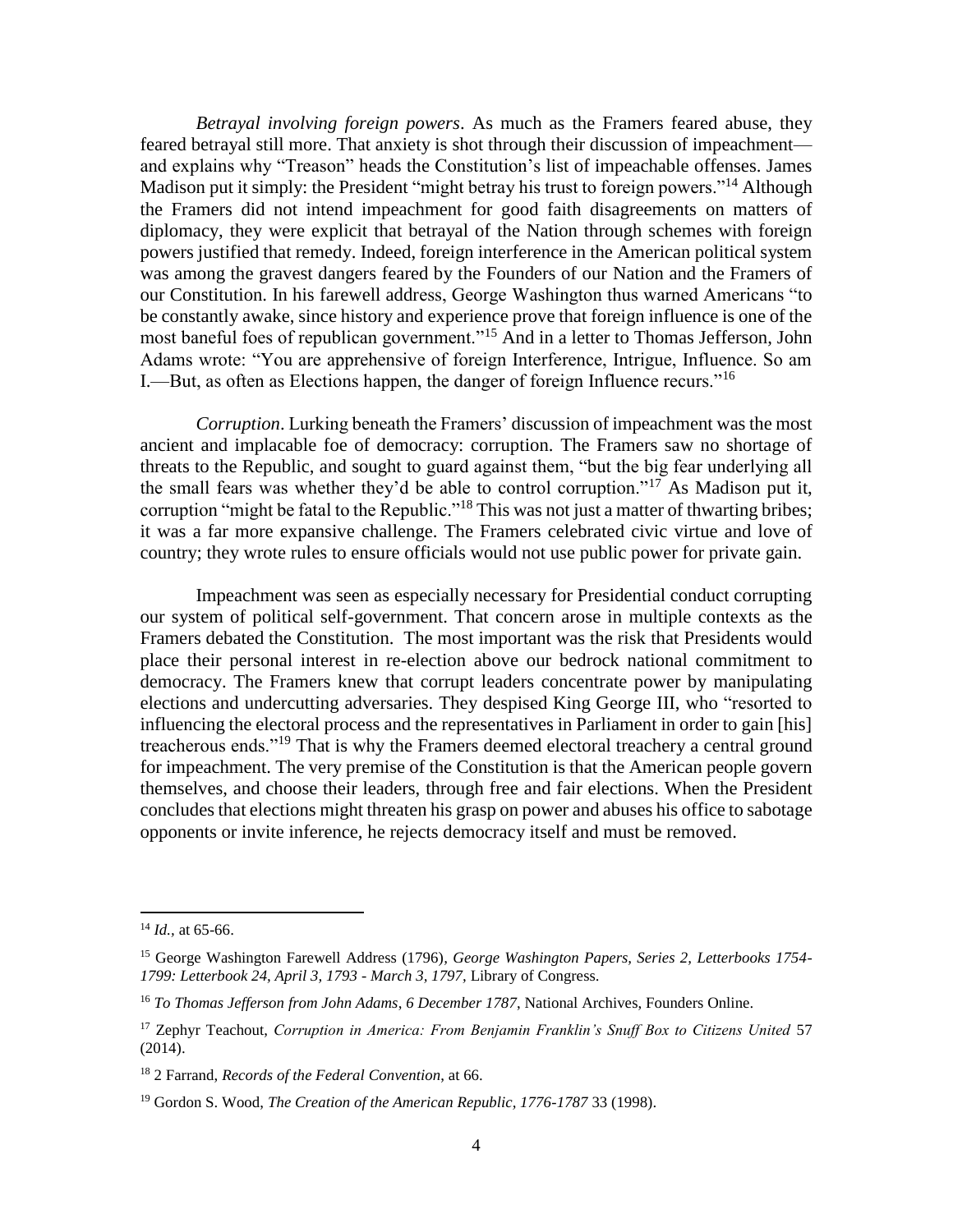*Conclusions regarding the nature of impeachable offenses*. In sum, history teaches that "high Crimes and Misdemeanors" referred mainly to acts committed by public officials, using their power or privileges, that inflicted grave harm on our political order. Such great and dangerous offenses included treason, bribery, serious abuse of power, betrayal of the national interest through foreign entanglements, and corruption of office and elections. They were unified by a clear theme: officials who abused, abandoned, or sought personal benefit from their public trust—and who threatened the rule of law if left in power—faced impeachment. Each of these acts, moreover, should be plainly wrong to reasonable officials and persons of honor. When a political official uses political power in ways that substantially harm our political system, Congress can strip them of that power.

Within these parameters, and guided by fidelity to the Constitution, the House must judge whether the President's misconduct is grave enough to require impeachment. That step must never be taken lightly. It is a momentous act, justified only when the President's full course of conduct, assessed without favor or prejudice, is "seriously incompatible with either the constitutional form and principles of our government or the proper performance of constitutional duties of the presidential office."<sup>20</sup> But when that high standard is met, the Constitution calls the House to action—and the House, in turn, must rise to the occasion. In such cases, a decision *not* to impeach can harm democracy and set an ominous precedent.

The criminality issue. It is occasionally suggested that Presidents can be impeached only if they have committed crimes. That position was rejected in President Nixon's case, and then rejected again in President Clinton's, and should be rejected once more. Offenses against the Constitution are different than offenses against the criminal code. Some crimes, like jaywalking, are not impeachable. And some forms of misconduct may offend both the Constitution and the criminal law. Impeachment and criminality must therefore be assessed separately—even though the President's commission of indictable crimes may further support a case for impeachment and removal. Ultimately, the House must judge whether a President's conduct offends and endangers the Constitution itself.

Fallacies about impeachment. In the final section of this Report, we briefly address six falsehoods about impeachment that have recently drawn public notice.

*First*, contrary to mistaken claims otherwise, we demonstrate that the current impeachment inquiry has complied in every respect with the Constitution, the Rules of the House, and historic practice and precedent of the House.

*Second*, we address several evidentiary matters. The House impeachment inquiry has compiled substantial direct and circumstantial evidence bearing on the issues at hand. Nonetheless, President Trump has objected that some of the evidence gathered by the House comes from witnesses lacking first-hand knowledge of his conduct. But in the same breath, he has unlawfully ordered many witnesses with first-hand knowledge to defy House

 $^{20}$  REPORT OF THE COMMITTEE ON THE JUDICIARY, IMPEACHMENT OF RICHARD M. NIXON, PRESIDENT OF THE UNITED STATES, H.R. REP. NO. 93-1305 8 (1974) (hereinafter "Committee Report on Nixon Articles of Impeachment (1974)").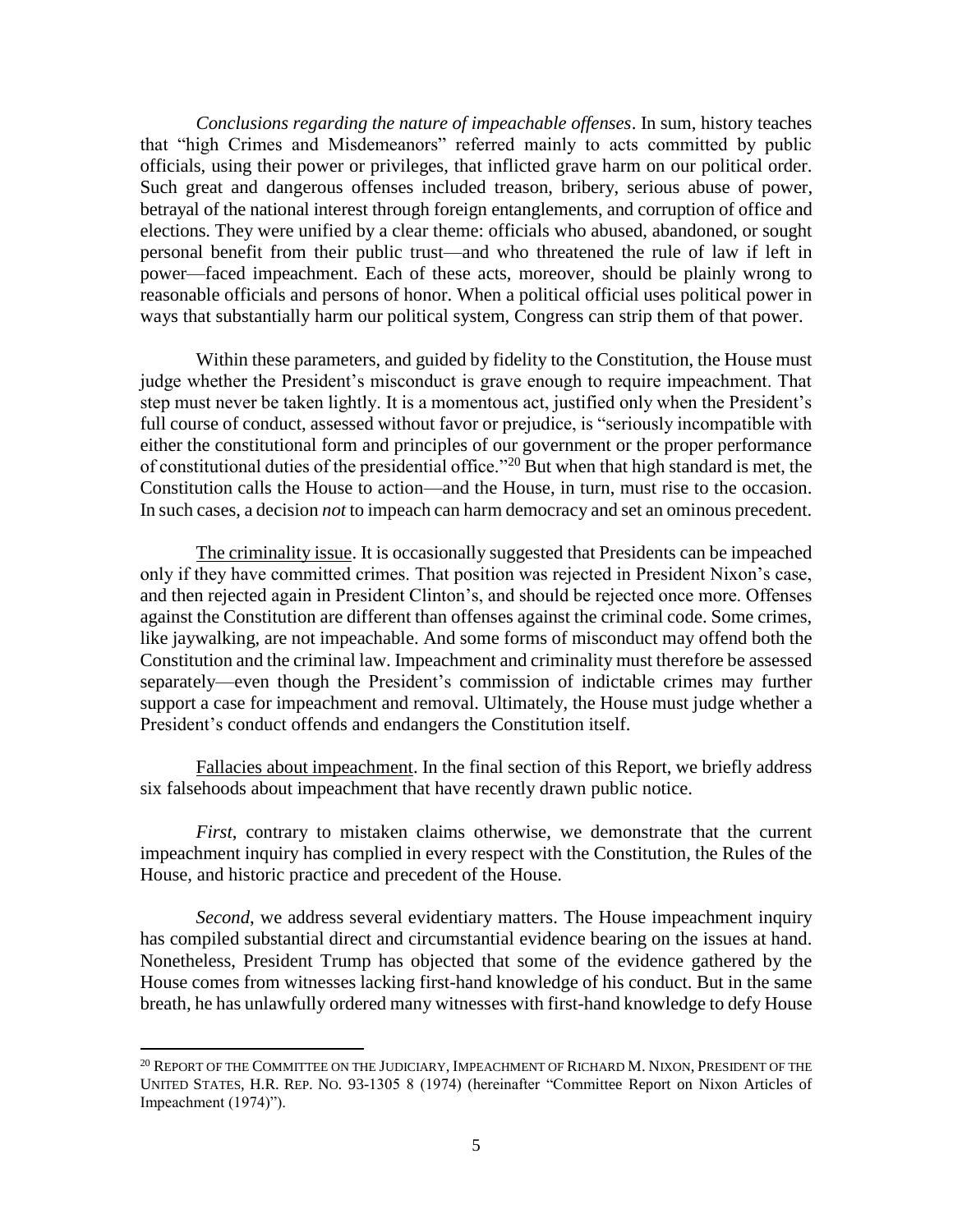subpoenas. As we show, President Trump's assertions regarding the evidence before the House are misplaced as a matter of constitutional law and common sense.

*Third*, we consider President Trump's claim that his actions are protected because of his right under Article II of the Constitution "to do whatever I want as president."<sup>21</sup> This claim is wrong, and profoundly so, because our Constitution rejects pretensions to monarchy and binds Presidents with law. That is true even of powers vested exclusively in the chief executive. If those powers are invoked for corrupt reasons, or wielded in an abusive manner harming the constitutional system, the President is subject to impeachment for "high Crimes and Misdemeanors." This is a core premise of the impeachment power.

*Fourth*, we address whether the House must accept at face value President Trump's claim that his motives were not corrupt. In short, no. When the House probes a President's state of mind, its mandate is to find the facts. That means evaluating the President's account of his motives to see if it rings true. The question is not whether the President's conduct *could have* resulted from permissible motives. It is whether the President's *real reasons*, the ones in his mind at the time, were legitimate. Where the House discovers persuasive evidence of corrupt wrongdoing, it is entitled to rely upon that evidence to impeach.

*Fifth*, we explain that attempted Presidential wrongdoing is impeachable. Mason himself said so at the Constitutional Convention, where he described "*attempts* to subvert the Constitution" as a core example of "great and dangerous offenses."<sup>22</sup> Moreover, the Judiciary Committee reached the same conclusion in President Nixon's case. Historical precedent thus confirms that ineptitude and insubordination do not afford the President a defense to impeachment. A President cannot escape impeachment just because his scheme to abuse power, betray the nation, or corrupt elections was discovered and abandoned.

*Finally*, we consider whether impeachment "nullifies" the last election or denies voters their voice in the next one. The Framers themselves weighed this question. They considered relying solely on elections—rather than impeachment—to remove wayward Presidents. That position was firmly rejected. No President is entitled to persist in office after committing "high Crimes and Misdemeanors," and no one who voted for him in the last election is entitled to expect he will do so. Where the President's misconduct is aimed at corrupting elections, relying on elections to solve the problem is no safeguard at all.

#### <span id="page-8-0"></span>**III. The Purpose of Impeachment**

 $\overline{\phantom{a}}$ 

Freedom must not be taken for granted. It demands constant protection from leaders whose taste of power sparks a voracious need for more. Time and again, republics have fallen to officials who care little for the law and use the public trust for private gain.

<sup>21</sup> *Remarks by President Trump at Turning Point USA's Teen Student Action Summit 2019*, July 23, 2019, THE WHITE HOUSE.

<sup>22</sup> Cass R. Sunstein, *Impeachment: A Citizen's Guide* 47 (2017).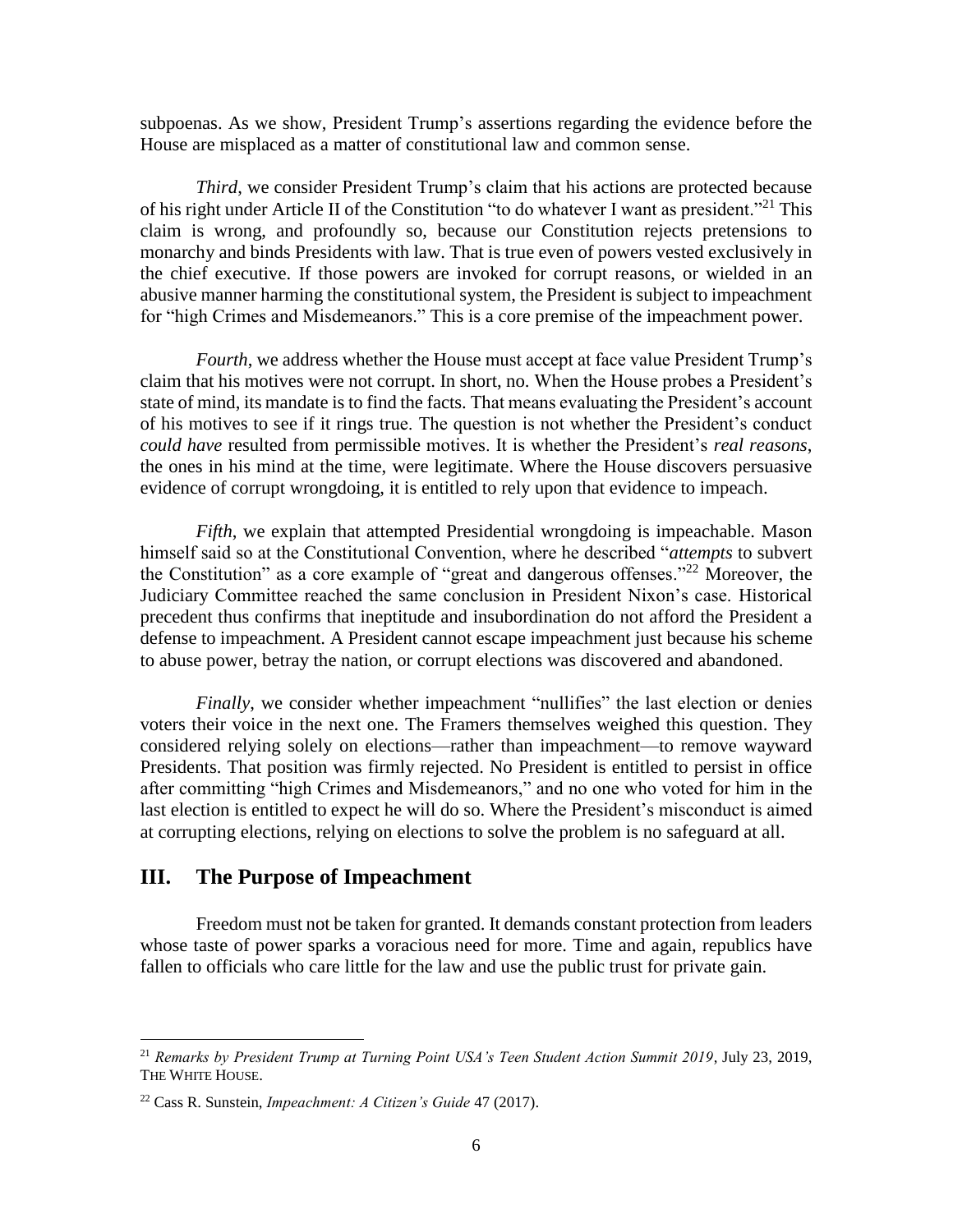The Framers of the Constitution knew this well. They saw corruption erode the British constitution from within. They heard kings boast of their own excellence while conspiring with foreign powers and consorting with shady figures. As talk of revolution spread, they objected as King George III used favors and party politics to control Parliament, aided by men who sold their souls and welcomed oppression.

The Framers risked their freedom, and their lives, to escape that monarchy. So did their families and many of their friends. Together, they resolved to build a nation committed to democracy and the rule of law—a beacon to the world in an age of aristocracy. In the United States of America, "We the People" would be sovereign. We would choose our own leaders and hold them accountable for how they exercised power.

As they designed our government at the Constitutional Convention, however, the Framers faced a dilemma. On the one hand, many of them embraced the need for a powerful chief executive. This had been cast into stark relief by the failure of the Nation's very first constitution, the Articles of Confederation, which put Congress in charge at the federal level. The ensuing discord led James Madison to warn, "it is not possible that a government can last long under these circumstances."<sup>23</sup> The Framers therefore created the Presidency. A single official could lead the Nation with integrity, energy, and dispatch—and would be held personally responsible for honoring that immense public trust.

Power, though, is a double-edged sword. "The power to do good meant also the power to do harm, the power to serve the republic also meant the power to demean and defile it."<sup>24</sup> The President would be vested with breathtaking authority. If corrupt motives took root in his mind, displacing civic virtue and love of country, he could sabotage the Constitution. That was clear to the Framers, who saw corruption as "the great force that had undermined republics throughout history."<sup>25</sup> Obsessed with the fall of Rome, they knew that corruption marked a leader's path to abuse and betrayal. Mason thus emphasized, "if we do not provide against corruption, our government will soon be at an end." This warning against corruption—echoed no fewer than 54 times by 15 delegates at the Convention—extended far beyond bribes and presents. To the Framers, corruption was fundamentally about the misuse of a position of public trust for any improper private benefit. It thus went to the heart of their conception of public service. As a leading historian recounts, "a corrupt political actor would either purposely ignore or forget the public good as he used the reins of power."<sup>26</sup> Because men and women are not angels, corruption could not be fully eradicated, even in virtuous officials, but "its power can be subdued with the right combination of culture and political rules."<sup>27</sup>

<sup>23</sup> Quoted in *id.,* at 27.

<sup>24</sup> Arthur M. Schlesinger, Jr., *The Imperial Presidency* 415 (1973).

<sup>25</sup> Elizabeth B. Wydra & Brianne J. Gorod, *The First Magistrate in Foreign Pay*, THE NEW REPUBLIC, Nov. 11 2019.

<sup>26</sup> Teachout, *Corruption in America,* at 48.

<sup>27</sup> *Id.,* at 47.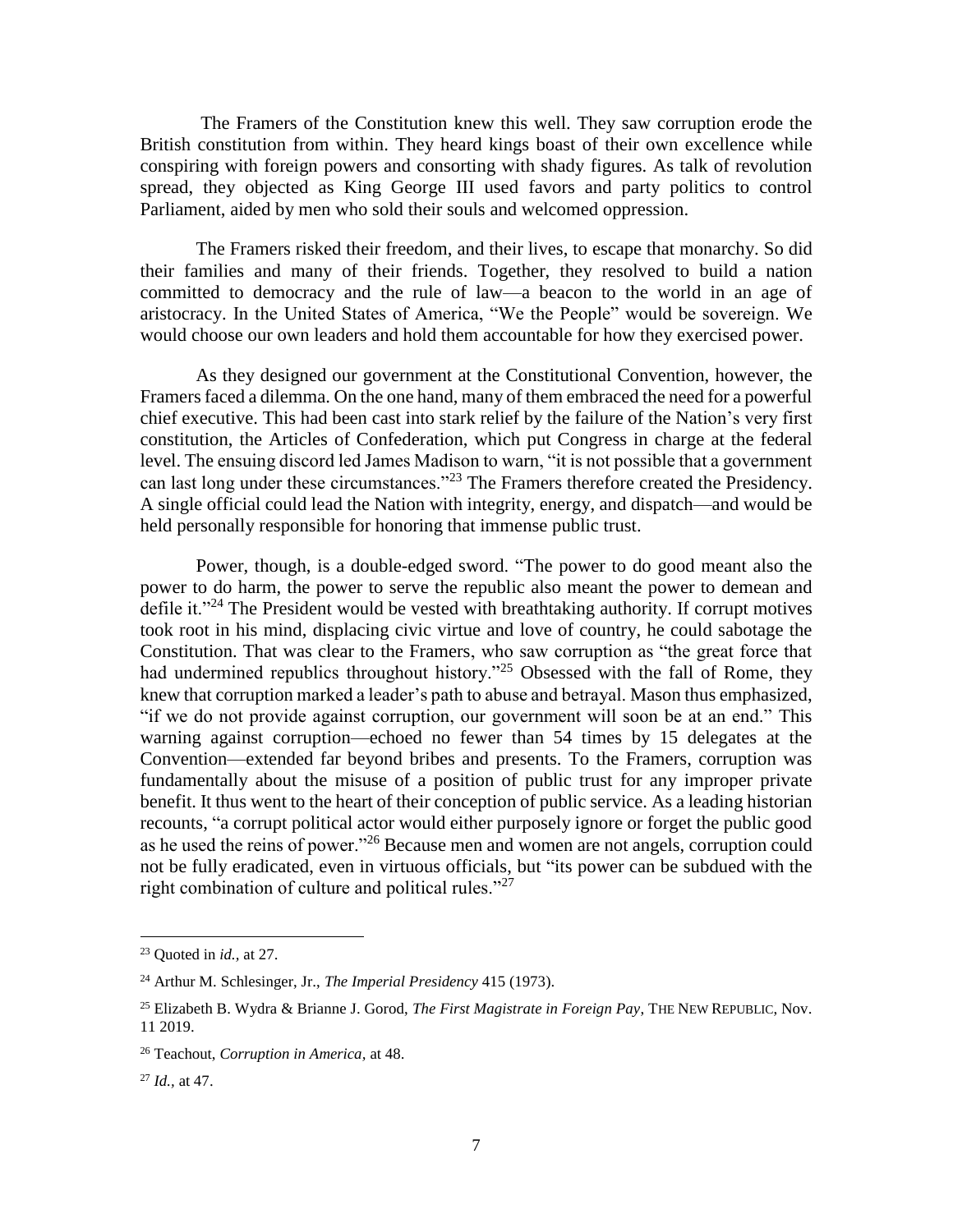The Framers therefore erected safeguards against Presidential abuse. Most famously, they divided power among three branches of government that had the means and motive to balance each other. "Ambition," Madison reasoned, "must be made to counteract ambition."<sup>28</sup> In addition, the Framers subjected the President to election every four years and established the Electoral College (which, they hoped, would select virtuous, capable leaders and refuse to re-elect corrupt or unpopular ones). Finally, the Framers imposed on the President a duty to faithfully execute the laws—and required him to accept that duty in a solemn oath. $29$  To the Framers, the concept of faithful execution was profoundly important. It prohibited the President from taking official acts in bad faith or with corrupt intent, as well as acts beyond what the law authorized.<sup>30</sup>

A few Framers would have stopped there. This minority feared vesting any branch of government with the power to end a Presidency; as they saw it, even extreme Presidential wrongdoing could be managed in the normal course (mainly by periodic elections).

That view was decisively rejected. As Professor Raoul Berger writes, "the Framers were steeped in English history; the shades of despotic kings and conniving ministers marched before them."<sup>31</sup> Haunted by those lessons, and convening in the shadow of revolution, the Framers would not deny the Nation an escape from Presidents who deemed themselves above the law. So they turned to a mighty constitutional power, one that offered a peaceful and politically accountable method for ending an oppressive Presidency.

This was impeachment, a legal relic from the British past that over the preceding century had found a new lease on life in the North American colonies. First deployed in 1376—and wielded in fits and starts over the following 400 years—impeachment allowed Parliament to charge royal ministers with abuse, remove them from office, and imprison them. Over time, impeachment helped Parliament shift power away from royal absolutism and encouraged more politically accountable administration. In 1679, it was thus proclaimed in the House of Commons that impeachment was "the chief institution for the preservation of government."<sup>32</sup> That sentiment was echoed in the New World. Even as Parliamentary impeachment fell into disuse by the early 1700s, colonists in Maryland, Pennsylvania, and Massachusetts laid claim to this prerogative as part of their English birthright. During the revolution, ten states ratified constitutions allowing the impeachment of executive officials—and put that power to use in cases of corruption and abuse of

<sup>28</sup> James Madison, *Federalist No. 51*, at 356.

<sup>29</sup> U.S. CONST. Art. II, § 1, cl. 8.

<sup>30</sup> *See* Andrew Kent, Ethan J. Leib & Jed Handelsman Shugerman, *Faithful Execution and Article II*, 132 HARV. L. REV. 2111- 2121 (2019).

<sup>31</sup> Raoul Berger, *Impeachment: The Constitutional Problems* 4 (1974).

 $32$  *Id.*, at 1 n.2.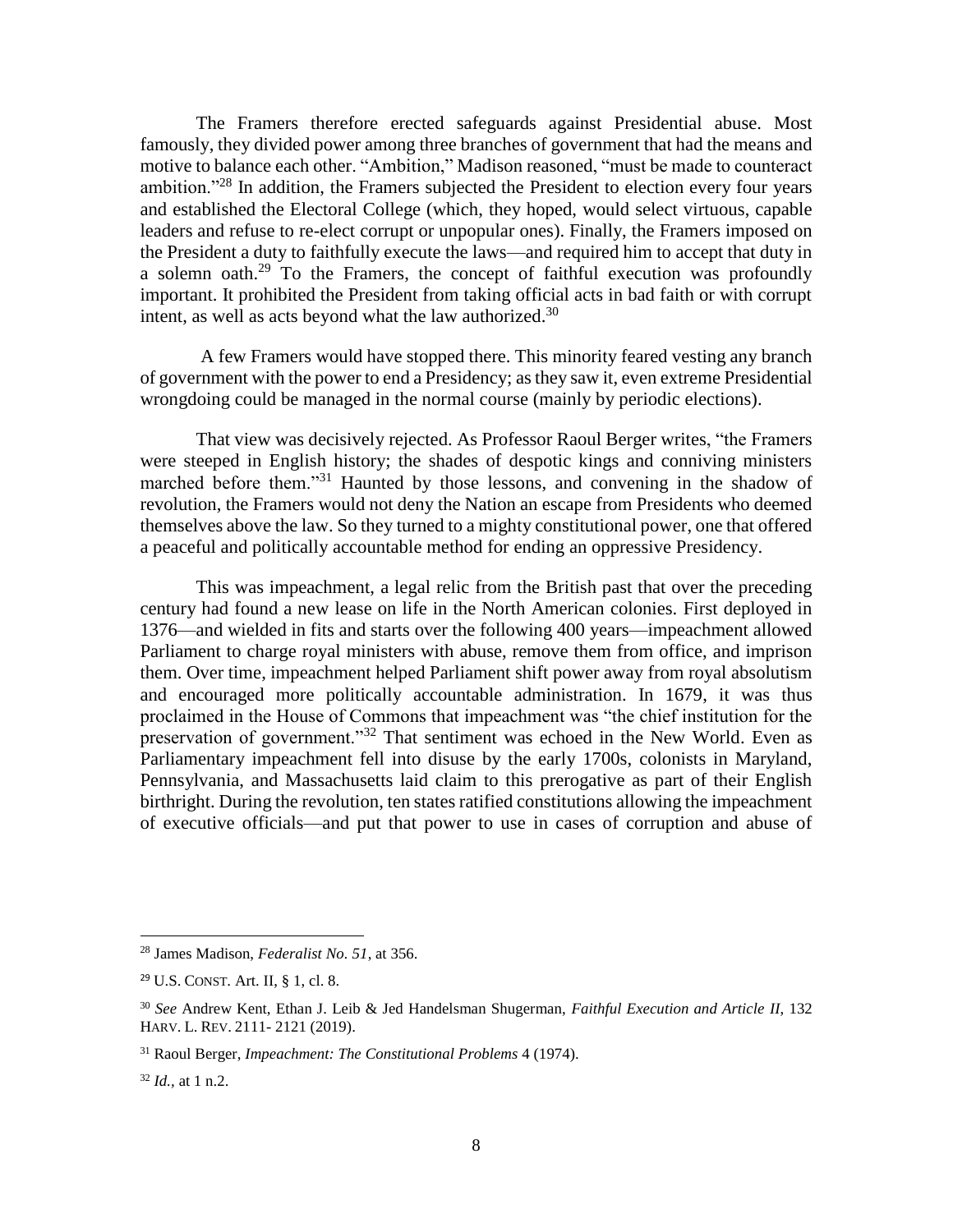power.<sup>33</sup> Unlike in Britain, though, American impeachment did not result in fines or jailtime. It simply removed officials from political power when their conduct required it.

Familiar with the use of impeachment to address lawless officials, the Framers offered a clear answer to Mason's question at the Constitutional Convention, "Shall any man be above justice"?<sup>34</sup> As Mason himself explained, "some mode of displacing an unfit magistrate is rendered indispensable by the fallibility of those who choose, as well as by the corruptibility of the man chosen."<sup>35</sup> Future Vice President Elbridge Gerry agreed, adding that impeachment repudiates the fallacy that our "chief magistrate could do no wrong."<sup>36</sup> Benjamin Franklin, in turn, made the case that impeachment is "the best way" to assess claims of serious wrongdoing by a President; without it, those accusations would fester unresolved and invite enduring conflict over Presidential malfeasance.<sup>37</sup>

Unlike in Britain, the President would answer personally—to Congress and thus to the Nation—for any serious wrongdoing. For that reason, as Hamilton later explained, the President would have no more resemblance to the British king than to "the Grand Seignior, to the khan of Tartary, [or] to the Man of the Seven Mountains."<sup>38</sup> Whereas "the person of the king of Great Britain is sacred and inviolable," the President could be "impeached, tried, and upon conviction ... removed from office."<sup>39</sup>

Of course, the decision to subject the President to impeachment was not the end of the story. The Framers also had to specify how this would work in practice. After long and searching debate they made three crucial decisions, each of which sheds light on their understanding of impeachment's proper role in our constitutional system.

First, they limited the consequences of impeachment to "removal from Office" and "disqualification" from future officeholding.<sup>40</sup> To the extent the President's wrongful conduct also breaks the law, the Constitution expressly reserves criminal punishment for the ordinary processes of criminal law. In that respect, "the consequences of impeachment and conviction go just far enough, and no further than, to remove the threat posed to the Republic by an unfit official."<sup>41</sup> This speaks to the very nature of impeachment: it exists

 $\overline{a}$ 

<sup>33</sup> Frank O. Bowman, III, *High Crimes and Misdemeanors: A History of Impeachment for the Age of Trump* 72 (2019).

<sup>34</sup> 2 Farrand, *Records of the Federal Convention,* at 65-67.

<sup>35</sup> 1 Farrand, *Records of the Federal Convention,* at 66.

<sup>36</sup> 2 Farrand, *Records of the Federal Convention,* at 66.

<sup>37</sup> James Madison, *Notes on Debates in the Federal Convention of 1787* 332 (1987).

<sup>38</sup> Alexander Hamilton, *Federalist No. 69*, at 444.

<sup>39</sup> *Id.*

<sup>40</sup> U.S. CONST. Art. I, § 43, cl. 7.

<sup>41</sup> John O. McGinnis, *Impeachment: The Structural Understanding*, 67 GEO. WASH. L. REV. 650, 650 (1999).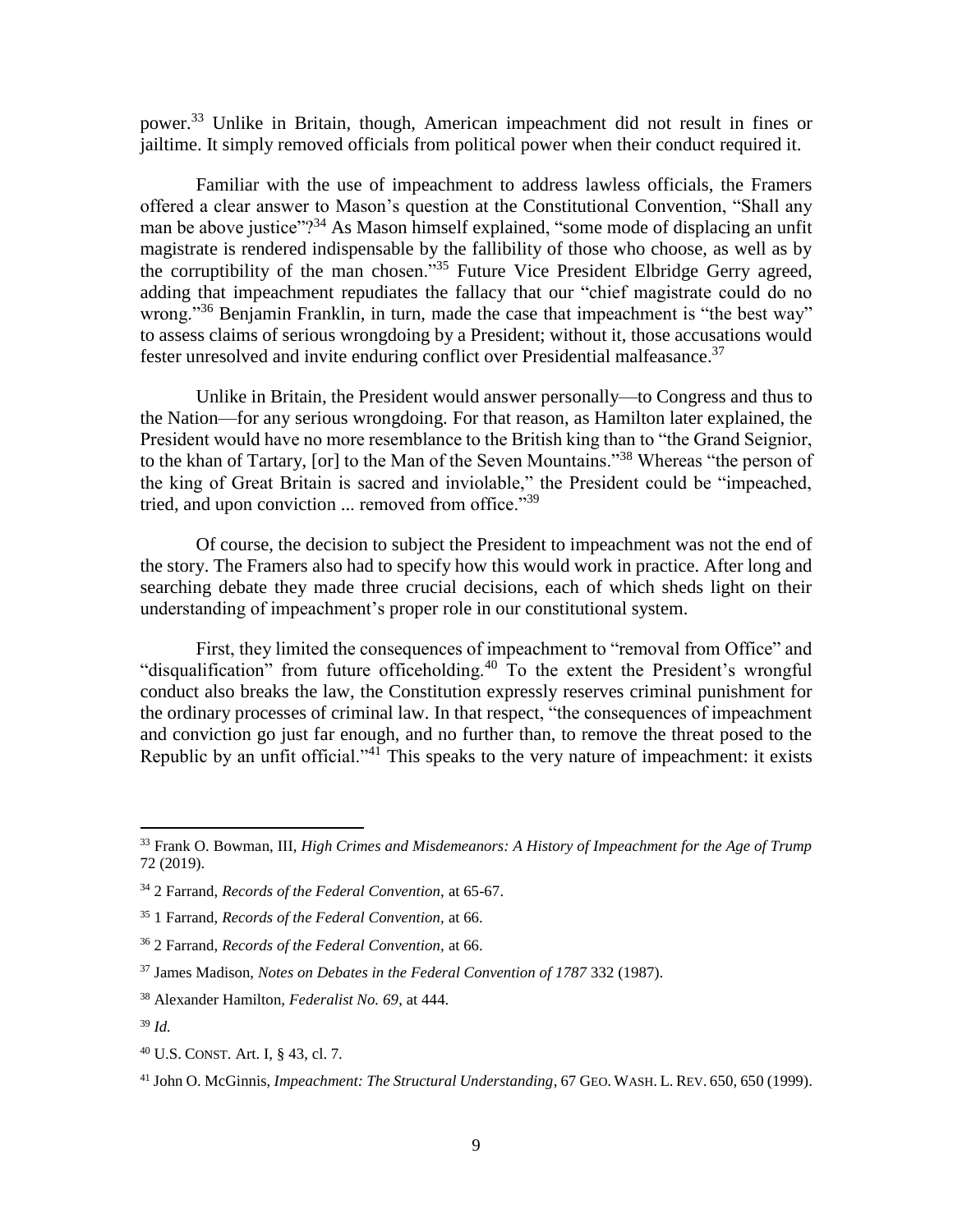not to inflict personal punishment for past wrongdoing, but rather to protect against future Presidential misconduct that would endanger democracy and the rule of law.<sup>42</sup>

Second, the Framers vested the House with "the sole Power of Impeachment."<sup>43</sup> The House thus serves in a role analogous to a grand jury and prosecutor: it investigates the President's misconduct and decides whether to formally accuse him of impeachable acts. As James Iredell explained during debates over whether to ratify the Constitution, "this power is lodged in those who represent the great body of the people, because the occasion for its exercise will arise from acts of great injury to the community."<sup>44</sup> The Senate, in turn, holds "the sole Power to try all Impeachments."<sup>45</sup> When the Senate sits as a court of impeachment for the President, each Senator must swear a special oath, the Chief Justice of the United States presides, and conviction requires "the concurrence of two thirds of the Members present."<sup>46</sup> By designating Congress to accuse the President and conduct his trial, the Framers confirmed—in Hamilton's words—that impeachment concerns an "abuse or violation of some public trust" with "injuries done immediately to the society itself."<sup>47</sup> Impeachment is reserved for offenses against our political system. It is therefore prosecuted and judged by Congress, speaking for the Nation.

Last, but not least, the Framers imposed a rule of wrongdoing. The President cannot be removed based on poor management, general incompetence, or unpopular policies. Instead, the question in any impeachment inquiry is whether the President has engaged in misconduct justifying an early end to his term in office: "Treason, Bribery, or other high Crimes and Misdemeanors."<sup>48</sup> This phrase had a particular legal meaning to the Framers. It is to that understanding, and to its application in prior Presidential impeachments, that we now turn.

# <span id="page-12-0"></span>**IV. Impeachable Offenses**

As careful students of history, the Framers knew that threats to democracy can take many forms. They feared would-be monarchs, but also warned against fake populists, charismatic demagogues, and corrupt kleptocrats. In describing the kind of leader who might menace the Nation, Hamilton offered an especially striking portrait:

When a man unprincipled in private life[,] desperate in his fortune, bold in his temper . . . known to have scoffed in private at the principles of liberty

<sup>45</sup> U.S. CONST. Art. I, § 3, cl. 6.

<sup>42</sup> *See* Tribe, *American Constitutional Law,* at 155.

<sup>43</sup> U.S. CONST. Art. I, § 2, cl. 5.

<sup>44</sup> 4 Jonathan Elliot, ed., *The Debates in the Several State Conventions on the Adoption of the Federal Constitution* 113 (1861) (hereinafter "Debates in the Several State Conventions").

<sup>46</sup> *Id.*

<sup>47</sup> Alexander Hamilton, *Federalist No. 65*, at 426.

<sup>48</sup> U.S. CONST. Art. II, § 4.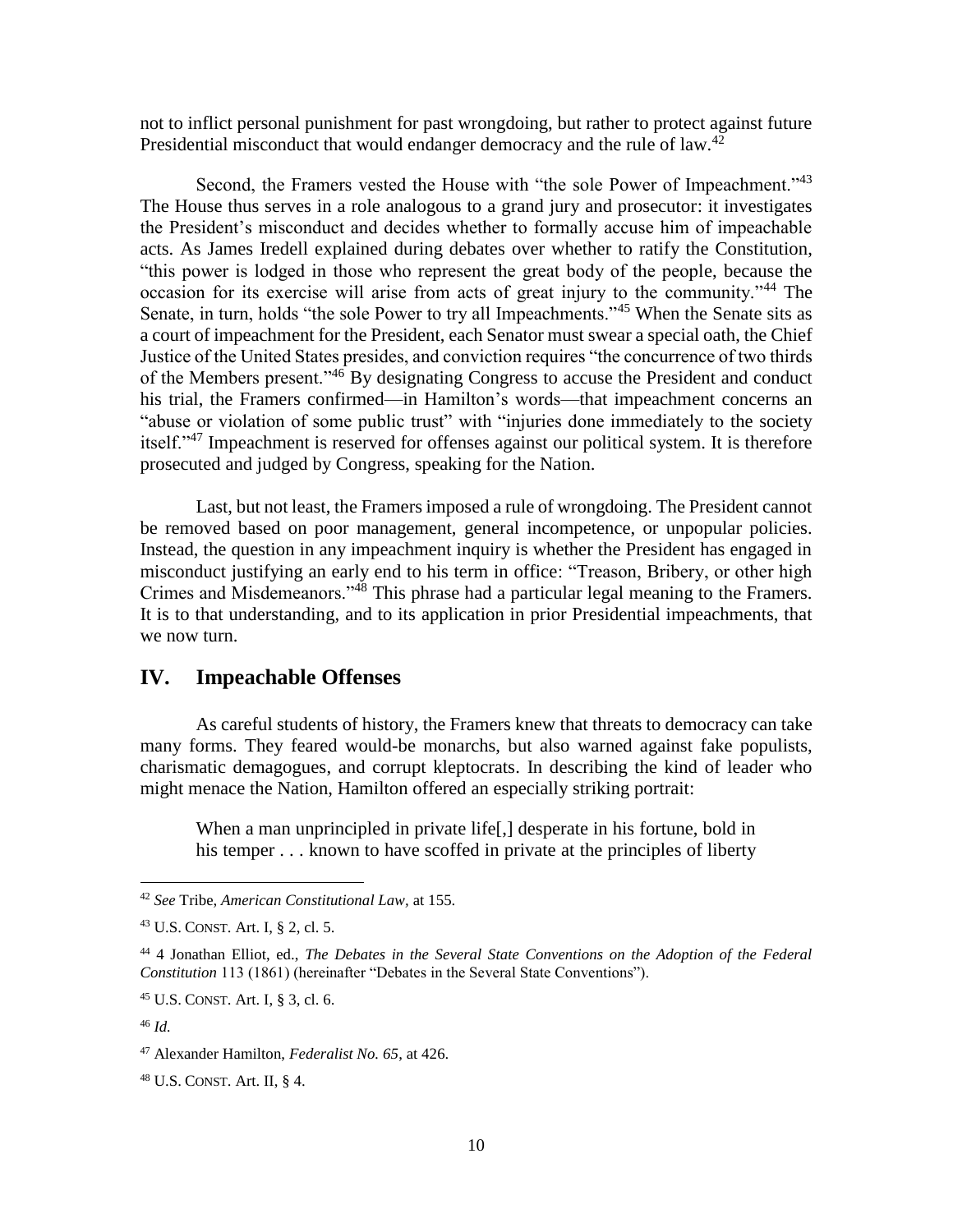— when such a man is seen to mount the hobby horse of popularity — to join in the cry of danger to liberty — to take every opportunity of embarrassing the General Government & bringing it under suspicion — to flatter and fall in with all the non sense [sic] of the zealots of the day — It may justly be suspected that his object is to throw things into confusion that he may ride the storm and direct the whirlwind.<sup>49</sup>

This prophesy echoed Hamilton's warning, in *Federalist No. 1*, that "of those men who have overturned the liberties of republics, the greatest number have begun their career by paying an obsequious court to the people; commencing demagogues, and ending tyrants."<sup>50</sup>

The Framers thus intended impeachment to reach the full spectrum of Presidential misconduct that threatened the Constitution. They also intended our Constitution to endure for the ages. Because they could not anticipate and specifically prohibit every threat a President might someday pose, the Framers adopted a standard sufficiently general and flexible to meet unknown future circumstances. This standard was meant—as Mason put it—to capture all manner of "great and dangerous offenses" incompatible with the Constitution. When the President uses the powers of his high office to benefit himself, while injuring or ignoring the American people he is oath-bound to serve, he has committed an impeachable offense.

Applying the tools of legal interpretation, as we do below, puts a sharper point on this definition of "high Crimes and Misdemeanors." It also confirms that the Framers principally aimed the impeachment power at a few core evils, each grounded in a unifying fear that a President might abandon his duty to faithfully execute the laws. Where the President engages in serious abuse of power, betrays the national interest through foreign entanglements, or corrupts his office or elections, he has undoubtedly committed "high Crimes and Misdemeanors" as understood by the Framers. Any one of these violations of the public trust is impeachable. When combined in a scheme to advance the President's personal interests while ignoring or injuring the Constitution, they state the strongest possible case for impeachment and removal from office.

#### **A. Lessons from British and Early American History**

<span id="page-13-0"></span>As Hamilton recounted, Britain afforded "[t]he model from which the idea of [impeachment] has been borrowed."<sup>51</sup> That was manifestly true of the phrase "high Crimes" and Misdemeanors." The Framers could have authorized impeachment for "crimes" or "serious crimes." Or they could have followed the practice of many American state

 $\overline{a}$ 

<sup>49</sup> Alexander Hamilton, "*Objections and Answers respecting the Administration of the Government*," Founders Online, National Archives.

<sup>50</sup> Alexander Hamilton, *Federalist No. 1*, at 91.

<sup>51</sup> Alexander Hamilton, *Federalist No. 65*, at 427.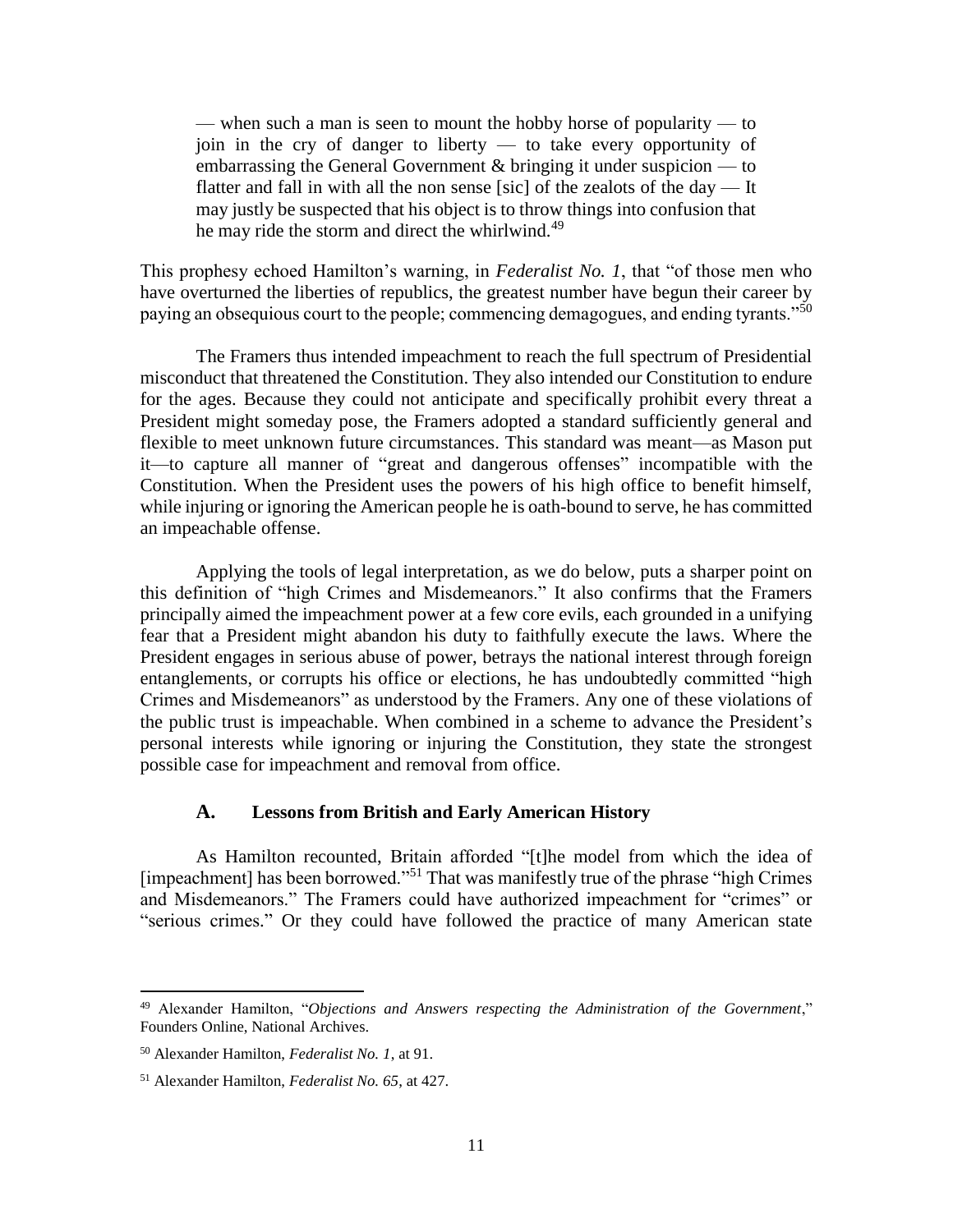constitutions and permitted impeachment for "maladministration" or "malpractice."<sup>52</sup> But they instead selected a "unique phrase used for centuries in English parliamentary impeachments."<sup>53</sup> To understand their choice requires a quick tour through history.

That tour offers two lessons. The first is that the phrase "high Crimes and Misdemeanors" was used *only* for parliamentary impeachments; it was never used in the ordinary criminal law.<sup>54</sup> Moreover, in the 400-year history of British impeachments, the House of Commons impeached many officials on grounds that did not involve any discernibly criminal conduct. Indeed, the House of Commons did so yet again just as the Framers gathered in Philadelphia. That same month, Edmund Burke—the celebrated champion of American liberty—brought twenty-two articles of impeachment against Warren Hastings, the Governor General of India. Burke charged Hastings with offenses including abuse of power, corruption, disregarding treaty obligations, and misconduct of local wars. Historians have confirmed that "none of the charges could fairly be classed as criminal conduct in any technical sense."<sup>55</sup> Aware of that fact, Burke accused Hastings of "[c]rimes, not against forms, but against those eternal laws of justice, which are our rule and our birthright: his offenses are not in formal, technical language, but in reality, in substance and effect, High Crimes and High Misdemeanors."<sup>56</sup>

Burke's denunciation of Hastings points to the second lesson from British history: "high Crimes and Misdemeanors" were understood as offenses against the constitutional system itself. This is confirmed by use of the word "high," as well as Parliamentary practice. From 1376 to 1787, the House of Commons impeached officials on seven general grounds: (1) abuse of power; (2) betrayal of the nation's security and foreign policy; (3) corruption; (4) armed rebellion [a.k.a. treason]; (5) bribery; (6) neglect of duty; and  $(7)$ violating Parliament's constitutional prerogatives.<sup>57</sup> To the Framers and their contemporaries learned in the law, the phrase "high Crimes and Misdemeanors" would have called to mind these offenses against the body politic.

The same understanding prevailed on this side of the Atlantic. In the colonial period and under newly-ratified state constitutions, most impeachments targeted abuse of power, betrayal of the revolutionary cause, corruption, treason, and bribery.<sup>58</sup> Many Framers at the Constitutional Convention had participated in drafting their state constitutions, or in colonial and state removal proceedings, and were steeped in this outlook on impeachment. Further, the Framers knew well the Declaration of Independence, "whose bill of particulars

<sup>52</sup> Bowman, *High Crimes and Misdemeanors*, at 65-72.

<sup>53</sup> Constitutional Grounds for Presidential Impeachment (1974), at 4.

<sup>54</sup> *See id.*

<sup>55</sup> Bowman, *High Crimes and Misdemeanors*, at 41.

<sup>56</sup> *Id.*

<sup>57</sup> *Id.,* at 46; Berger, *Impeachment*, at 70.

<sup>58</sup> *See* Peter Charles Hoffer & N. E. H. Hull, *Impeachment in America, 1635-1805* 1-106 (1984).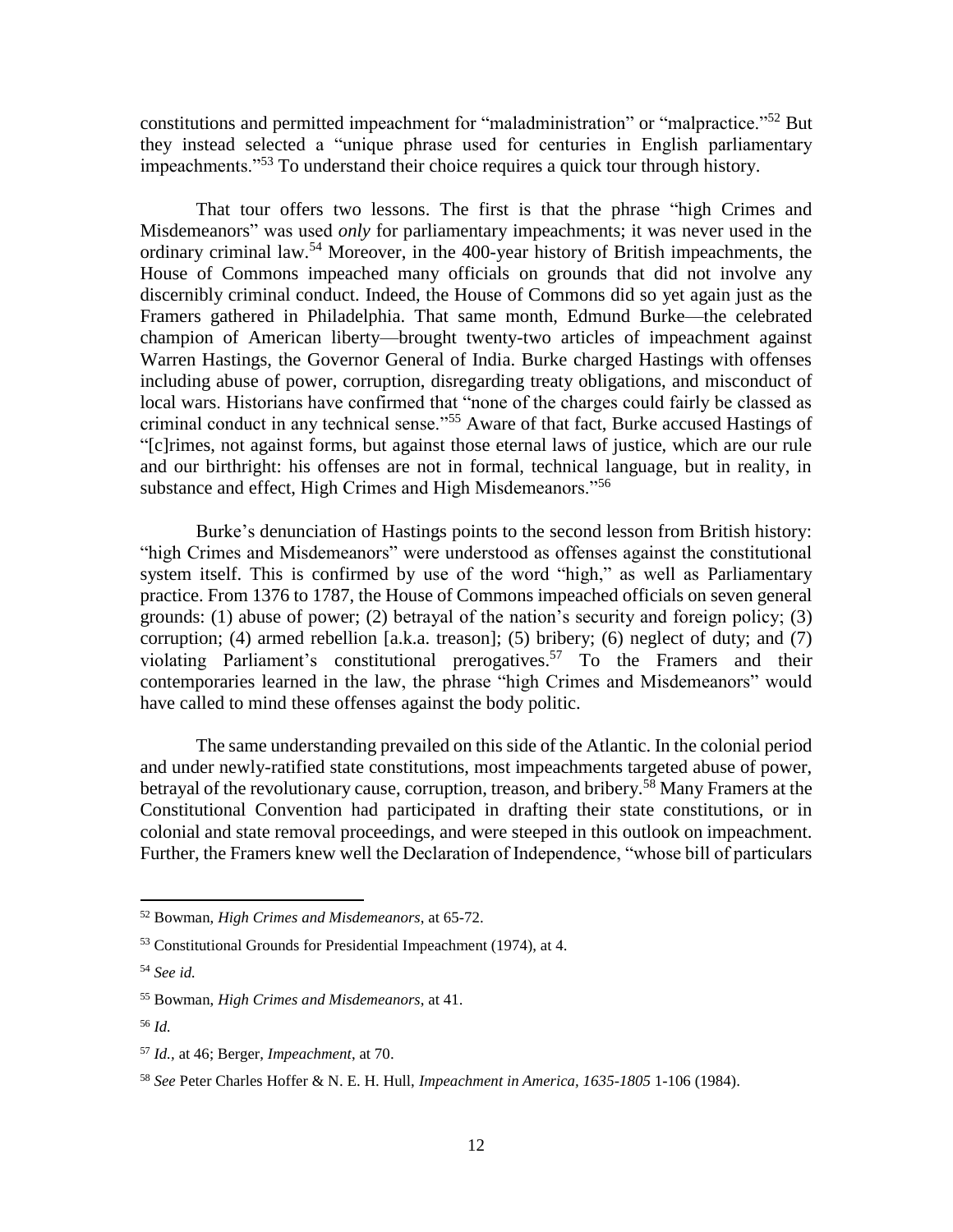against King George III modeled what [we would] now view as articles of impeachment."<sup>59</sup> That bill of particulars did not dwell on technicalities of criminal law, but rather charged the king with a "long train of abuses and usurpations," including misuse of power, efforts to obstruct and undermine elections, and violating individual rights. $^{60}$ 

History thus teaches that "high Crimes and Misdemeanors" referred mainly to acts committed by public officials, using their power or privileges, that inflicted grave harm on society itself. Such great and dangerous offenses included treason, bribery, abuse of power, betrayal of the nation, and corruption of office. They were unified by a clear theme: officials who abused, abandoned, or sought personal benefit from their public trust—and who threatened the rule of law if left in power—faced impeachment and removal.

# **B. Treason and Bribery**

<span id="page-15-0"></span>For the briefest of moments at the Constitutional Convention, it appeared as though Presidential impeachment might be restricted to "treason, or bribery."<sup>61</sup> But when this suggestion reached the floor, Mason revolted. With undisguised alarm, he warned that such limited grounds for impeachment would miss "attempts to subvert the Constitution," as well as "many great and dangerous offenses."<sup>62</sup> Here he invoked the charges pending in Parliament against Hastings as a case warranting impeachment for reasons other than treason. To "extend the power of impeachments," Mason initially suggested adding "or maladministration" after "treason, or bribery." <sup>63</sup> Madison, however, objected that "so vague a term will be equivalent to a tenure during the pleasure of the Senate."<sup>64</sup> In response, Mason substituted "other high Crimes and Misdemeanors."<sup>65</sup> Apparently pleased with Mason's compromise, the Convention accepted his proposal and moved on.

This discussion confirms that Presidential impeachment is warranted for all manner of great and dangerous offenses that subvert the Constitution. It also sheds helpful light on the nature of impeachable offenses: in identifying "*other* high Crimes and Misdemeanors," we can start with two that the Framers identified for us, "Treason" and "Bribery."

<sup>62</sup> Id.

 $\overline{\phantom{a}}$ 

 $65$  Id.

<sup>59</sup> Laurence H. Tribe & Joshua Matz, *To End a Presidency: The Power of Impeachment* 7 (2018).

<sup>60</sup> The Declaration of Independence, *Thomas Jefferson, et al, July 4, 1776, Copy of Declaration of Independence,* Library of Congress.

<sup>61</sup> 2 Farrand, *Records of the Federal Convention,* at 550.

<sup>63</sup> Id.

<sup>64</sup> Id.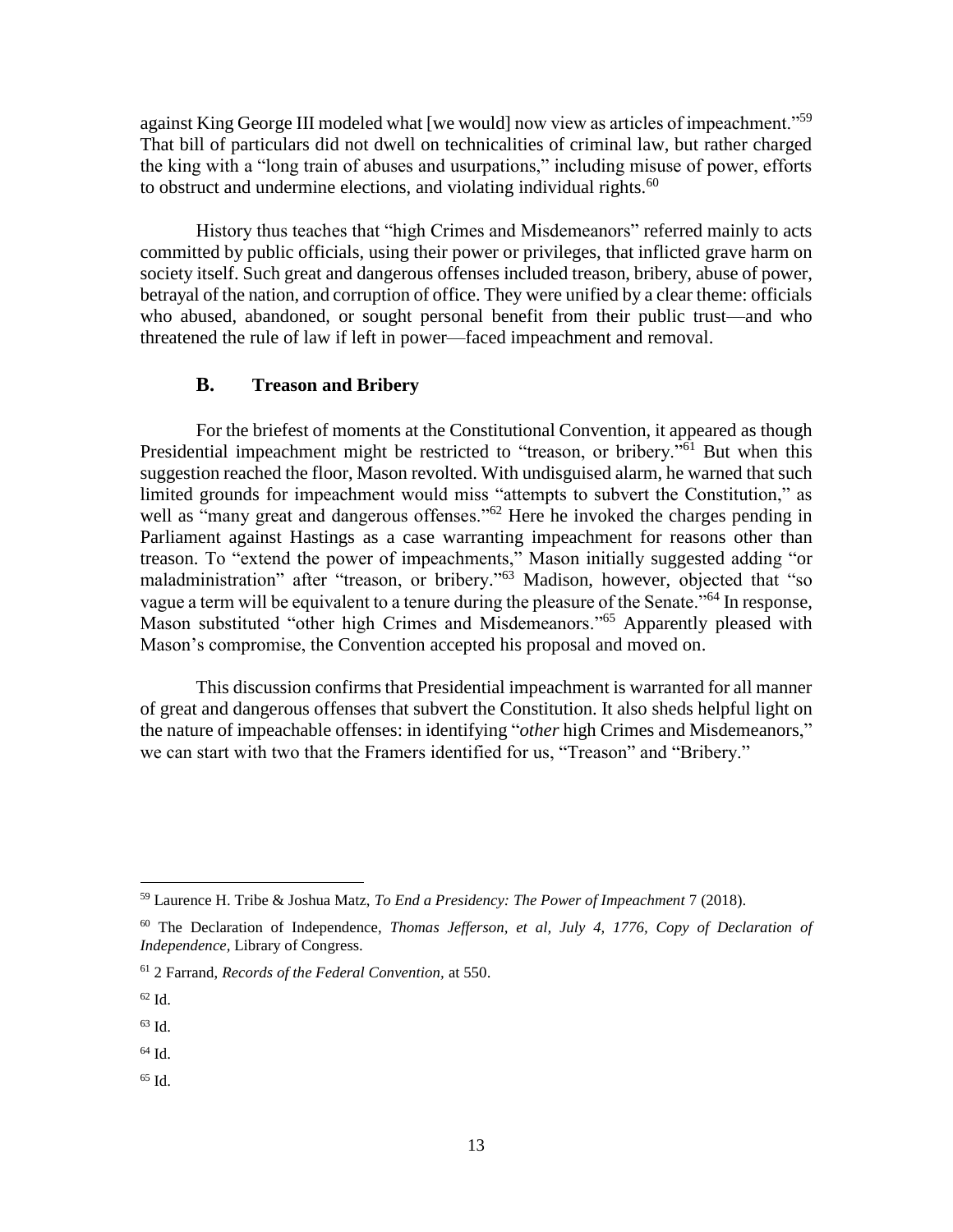#### <span id="page-16-0"></span>**1. Impeachable Treason**

Under Article III of the Constitution, "treason against the United States, shall consist only in levying War against them, or in adhering to their Enemies, giving them Aid and Comfort."<sup>66</sup> In other words, a person commits treason if he uses armed force in an attempt to overthrow the government, or if he knowingly gives aid and comfort to nations (or organizations) with which the United States is in a state of declared or open war. At the very heart of "Treason" is deliberate betrayal of the nation and its security. Such betrayal would not only be unforgivable, but would also confirm that the President remains a threat if allowed to remain in office. A President who has knowingly betrayed national security is a President who will do so again. He endangers our lives and those of our allies.

#### **2. Impeachable Bribery**

<span id="page-16-1"></span>The essence of impeachable bribery is a government official's exploitation of his or her public duties for personal gain. To the Framers, it was received wisdom that nothing can be "a greater Temptation to Officers [than] to abuse their Power by Bribery and Extortion." $\overline{67}$  To guard against that risk, the Framers authorized the impeachment of a President who offers, solicits, or accepts something of personal value to influence his own official actions. By rendering such "Bribery" impeachable, the Framers sought to ensure that the Nation could expel a leader who would sell out the interests of "We the People" to achieve his own personal gain.

Unlike "Treason," which is defined in Article III, "Bribery" is not given an express definition in the Constitution. But as Justice Joseph Story explained, a "proper exposition of the nature and limits of this offense" can be found in the Anglo-American common law tradition known well to our Framers.<sup>68</sup> That understanding, in turn, can be refined by reference to the Constitution's text and the records of the Constitutional Convention.<sup>69</sup>

To start with common law: At the time of the Constitutional Convention, bribery was well understood in Anglo-American law to encompass *offering*, *soliciting*, or *accepting* bribes. In 1716, for example, William Hawkins defined bribery in an influential treatise as "the receiving or offering of any undue reward, by or to any person whatsoever  $\ldots$  in order to incline him to do a thing against the known rules of honesty and integrity."<sup>70</sup>

 $\overline{a}$ 

<sup>66</sup> U.S. CONST. Art. III, § 3, cl. 1.

<sup>67</sup> William Hawkins, *A Treatise of Pleas to the Crown, ch.* 67, § 3 (1716).

<sup>68</sup> 2 Story, *Commentaries*, at 263; *see also* H.R. REP. NO. 946, at 19 (1912).

<sup>69</sup> For example, while the English common law tradition principally addressed itself to *judicial* bribery, the Framers repeatedly made clear at the Constitutional Convention that they intended to subject the President to impeachment for bribery. They confirmed this intention in the Impeachment Clause, which authorizes the impeachment of "[t]he President, Vice President and all civil Officers of the United States" for "Treason, Bribery, or other high Crimes and Misdemeanors." U.S. CONST., Art. 2, § 4. It is therefore proper to draw upon common law principles and to apply them to the office of the Presidency.

<sup>70</sup> Hawkins, *A Treatise of Pleas to the Crown, ch.* 67, § 2 (1716).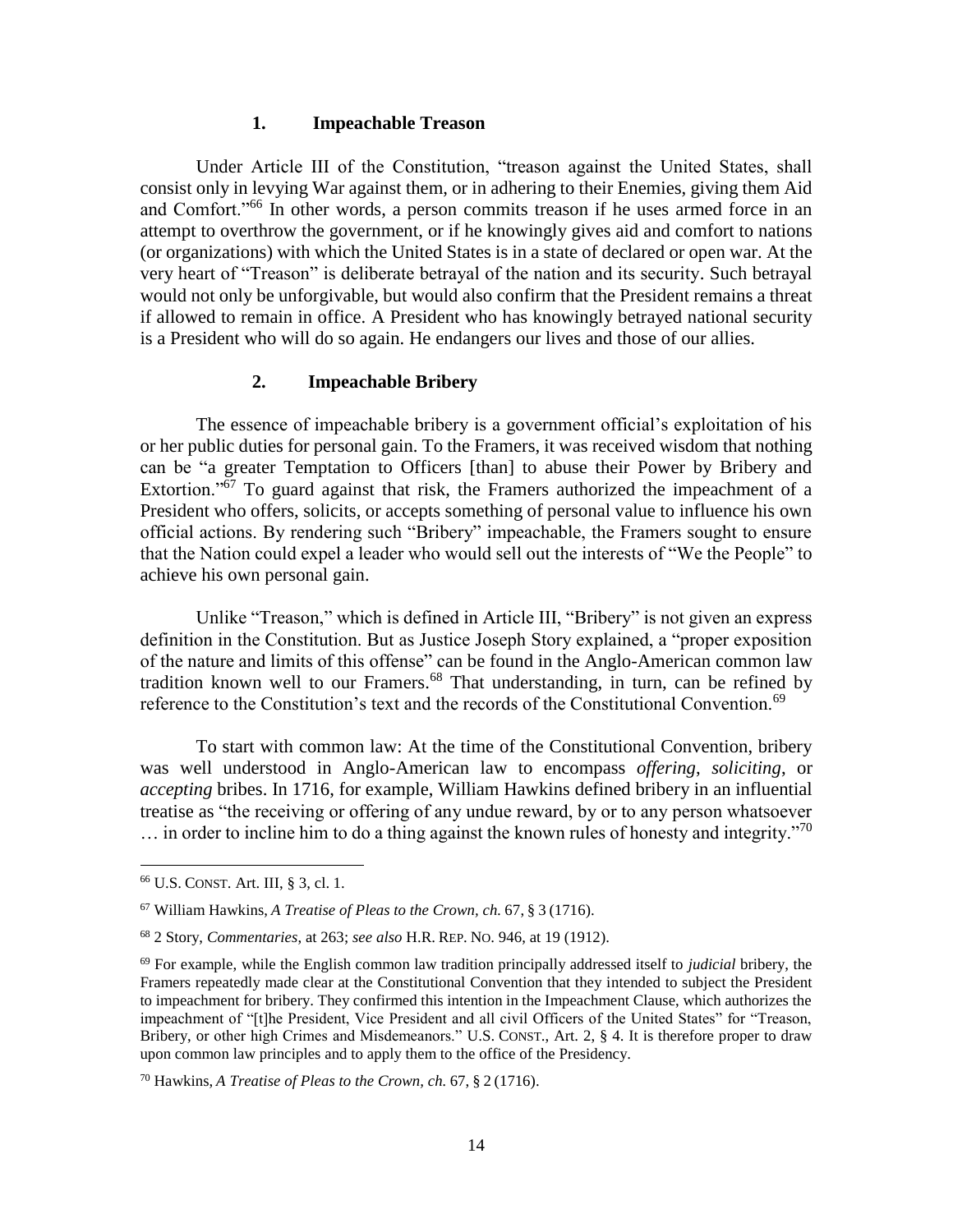This description of the offense was echoed many times over the following decades. In a renowned bribery case involving the alleged solicitation of bribes, Lord Mansfield agreed that "[w]herever it is a crime to take, it is a crime to give: they are reciprocal."<sup>71</sup> Two years later, William Blackstone confirmed that "taking bribes is punished," just as bribery is punishable for "those who offer a bribe, though not taken."<sup>72</sup> Soliciting a bribe—even if it is not accepted—thus qualified as bribery at common law. Indeed, it was clear under the common law that "the *attempt* is a crime; it is complete on *his* side who *offers* it."<sup>73</sup>

The Framers adopted that principle into the Constitution. As Judge John Noonan explains, the drafting history of the Impeachment Clause demonstrates that "'Bribery' was read both actively and passively, including the chief magistrate bribing someone and being bribed."<sup>74</sup> Many scholars of Presidential impeachment have reached the same conclusion.<sup>75</sup> Impeachable "Bribery" thus covers—inter alia—the *offer*, *solicitation*, or *acceptance* of something of personal value by the President to influence his own official actions.

This conclusion draws still more support from a closely related part of the common law. In the late-17<sup>th</sup> century, "bribery" was a relatively new offense, and was understood as overlapping with the more ancient common law crime of "extortion."<sup>76</sup> "Extortion," in turn, was defined as the "abuse of public justice, which consists in any officer's unlawfully taking, by colour of his office, from any man, any money or thing of value, that is not due to him, or more than is due, or before it is due."<sup>77</sup> Under this definition, both bribery *and*

 $\overline{\phantom{a}}$ 

<sup>74</sup> John T. Noonan, Jr., *Bribes: The Intellectual History of a Moral Idea*, 430 (1984).

 $75$  As Professor Bowman writes, bribery was "a common law crime that developed from a narrow beginning" to reach "giving, and offering to give, [any] improper rewards." Bowman, *High Crimes & Misdemeanors*, at 243; *see also, e.g.*, Tribe & Matz, *To End A Presidency*, at 33 ("The corrupt exercise of power in exchange for a personal benefit defines impeachable bribery. That's self-evidently true whenever the president receives bribes to act a certain way. But it's also true when the president offers bribes to other officials—for example, to a federal judge, a legislator, or a member of the Electoral College … In either case, the president is fully complicit in a grave degradation of power, and he can never again be trusted to act as a faithful public servant.").

<sup>76</sup> *See* James Lindgren, *The Elusive Distinction Between Bribery and Extortion: From the Common Law to the Hobbs Act*, 35 UCLA L. REV. 815, 839 (1988).

<sup>71</sup> *Rex v. Vaughan*, 98 Eng. Rep. 308, 311 (K.B. 1769).

<sup>72</sup> William Blackstone, *Commentaries on the Laws of England, Vol. 2, Book 4, Ch. 10, § 17* (1771).

<sup>73</sup> *Rex v. Vaughan*, 98 Eng. Rep. 308, 311 (K.B. 1769). American courts have subsequently repeated this precise formulation. *See, e.g.*, *State v. Ellis*, 33 N.J.L. 102, 104 (N.J. Sup. Ct. 1868) ("The offence is complete when an offer or reward is made to influence the vote or action of the official."); *see also* William O. Russell, *A Treatise on Crimes and Misdemeanors* 239-240 (1st American Ed) (1824) ("The law abhors the least tendency to corruption; and up on the principle which has been already mentioned, of an attempt to commit even a misdemeanor, being itself a misdemeanor, (f) attempts to bribe, though unsuccessful, have in several cases been held to be criminal.").

<sup>77</sup> Blackstone, *Commentaries*, Vol. 2, Book 4, Ch. 10, § 22 (1771) (citing 1 Hawk. P. C. 170); *accord* Giles Jacob, A New Law-Dictionary 102 (1782) (defining "Extortion" as "an unlawful taking by an officer, &c. by colour of his office, of any money, or valuable thing, from a person where none at all is due, or not so much is due, or before it is due").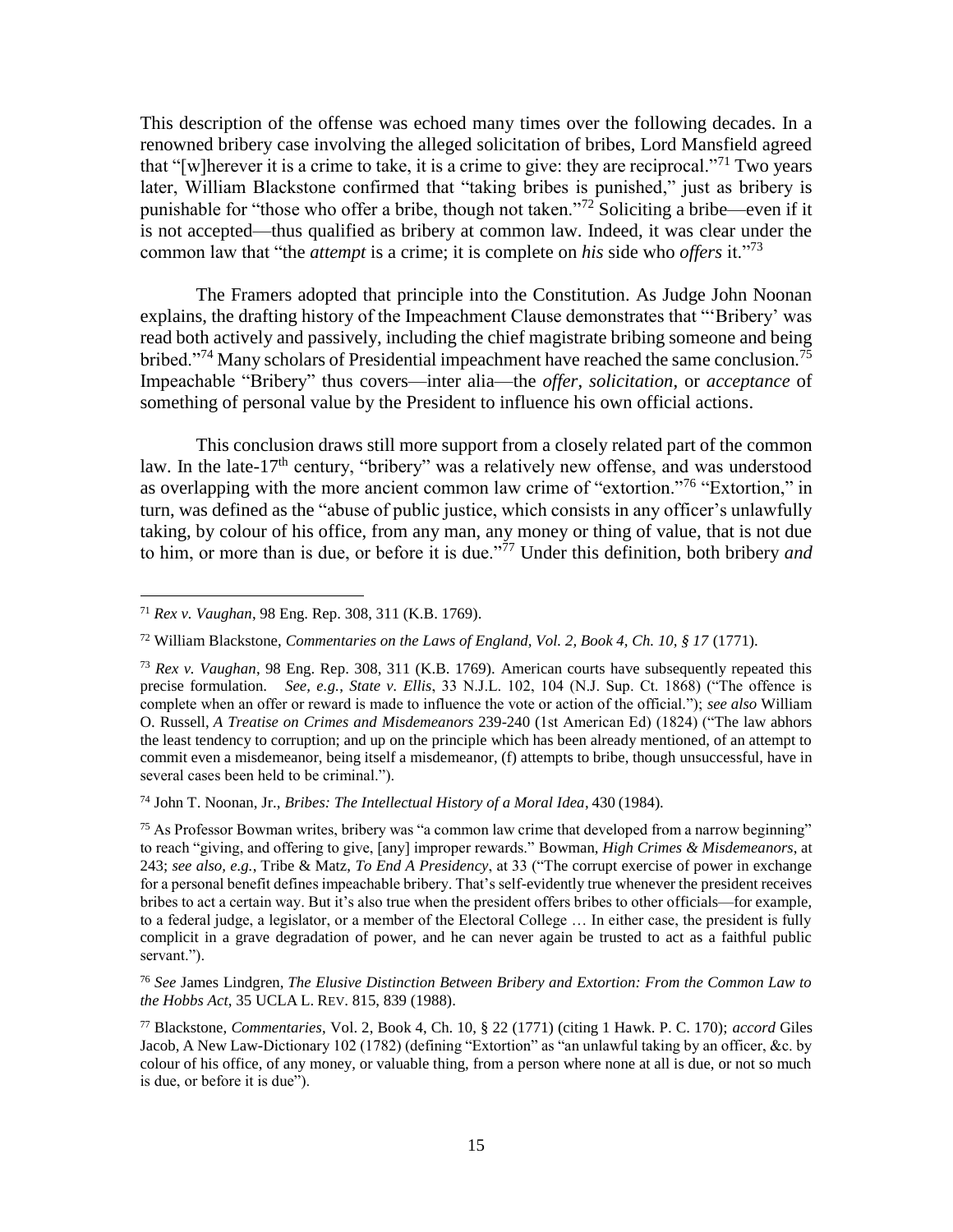extortion occurred when an official used his public position to obtain private benefits to which he was not entitled. Conduct which qualified as bribery was therefore "routinely punished as common law extortion."<sup>78</sup> To the Framers, who would have seen bribery and extortion as virtually coextensive, when a President acted in his official capacity to offer, solicit, or accept an improper personal benefit, he committed "Bribery."<sup>79</sup>

Turning to the nature of the improper personal benefit: because officials can be corrupted in many ways, the benefit at issue in a bribe can be anything of subjective personal value to the President. This is not limited to money. Indeed, given their purposes, it would have made no sense for the Framers to confine "Bribery" to the offer, solicitation, or acceptance of money, and they expressed no desire to impose that restriction. To the contrary, in guarding against foreign efforts to subvert American officials, they confirmed their broad view of benefits that might cause corruption: a person who holds "any Office of Profit or Trust," such as the President, is forbidden from accepting "any present, Office or Tile, of any kind whatever, from … a foreign State."<sup>80</sup> An equally pragmatic (and capacious) view applies to the impeachable offense of "Bribery." This view is further anchored in the very same  $17<sup>th</sup>$  and  $18<sup>th</sup>$  century common law treatises that were well known to the Framers. Those authorities used broad language in defining what qualifies as a "thing of value" in the context of bribery: "any undue reward" or any "valuable consideration."<sup>81</sup>

To summarize, impeachable "Bribery" occurs when a President offers, solicits, or accepts something of personal value to influence his own official actions. Bribery is thus an especially egregious and specific example of a President abusing his power for private gain. As Blackstone explained, bribery is "the genius of despotic countries where the true principles of government are never understood"—and where "it is imagined that there is no obligation from the superior to the inferior, no relative duty owing from the governor to the governed."<sup>82</sup> In our democracy, the Framers understood that there is no place for Presidents who would abuse their power and betray the public trust through bribery.

Like "Treason," the offense of "Bribery" is thus aimed at a President who is a continuing threat to the Constitution. Someone who would willingly assist our enemies, or trade public power for personal favors, is the kind of person likely to break the rules again if they remain in office. But there is more: both "Treason" and "Bribery" are serious offenses with the capacity to corrupt constitutional governance and harm the Nation itself; both involve wrongdoing that reveals the President as a continuing threat if left in power; and both offenses are "plainly wrong in themselves to a person of honor, or to a good

<sup>78</sup> Lindgren, *The Elusive Distinction*, 35 UCLA L. REV. at 839.

 $79$  For all the reasons given below in our discussion of the criminality issue, impeachable "Bribery" does not refer to the meaning of bribery under modern federal criminal statutes. *See also* Bowman, *High Crimes & Misdemeanors*, at 243-44; Tribe & Matz, *To End A Presidency*, at 31-33.

<sup>80</sup> U.S. CONST, art. I, § 9, cl.8.

<sup>81</sup> Hawkins, *A Treatise of Pleas to the Crown*, ch. 67, § 2 (1716).

<sup>82</sup> Blackstone, *Commentaries on the Laws of England*, Book 4, Ch. 10 "Of Offenses Against Public Justice" (1765-1770).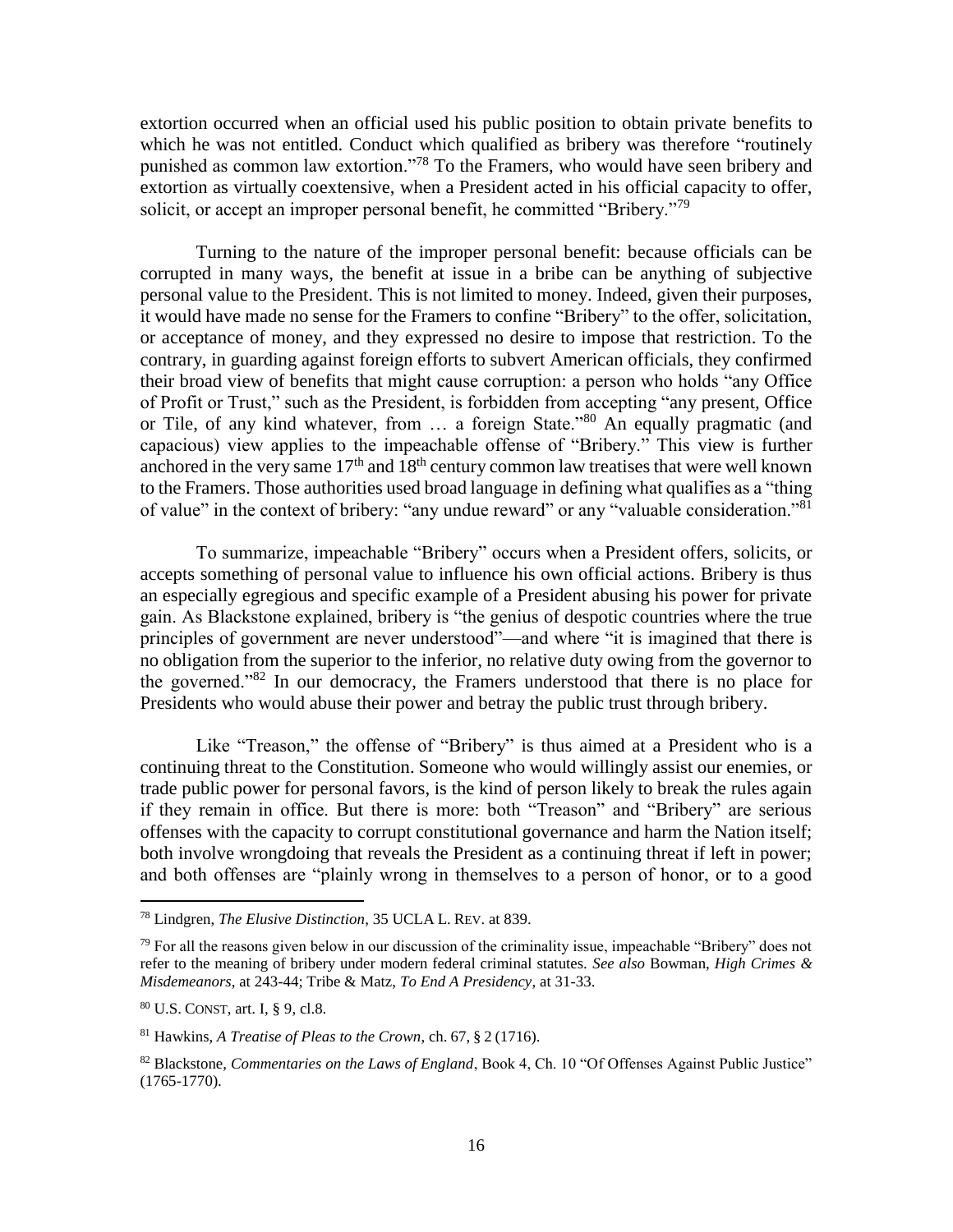citizen, regardless of words on the statute books."<sup>83</sup> Looking to the Constitution's text and history—including the British, colonial, and early American traditions discussed earlier these characteristics also define "other high Crimes and Misdemeanors."

# **C. Abuse, Betrayal & Corruption**

<span id="page-19-0"></span>With that understanding in place, the records of the Constitutional Convention offer even greater clarity. They demonstrate that the Framers principally intended impeachment for three forms of Presidential wrongdoing: serious abuse of power, betrayal of the national interest through foreign entanglements, and corruption of office and elections. When the President engages in such misconduct, and does so in ways that are recognizably wrong and injurious to our political system, impeachment is warranted. That is proven not only by debates surrounding adoption of the Constitution, but also by the historical practice of the House in exercising the impeachment power.

#### **1. Abuse of Power**

<span id="page-19-1"></span>As Justice Robert Jackson wisely observed, "the purpose of the Constitution was not only to grant power, but to keep it from getting out of hand."<sup>84</sup> Nowhere is that truer than in the Presidency. As the Framers created a formidable chief executive, they made clear that impeachment is justified for serious abuse of power. Edmund Randolph was explicit on this point. In explaining why the Constitution must authorize Presidential impeachment, he warned that "the Executive will have great opportunitys of abusing his power."<sup>85</sup> Madison, too, stated that impeachment is necessary because the President "might" pervert his administration into a scheme of ... oppression."<sup>86</sup> This theme echoed through the state ratifying conventions. Advocating that New York ratify the Constitution, Hamilton set the standard for impeachment at an "abuse or violation of some public trust."<sup>87</sup> In South Carolina, Charles Pinckney agreed that Presidents must be removed who "behave amiss or betray their public trust."<sup>88</sup> In Massachusetts, Reverend Samuel Stillman asked, "With such a prospect [of impeachment], who will dare to abuse the powers vested in him by the people."<sup>89</sup> Time and again, Americans who wrote and ratified the Constitution confirmed that Presidents may be impeached for abusing the power entrusted to them.

There are at least as many ways to abuse power as there are powers vested in the President. It would thus be an exercise in futility to attempt a list of every conceivable

<sup>83</sup> Charles L. Black Jr. & Philip Bobbitt, *Impeachment: A Handbook, New Edition* 34 (2018).

<sup>84</sup> *Youngstown Sheet & Tube Co. v. Sawyer*, 343 U.S. 579, 640 (Jackson, J., concurring).

<sup>85</sup> 2 Farrand, *Records of the Federal Convention,* at 67.

<sup>86</sup> *Id*., at 65-66.

<sup>87</sup> Alexander Hamilton, *Federalist No. 65*, at 426.

<sup>88</sup> Berger, *Impeachment*, at 94.

<sup>89</sup> 2 Elliot, *Debates in the Several State Conventions*, at 169.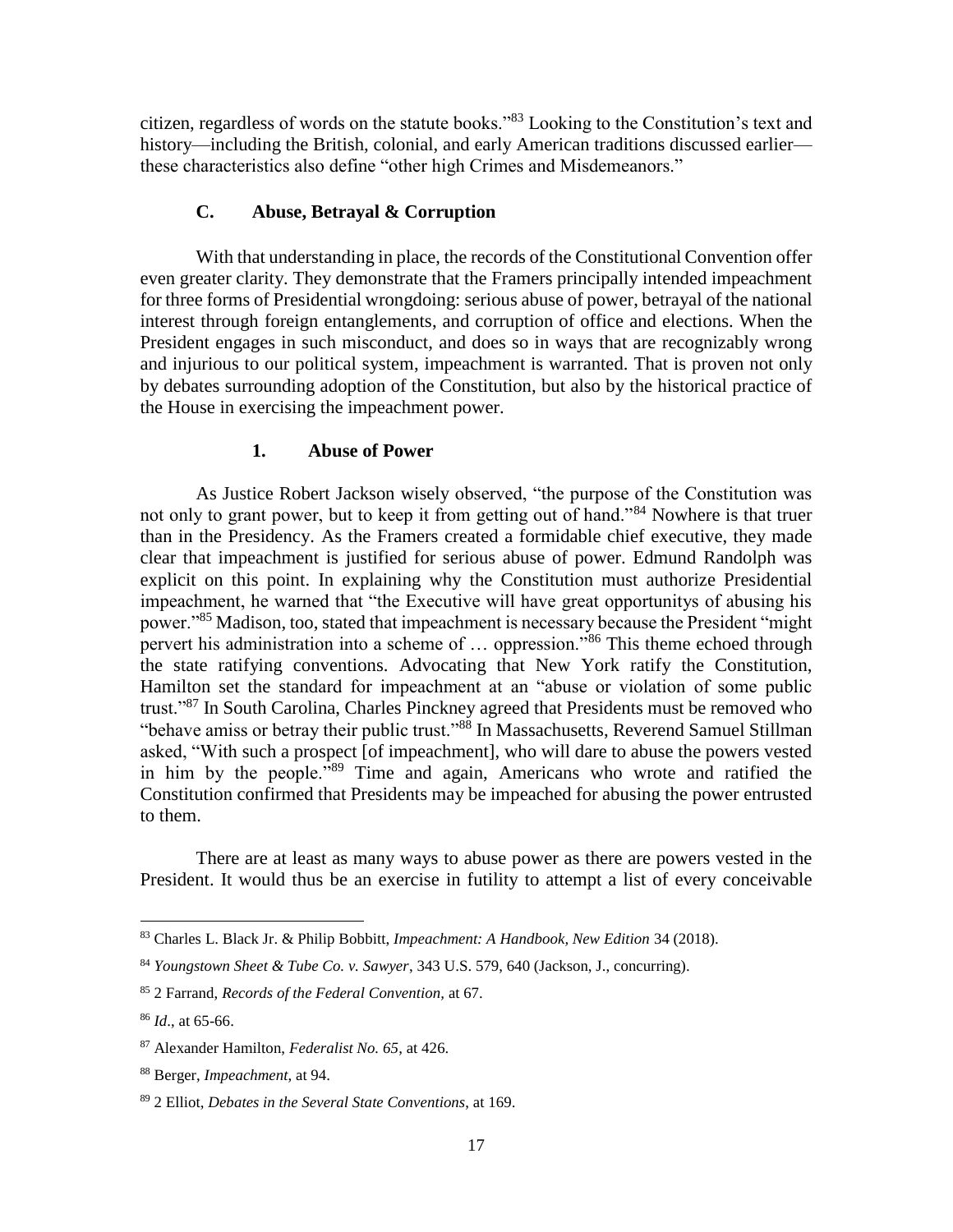abuse constituting "high Crimes and Misdemeanors." That said, abuse of power was no vague notion to the Framers and their contemporaries. It had a very particular meaning to them. Impeachable abuse of power can take two basic forms: (1) the exercise of official power in a way that, on its very face, grossly exceeds the President's constitutional authority or violates legal limits on that authority; and (2) the exercise of official power to obtain an improper personal benefit, while ignoring or injuring the national interest. In other words, the President may commit an impeachable abuse of power in two different ways: by engaging in forbidden acts, or by engaging in potentially permissible acts but for forbidden reasons (*e.g*., with the corrupt motive of obtaining a personal political benefit).

The first category involves conduct that is inherently and sharply inconsistent with the law—and that amounts to claims of monarchical prerogative. The generation that rebelled against King George III knew what absolute power looked like. The Framers had other ideas when they organized our government, and so they placed the chief executive within the bounds of law. That means the President may exercise only the powers expressly or impliedly vested in him by the Constitution, and he must also respect legal limits on the exercise of those powers (including the rights of Americans citizens). A President who refuses to abide these restrictions, thereby causing injury to society itself and engaging in recognizably wrongful conduct, may be subjected to impeachment for abuse of power.

That principle also covers conduct grossly inconsistent with and subversive of the separation of powers. The Framers knew that "[t]he accumulation of all powers, legislative, executive, and judiciary, in the same hands, ... may justly be pronounced the very definition of tyranny."<sup>90</sup> To protect liberty, they wrote a Constitution that creates a system of checks and balances within the federal government. Some of those rules are expressly enumerated in our founding charter; others are implied from its structure or from the history of interbranch relations.<sup>91</sup> When a President wields executive power in ways that usurp and destroy the prerogatives of Congress or the Judiciary, he exceeds the scope of his constitutional authority and violates limits on permissible conduct. Such abuses of power are therefore impeachable. That conclusion is further supported by the British origins of the phrase "high Crimes and Misdemeanors": Parliament repeatedly impeached ministers for "subvert[ing] its conception of proper constitutional order in favor of the 'arbitrary and tyrannical' government of ambitious monarchs and their grasping minions."<sup>92</sup>

The Supreme Court advanced similar logic in *Ex Parte Grossman*, which held the President can pardon officials who defy judicial orders and are held in criminal contempt of court.<sup>93</sup> This holding raised an obvious concern: what if the President used "successive pardons" to "deprive a court of power to enforce its orders"?<sup>94</sup> That could fatally weaken

<sup>90</sup> James Madison, *Federalist No. 47*, at 336.

<sup>91</sup> *See generally National Labor Relations Board v. Noel Canning, et al.*, 573 U.S. 513 (2014).

<sup>92</sup> Bowman, *High Crimes and Misdemeanors*, at 109.

<sup>93</sup> *Ex Parte Grossman*, 267 U.S. 87 (1925).

<sup>94</sup> *Id.,* at 121.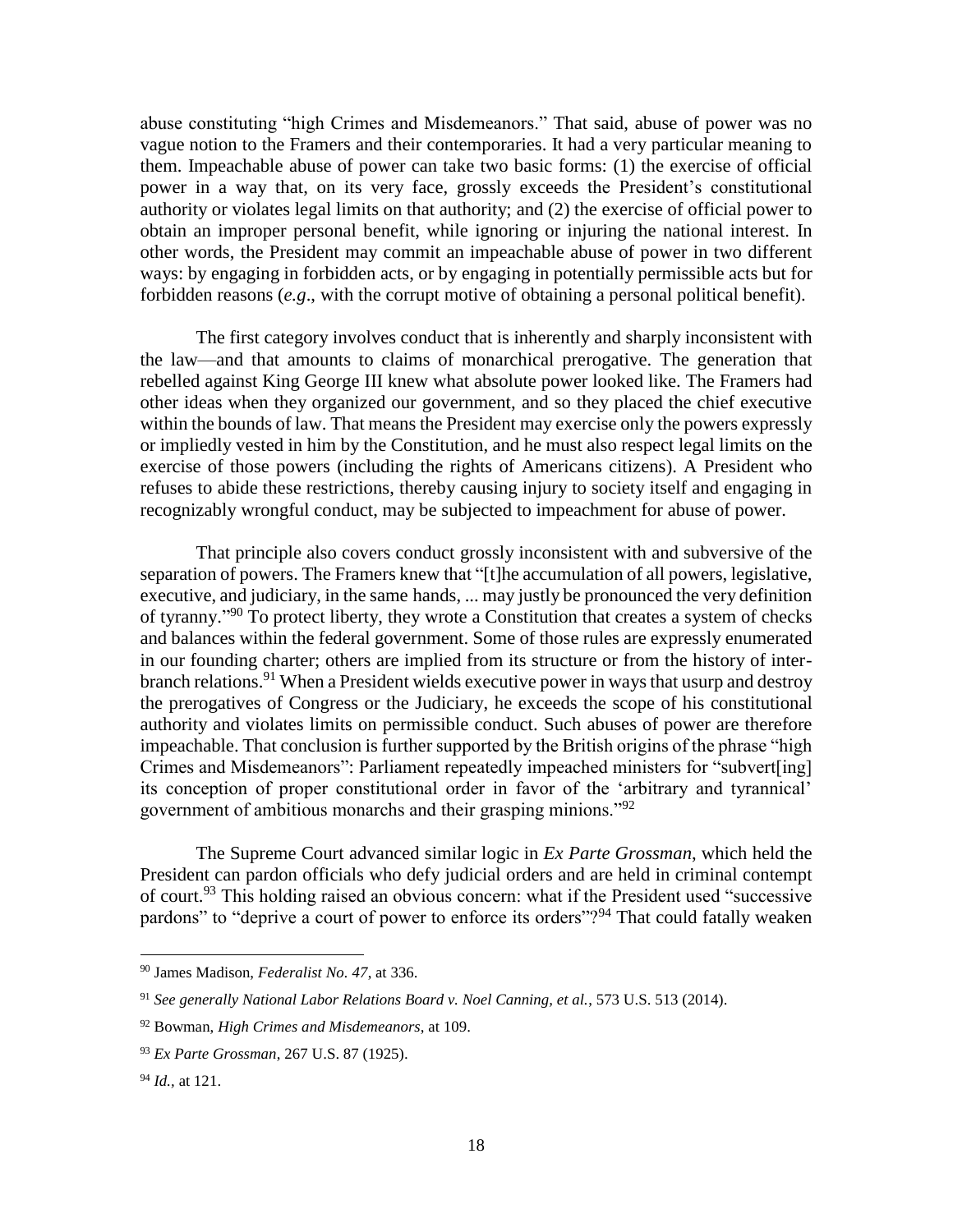the Judiciary's role under Article III of the Constitution. On behalf of a unanimous Court, Chief Justice William Howard Taft—who had previously served as President—explained that "exceptional cases like this … would suggest a resort to impeachment."<sup>95</sup>

Two impeachment inquiries have involved claims that a President grossly violated the Constitution's separation of powers. The first was in 1868, when the House impeached President Andrew Johnson, who had succeeded President Abraham Lincoln following his assassination at Ford's Theatre. There, the articles approved by the House charged President Johnson with conduct forbidden by law: in firing the Secretary of War, he had allegedly violated the Tenure of Office Act, which restricted the President's power to remove cabinet members during the term of the President who had appointed them.<sup>96</sup> President Johnson was thus accused of a facial abuse of power. In the Senate, though, he was acquitted by a single vote—largely because the Tenure of Office Act was viewed by many Senators as likely unconstitutional (a conclusion later adopted by the Supreme Court in an opinion by Chief Justice Taft, who described the Act as "invalid"<sup>97</sup>).

Just over 100 years later, this Committee accused a second chief executive of abusing his power. In a departure from prior Presidential practice—and in contravention of Article I of the Constitution—President Nixon had invoked specious claims of executive privilege to defy Congressional subpoenas served as part of an impeachment inquiry. His obstruction centered on tape recordings, papers, and memoranda relating to the Watergate break-in and its aftermath. As the House Judiciary Committee found, he had interposed "the powers of the presidency against the lawful subpoenas of the House of Representatives, thereby assuming to himself functions and judgments necessary to exercise the sole power of impeachment vested by the Constitution in the House of Representatives."<sup>98</sup> Put simply, President Nixon purported to control the exercise of powers that belonged solely to the House and not to him—including the power of inquiry that is vital to any Congressional judgments about impeachment. In so doing, President Nixon injured the constitutional plan: "Unless the defiance of the Committee's subpoenas under these circumstances is considered grounds for impeachment, it is difficult to conceive of any President acknowledging that he obligated to supply the relevant evidence necessary for Congress to exercise its constitutional responsibility in an impeachment proceeding."<sup>99</sup> The House Judiciary Committee therefore approved an article of impeachment against President Nixon for abuse of power in obstructing the House impeachment inquiry.

But that was only part of President Nixon's impeachable wrongdoing. The House Judiciary Committee also approved two additional articles of impeachment against him for

<sup>95</sup> *Id.*

<sup>96</sup> *Articles of Impeachment Exhibited By The House Of Representatives Against Andrew Johnson, President*  of the United States, 40<sup>th</sup> Cong. (1868).

<sup>97</sup> *Myers v. United States*, 272 U.S. 52, 108 (1926).

<sup>98</sup> *Committee Report on Nixon Articles of Impeachment (1974),* at 188.

<sup>99</sup> *Id.,* at 213.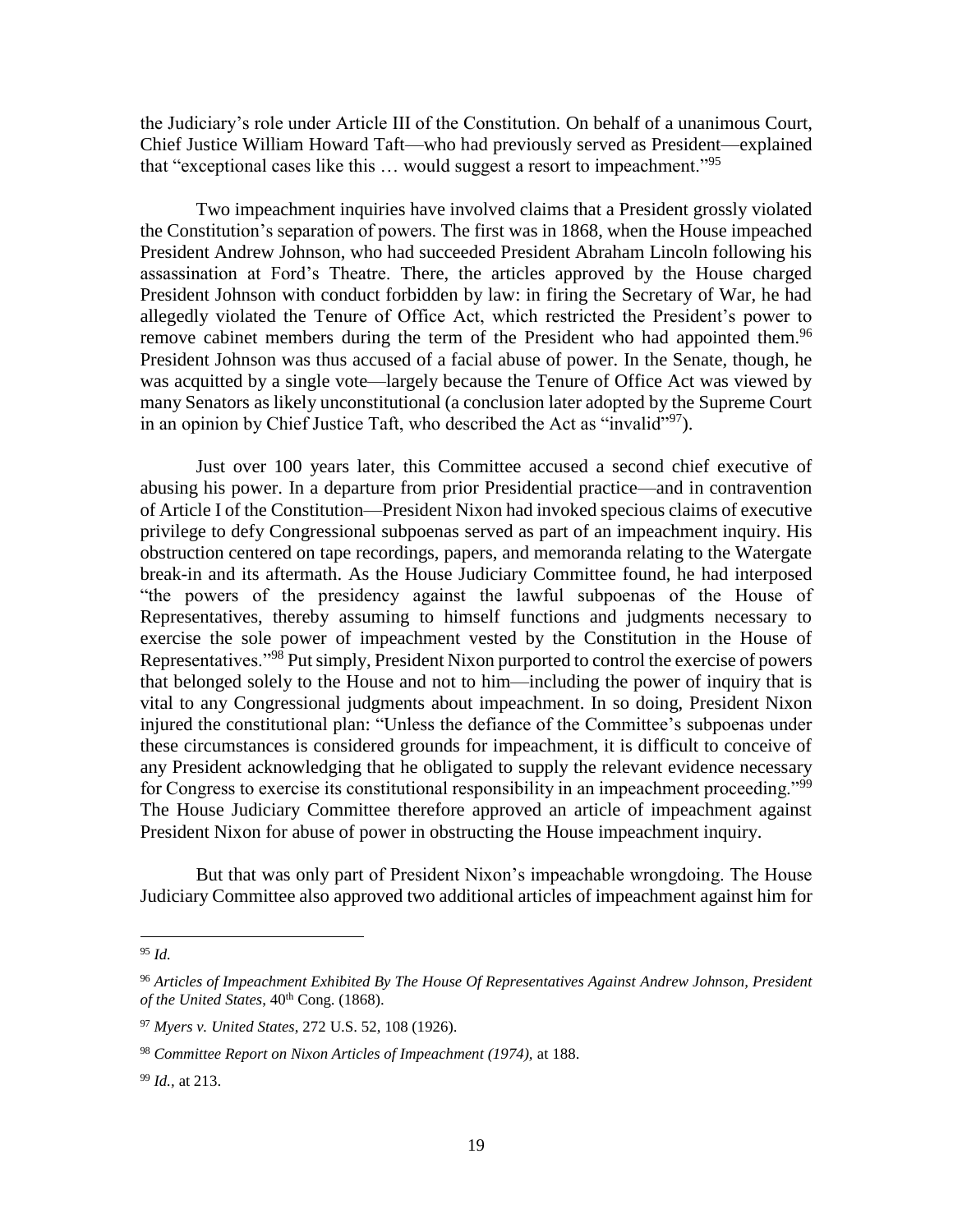abuse of power, one for obstruction of justice and the other for using Presidential power to target, harass, and surveil his political opponents. These articles demonstrate the second way in which a President can abuse power: by acting with improper motives.

This understanding of impeachable abuse of power is rooted in the Constitution's text, which commands the President to "faithfully execute" the law. At minimum, that duty requires Presidents "to exercise their power only when it is motivated in the public interest rather than in their private self-interest."<sup>100</sup> A President can thus be removed for exercising power with a corrupt purpose, even if his action would otherwise be permissible. As Iredell explained at the North Carolina ratifying convention, "the president would be liable to impeachments [if] he had … acted from some corrupt motive or other," or if he was "willfully abusing his trust."<sup>101</sup> Madison made a similar point at Virginia's ratifying convention. There, he observed that the President could be impeached for abuse of the pardon power if there are "grounds to believe" he has used it to "shelter" persons with whom he is connected "in any suspicious manner."<sup>102</sup> Such a pardon would technically be within the President's authority under Article II of the Constitution, but it would rank as an impeachable abuse of power because it arose from the forbidden purpose of obstructing justice. To the Framers, it was dangerous for officials to exceed their constitutional power, or to transgress legal limits, but it was equally dangerous (perhaps more so) for officials to conceal corrupt or illegitimate objectives behind superficially valid acts.

Again, President Nixon's case is instructive. After individuals associated with his campaign committee committed crimes to promote his reelection, he used the full powers of his office as part of a scheme to obstruct justice. Among many other wrongful acts, President Nixon dangled pardons to influence key witnesses, told a senior aide to have the CIA stop an FBI investigation into Watergate, meddled with Justice Department immunity decisions, and conveyed secret law enforcement information to suspects. Even if some of this conduct was formally within the scope of President Nixon's authority as head of the Executive Branch, it was undertaken with illegitimate motives. The House Judiciary Committee therefore included it within an article of impeachment charging him with obstruction of justice. Indeed, following President Nixon's resignation and the discovery of additional evidence concerning obstruction, all eleven members of the Committee who had originally voted against that article joined a statement affirming that "we were prepared to vote for his impeachment on proposed Article I had he not resigned his office." $^{103}$  Of course, several decades later, obstruction of justice was also the basis for an article of impeachment against President Clinton, though his conduct did not involve official acts.<sup>104</sup>

<sup>100</sup> Kent et al., *Faithful Execution*, at 2120, 2179.

<sup>&</sup>lt;sup>101</sup> 1998 Background and History of Impeachment Hearing, at 49.

<sup>102</sup> 3 Elliott, *Debates in the Several State Conventions,* at 497-98.

<sup>103</sup> Committee Report on Nixon Articles of Impeachment (1974)*,* at 361.

<sup>104</sup> In President Clinton's case, the House approved the article of impeachment for obstruction of justice. There was virtually no disagreement in those proceedings over whether obstructing justice can be impeachable; scholars, lawyers, and legislators on all sides of the dispute recognized that it can be. *See* Daniel J. Hemel & Eric A. Posner, *Presidential Obstruction of Justice*, 106 CAL. L. REV 1277, 1305-1307 (2018).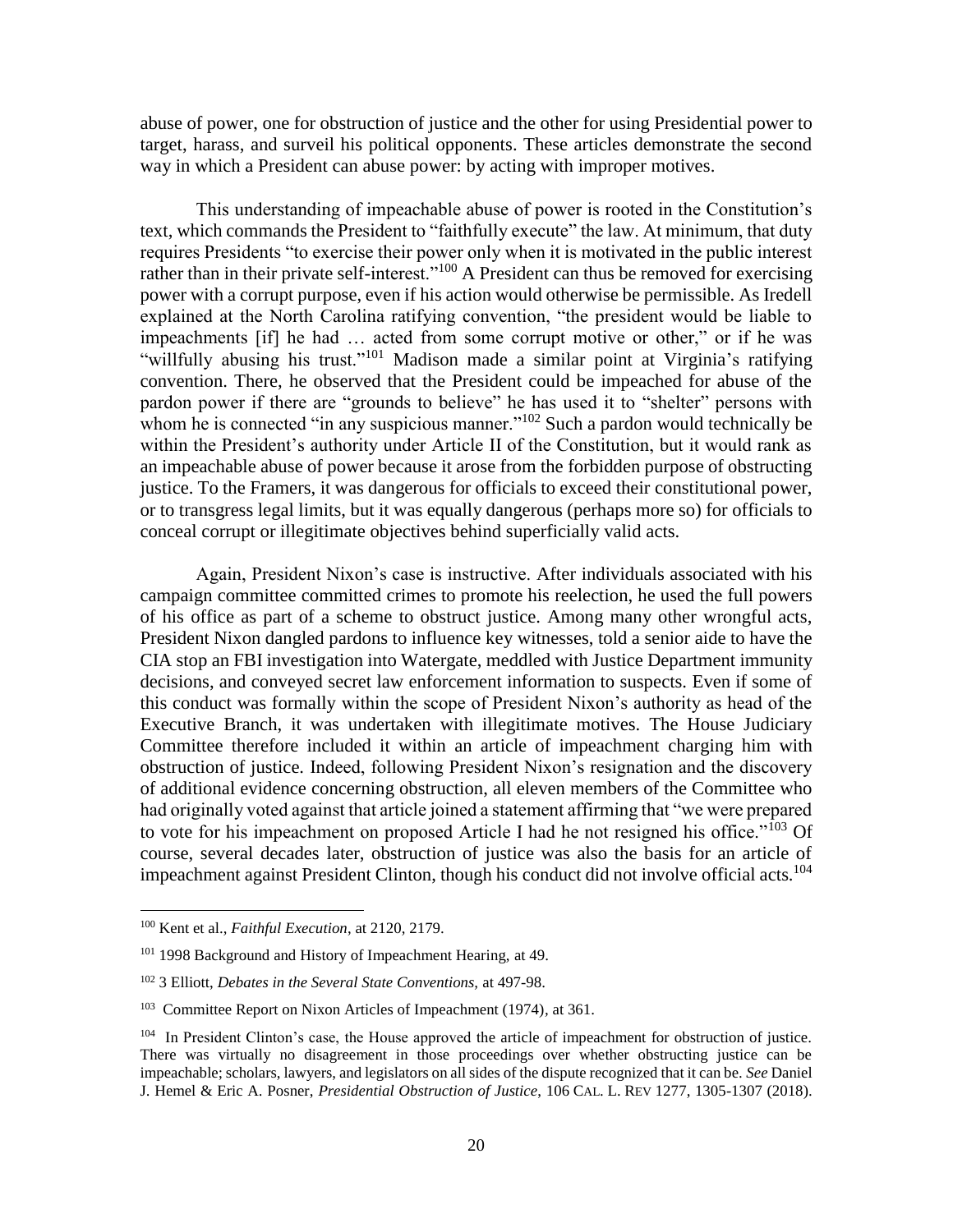Yet obstruction of justice did not exhaust President Nixon's corrupt abuse of power. He was also accused of manipulating federal agencies to injure his opponents, aid his friends, gain personal political benefits, and violate the constitutional rights of American citizens. For instance, President Nixon improperly attempted to cause income tax audits of his perceived political adversaries; directed the FBI and Secret Service to engage in targeted (and unlawful) surveillance; and formed a secret investigative unit within the White House—financed with campaign contributions—that utilized CIA resources in its illegal covert activities. In explaining this additional article of impeachment, the House Judiciary Committee stated that President Nixon's conduct was "undertaken for his personal political advantage and not in furtherance of any valid national policy objective."<sup>105</sup> His abuses of executive power were thus "seriously incompatible with our system of constitutional government" and warranted removal from office.<sup>106</sup>

With the benefit of hindsight, the House's decision to impeach President Johnson is best understood in a similar frame. Scholars now largely agree that President Johnson's impeachment was motivated not by violations of the Tenure of Office Act, but on his illegitimate use of power to undermine Reconstruction and subordinate African-Americans following the Civil War.<sup>107</sup> In that period, fundamental questions about the nature and future of the Union stood unanswered. Congress therefore passed a series of laws to "reconstruct the former Confederate states into political entities in which black Americans enjoyed constitutional protections."<sup>108</sup> This program, however, faced an unyielding enemy in President Johnson, who declared that "white men alone must manage the south."<sup>109</sup> Convinced that political control by African-Americans would cause a "relapse into barbarism," President Johnson vetoed civil rights laws; when Congress overrode him, he refused to enforce those laws.<sup>110</sup> The results were disastrous. As Annette Gordon-Reed writes, "it would be impossible to exaggerate how devastating it was to have a man who affirmatively hated black people in charge of the program that was designed to settle the terms of their existence in post-Civil War America."<sup>111</sup> Congress tried to compromise with

<sup>106</sup> *Id.*

Publicly available evidence does not suggest that the Senate's acquittal of President Clinton was based on the view that obstruction of justice is not impeachable. Rather, Senators who voted for acquittal appear to have concluded that some of the factual charges were not supported and that, even if Presidential perjury and obstruction of justice might in some cases justify removal, the nature and circumstances of the conduct at issue (including its predominantly private character) rendered it insufficiently grave to warrant that remedy.

<sup>105</sup> Committee Report on Nixon Articles of Impeachment (1974), at 139.

<sup>107</sup> *See generally* Michael Les Benedict, *The Impeachment and Trial of Andrew Johnson* (1999).

<sup>108</sup> Jeffrey A. Engel, Jon Meacham, Timothy Naftali, & Peter Baker, *Impeachment: An American History* 48 (2018).

<sup>109</sup> *Id.* at 49.

<sup>110</sup> *Id.*

<sup>111</sup> *See* Annette Gordon-Reed, *Andrew Johnson: The American Presidents Series: the 17th President, 1865- 1869* 12 (2011).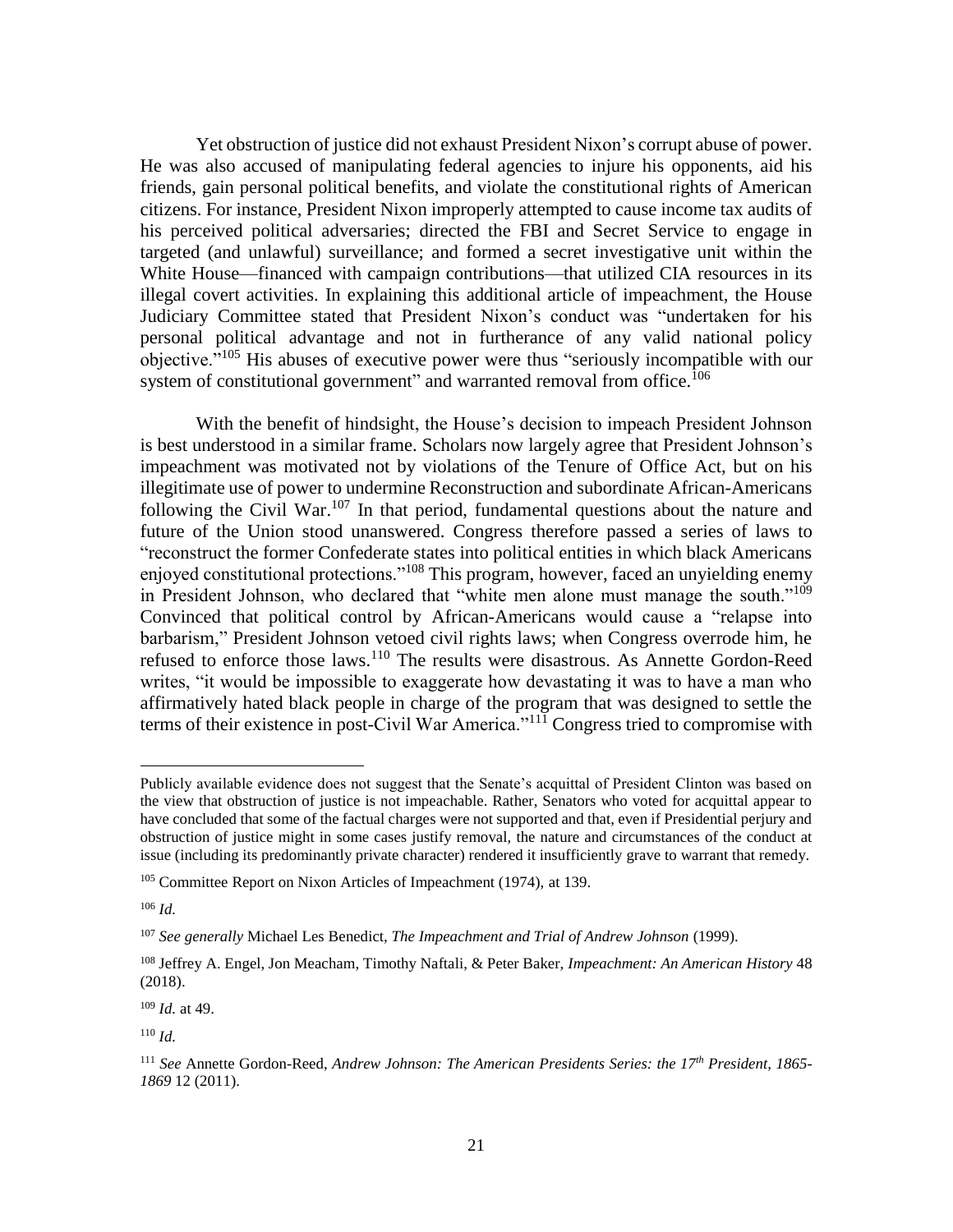the President, but to no avail. A majority of the House finally determined that President Johnson posed a clear and present danger to the Nation if allowed to remain in office.

Rather than directly target President Johnson's faithless execution of the laws, and his illegitimate motives in wielding power, the House resorted to charges based on the Tenure of Office Act. But in reality, "the shaky claims prosecuted by [the House] obscured a far more compelling basis for removal: that Johnson's virulent use of executive power to sabotage Reconstruction posed a mortal threat to the nation—and to civil and political rights—as reconstituted after the Civil War … [T]he country was in the throes of a second founding. Yet Johnson abused the powers of his office and violated the Constitution to preserve institutions and practices that had nearly killed the Union. He could not be allowed to salt the earth as the Republic made itself anew."<sup>112</sup> Viewed from that perspective, the case for impeaching President Johnson rested on his use of power with illegitimate motives.

Pulling this all together, the Framers repeatedly confirmed that Presidents can be impeached for grave abuse of power. Where the President engages in acts forbidden by law, or acts with an improper motive, he has committed an abuse of power under the Constitution. Where those abuses inflict substantial harm on our political system and are recognizably wrong, they warrant his impeachment and removal.<sup>113</sup>

# **2. Betrayal of the National Interest Through Foreign Entanglements**

<span id="page-24-0"></span>It is not a coincidence that the Framers started with "Treason" in defining impeachable offenses. Betrayal was no abstraction to them. They had recently waged a war for independence in which some of their fellow citizens remained loyal to the enemy. The infamous traitor, Benedict Arnold, had defected to Britain less than a decade earlier. As they looked outward, the Framers saw kings scheming for power, promising fabulous wealth to spies and deserters. The United States could be enmeshed in such conspiracies: "Foreign powers," warned Elbridge Gerry, "will intermeddle in our affairs, and spare no expense to influence them."<sup>114</sup> The young Republic might not survive a President who schemed with other nations, entangling himself in secret deals that harmed our democracy.

<sup>112</sup> Tribe & Matz, *To End a Presidency*, at 55.

<sup>&</sup>lt;sup>113</sup> In President Clinton's case, it was debated whether Presidents can be impeached for acts that do not involve their official powers. *See Constitutional Grounds for Presidential Impeachment: Modern Precedents (1998)*, at 6-7; MINORITY STAFF OF H. COMM. ON THE JUDICIARY, 105TH CONG., CONSTITUTIONAL GROUNDS FOR PRESIDENTIAL IMPEACHMENT: MODERN PRECEDENTS MINORITY VIEWS 3-4, 8-9, 13-16 (Comm. Print 1998. Many scholars have taken the view that such private conduct may be impeachable in extraordinary circumstances, such as where it renders the President unviable as the leader of a democratic nation committed to the rule of law. *See, e.g.*, Tribe & Matz, *To End A Presidency*, at 10, 51; Black & Bobbitt, *Impeachment*, at 35. It also bears mention that some authority supports the view that Presidents might be subject to impeachment not for *abusing* their official powers, but by *failing* to use them and thus engaging in gross dereliction of official duty. *See, e.g.*, Tribe & Matz, *To End A Presidency*, at 50; Akhil Reed Amar, *America's Constitution: A Biography* 200 (2006); Black & Bobbitt, *Impeachment*, at 34.

<sup>114</sup> Wydra & Gorod, *The First Magistrate in Foreign Pay*.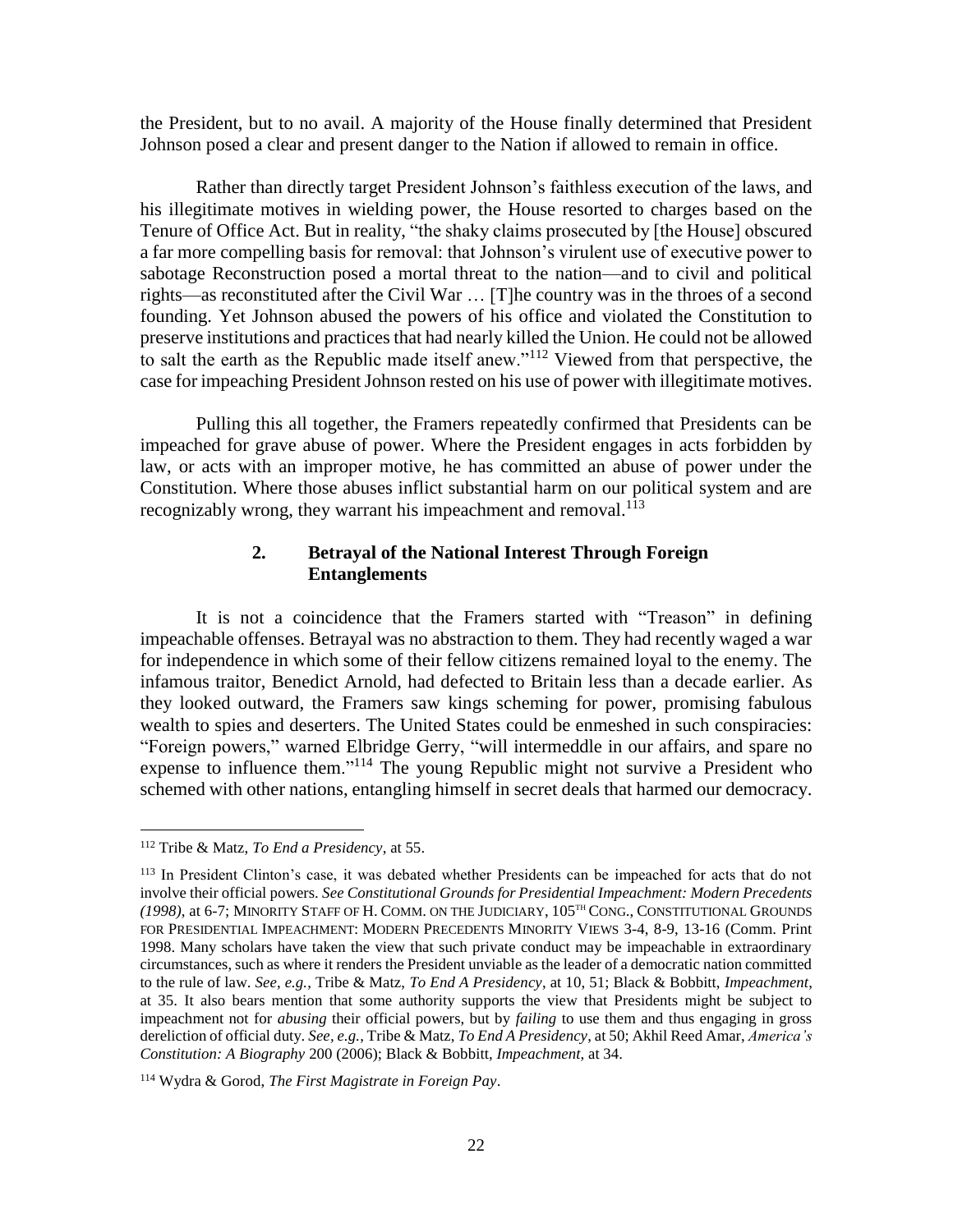That reality loomed over the impeachment debate in Philadelphia. Explaining why the Constitution required an impeachment option, Madison argued that a President "might betray his trust to foreign powers."<sup>115</sup> Gouverneur Morris, who had initially opposed allowing impeachment, was convinced: "no one would say that we ought to expose ourselves to the danger of seeing the first Magistrate in foreign pay, without being able to guard against it by displacing him."<sup>116</sup> In the same vein, Franklin noted "the case of the Prince of Orange during the late war," in which a Dutch prince reneged on a military treaty with France.<sup>117</sup> Because there was no impeachment power or other method of inquiry, the prince's motives were secret and untested, drastically destabilizing Dutch politics and giving "birth to the most violent animosities and contentions."<sup>118</sup>

Impeachment for betrayal of the Nation's interest—and especially for betrayal of national security and foreign policy—was hardly exotic to the Framers. "The history of impeachment over the centuries shows an abiding awareness of how vulnerable the practice of foreign policy is to the misconduct of its makers."<sup>119</sup> Indeed, "impeachments on this ground were a constant of parliamentary practice," and "a string of British ministers and royal advisors were impeached for using their official powers contrary to the country's vital foreign interests."<sup>120</sup> Although the Framers did not intend impeachment for genuine, good faith disagreements between the President and Congress over matters of diplomacy, they were explicit that betrayal of the Nation through plots with foreign powers justified removal.

In particular, foreign interference in the American political system was among the gravest dangers feared by the Founders of our Nation and the Framers of our Constitution. For example, in a letter to Thomas Jefferson, John Adams wrote: "You are apprehensive of foreign Interference, Intrigue, Influence. So am I.—But, as often as Elections happen, the danger of foreign Influence recurs."<sup>121</sup> And in *Federalist No. 68*, Hamilton cautioned that the "most deadly adversaries of republican government" may come "chiefly from the desire in foreign powers to gain an improper ascendant in our councils.<sup>122</sup>

The President's important role in foreign affairs does not disable the House from evaluating whether he committed impeachable offenses in that field. This conclusion follows from the Impeachment Clause itself but is also supported by the Constitution's

<sup>118</sup> *Id.*

 $\overline{\phantom{a}}$ 

<sup>120</sup> Bowman, *High Crimes & Misdemeanors*, at 48, 106.

<sup>115</sup> 2 Farrand, *Records of the Federal Convention*, at 65.

<sup>116</sup> *Id.,* at 68.

<sup>117</sup> *Id.,* at 67-68.

<sup>119</sup> Frank O. Bowman, III, *Foreign Policy Has Always Been at the Heart of Impeachment*, FOREIGN AFFAIRS (Nov 2019).

<sup>121</sup> *To Thomas Jefferson from John Adams, 6 December 1787*, National Archives, Founders Online.

<sup>122</sup> Alexander Hamilton, *Federalist No. 68*, at 441.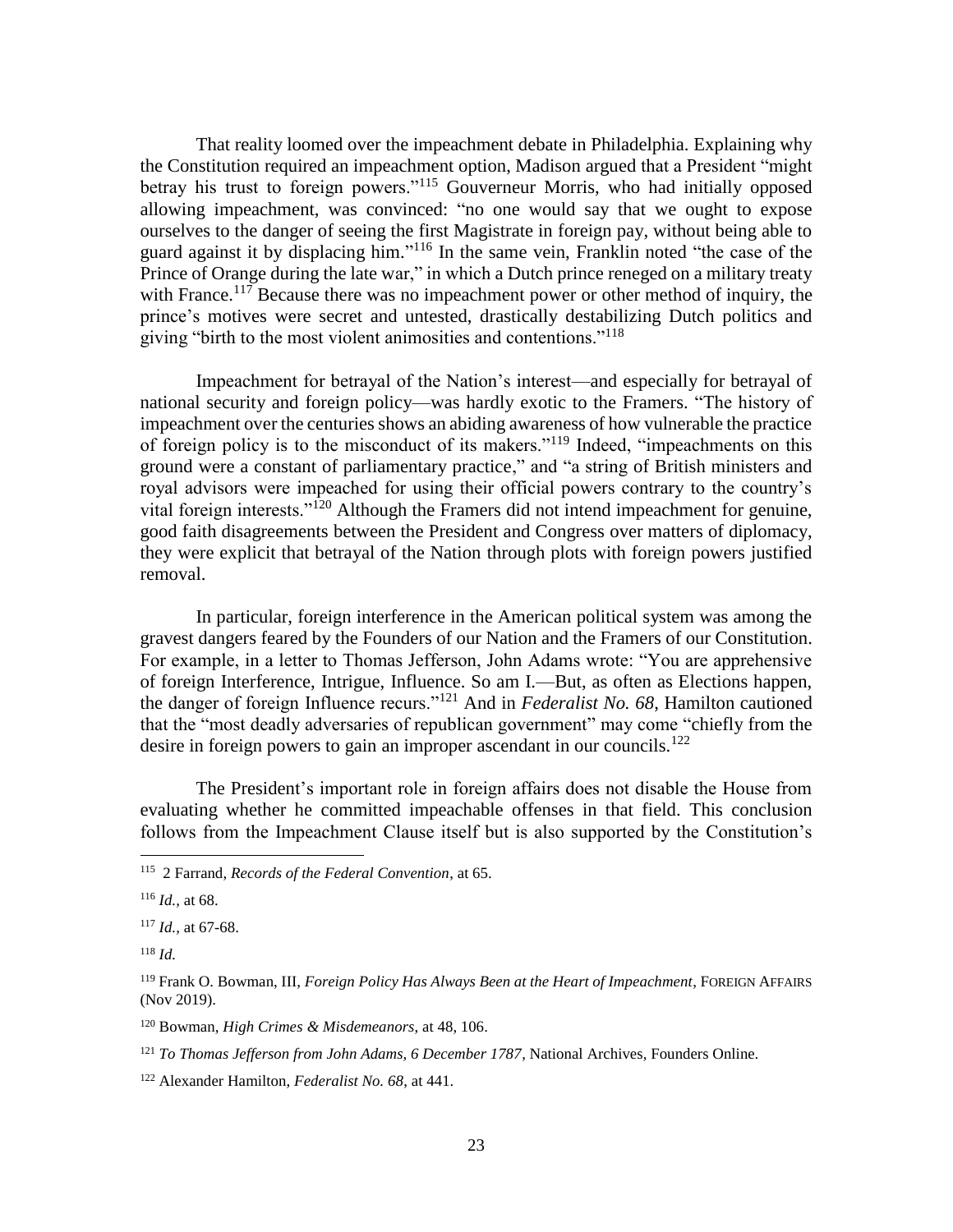many grants of power to Congress addressing foreign affairs. Congress is empowered to "declare War," "regulate Commerce with foreign Nations," "establish an uniform Rule of Naturalization," "define and punish Piracies and Felonies committed on the high Seas, and Offences against the Law of Nations," "grant Letters of Marque and Reprisal," and "make Rules for the Government and Regulation of the land and naval Forces.<sup>"123</sup> Congress also has the power to set policy, define law, undertake oversight and investigations, create executive departments, and authorize government funding for a slew of national security matters.<sup>124</sup> In addition, the President cannot make a treaty or appoint an ambassador without the approval of the Senate.<sup>125</sup> In those respects and many others, constitutional authority over the "conduct of the foreign relations of our Government" is shared between "the Executive and Legislative [branches]."<sup>126</sup> Stated simply, "the Executive is not free from the ordinary controls and checks of Congress merely because foreign affairs are at issue." $127$  In these realms, as in many others, the Constitution "enjoins upon its branches" separateness but interdependence, autonomy but reciprocity."<sup>128</sup>

Accordingly, where the President uses his foreign affairs power in ways that betray the national interest for his own benefit, or harm national security for equally corrupt reasons, he is subject to impeachment by the House. Any claims to the contrary would horrify the Framers. A President who perverts his role as chief diplomat to serve private rather than public ends has unquestionably engaged in "high Crimes and Misdemeanors" especially if he invited, rather than opposed, foreign interference in our politics.

#### **3. Corruption of Office or Elections**

<span id="page-26-0"></span>As should now be clear, the Framers feared corruption most of all, in its many and shifting manifestations. It was corruption that led to abuse of power and betrayal of the Nation. It was corruption that ruined empires, debased Britain, and menaced American freedom. The Framers saw no shortage of threats to the Republic, and fought valiantly to guard against them, "but the big fear underlying all the small fears was whether they'd be able to control corruption."<sup>129</sup> This was not just a matter of thwarting bribes and extortion; it was a far greater challenge. The Framers aimed to build a country in which officials would not use public power for personal benefits, disregarding the public good in pursuit of their own advancement. This virtuous principle applied with special force to the

<sup>123</sup> U.S. CONST., Art. I, § 8.

<sup>124</sup> *See* Lawrence Friedman & Victor Hansen, *There Is No Constitutional Impediment to an Impeachment Inquiry that Concerns National Security*, JUST SECURITY, Oct. 1, 2019.

<sup>125</sup> U.S. CONST., Art. II, §2, cl. 2.

<sup>126</sup> *Medellin v. Texas*, 552 U.S. 491, 511 (2008).

<sup>127</sup> *Zivotofsky v. Kerry*, 135 S. Ct. 2076 (2015).

<sup>128</sup> *Youngstown Sheet & Tube Co. v. Sawyer*, 343 U.S. 579, 635 (1952) (Jackson, J., concurring).

<sup>129</sup> Teachout, *Corruption in America*, at 57.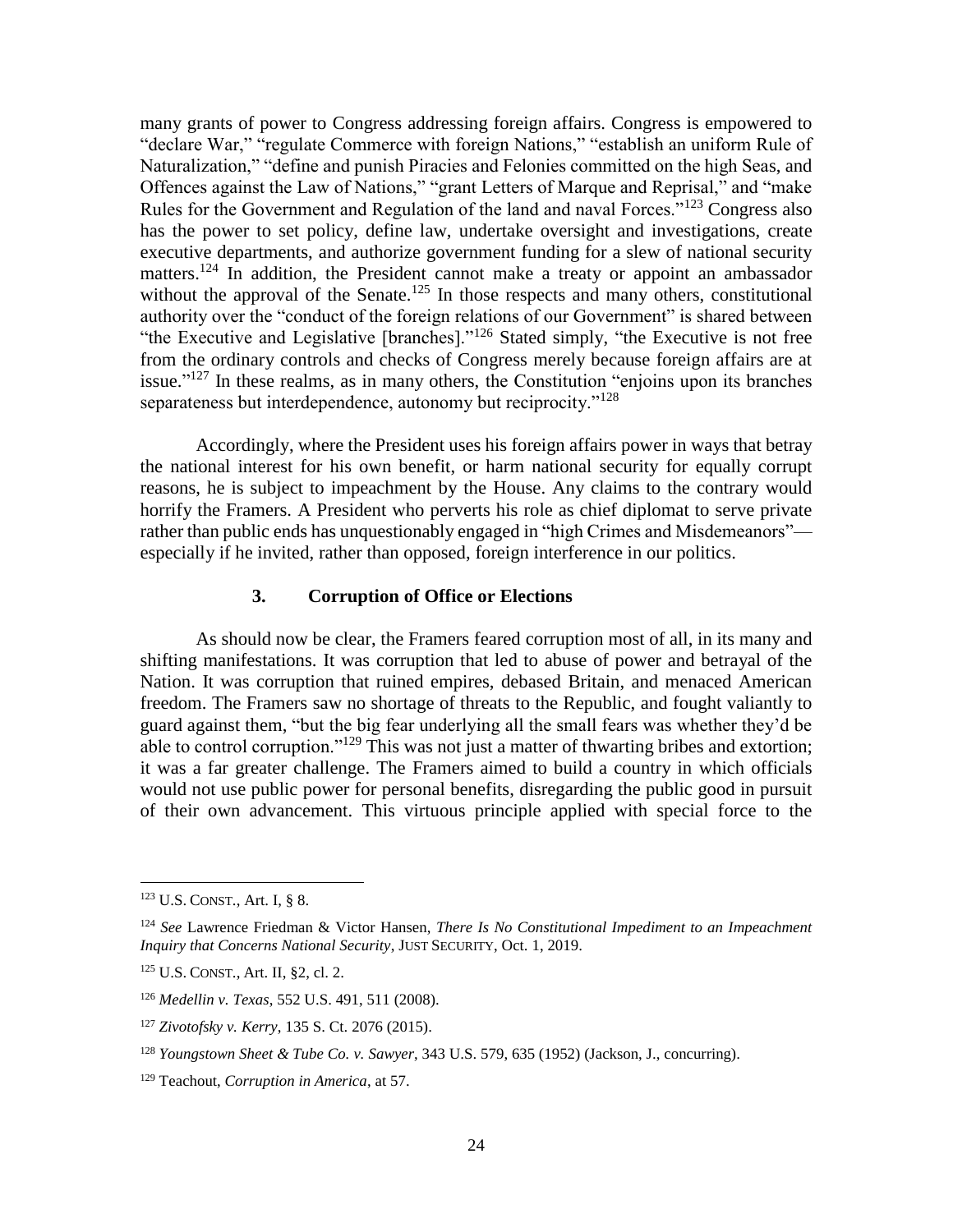Presidency. As Madison emphasized, because the Presidency "was to be administered by a single man," his corruption "might be fatal to the Republic."<sup>130</sup>

The Framers therefore sought to ensure that "corruption was more effectually guarded against, in the manner this government was constituted, than in any other that had ever been formed."<sup>131</sup> Impeachment was central to that plan. At one point the Convention even provisionally adopted "treason, bribery, or corruption" as the standard for impeaching a President. And no fewer than four delegates—Morris, Madison, Mason, and Randolph listed corruption as a reason why Presidents must be subject to removal. That understanding followed from history: "One invariable theme in [centuries] of Anglo-American impeachment practice has been corruption."<sup>132</sup> Treason posed a threat of swift national extinction, but the steady rot of corruption could destroy us from within. Presidents who succumbed to that instinct, serving themselves at the Nation's expense, forfeited the public trust.

Impeachment was seen as especially necessary for Presidential conduct corrupting our system of political self-government. That concern arose in two contexts: the risk that Presidents would be swayed to prioritize foreign over domestic interests, and the risk that they would place their personal interest in re-election above our abiding commitment to democracy. The need for impeachment peaks where both threats converge at once.

First was the risk that foreign royals would use wealth, power, and titles to seduce American officials. This was not a hypothetical problem. Just a few years earlier, and consistent with European custom, King Louis XVI of France had bestowed on Benjamin Franklin (in his capacity as American emissary) a snuff box decorated with 408 diamonds "of a beautiful water."<sup>133</sup> Magnificent gifts like this one could unconsciously shape how American officials carried out their duties. To guard against that peril, the Framers adopted the Foreign Emoluments Clause, which prohibits Presidents—among other federal officials—from accepting "any present, Emolument, Office, or Title, of any kind whatever, from any King, Prince, or foreign State" unless Congress affirmatively consents.<sup>134</sup>

The theory of the Foreign Emoluments Clause, based in history and the Framers' lived experience, "is that a federal officeholder who receives something of value from a foreign power can be imperceptibly induced to compromise what the Constitution insists be his exclusive loyalty: the best interest of the United States of America."<sup>135</sup> Rather than

<sup>130</sup> Jonathan Elliot ed., *Debates on the Adoption of the Federal Constitution in the Convention Held at Philadelphia, in 1787* 341 (1861) (hereinafter "Debates on the Adoption of the Federal Constitution*"*).

<sup>131</sup> 4 Elliot, *Debates in the Several State Conventions*, at 302*.*

<sup>132</sup> Bowman, *High Crimes & Misdemeanors*, at 277.

<sup>133</sup> Teachout, *Corruption in America*, at 1.

<sup>134</sup> U.S. CONST., Art. I, § 9, cl. 8.

<sup>135</sup> Norman L. Eisen, Richard Painter & Laurence H. Tribe, *The Emoluments Clause: Its Text, Meaning, And Application To Donald J. Trump*, BROOKINGS, Dec. 16, 2016.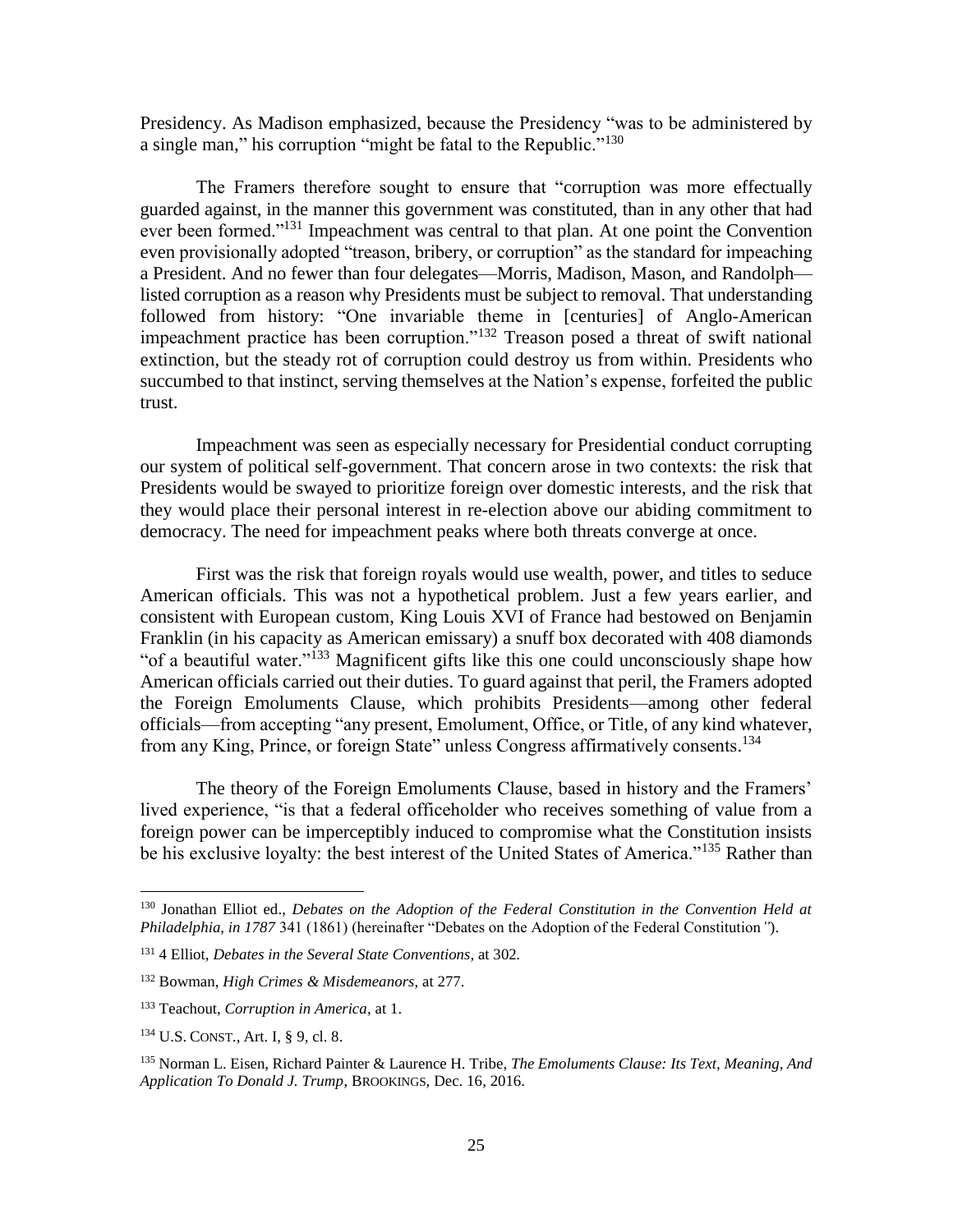scrutinize every exchange for potential bribery, the Framers simply banned officials from receiving anything of value from foreign powers. Although this rule sweeps broadly, the Framers deemed it central to American self-governance. Speaking in Philadelphia, Charles Pinckney "urged the necessity of preserving foreign ministers, and other officers of the United States, independent of external influence."<sup>136</sup> At Virginia's convention, Randolph elaborated that "[i]t was thought proper, in order to exclude corruption and foreign influence, to prohibit any one in office from receiving or holding any *emoluments* from foreign states."<sup>137</sup> Randolph added that if the President violated the Clause, "he may be impeached."<sup>138</sup>

The Framers also anticipated impeachment if a President placed his own interest in retaining power above the national interest in free and fair elections. Several delegates were explicit on this point when the topic arose at the Constitutional Convention. By then, the Framers had created the Electoral College. They were "satisfied with it as a tool for picking presidents but feared that individual electors might be intimidated or corrupted."<sup>139</sup> Impeachment was their answer. William Davie led off the discussion, warning that a President who abused his office might seek to escape accountability by interfering with elections, sparing "no efforts or means whatever to get himself re-elected."<sup>140</sup> Rendering the President "impeachable whilst in office" was thus "an essential security for the good behaviour of the Executive."<sup>141</sup> The Constitution thereby ensured that corrupt Presidents could not avoid justice by subverting elections and remaining in office.

George Mason built on Davie's position, directing attention to the Electoral College: "One objection agst. Electors was the danger of their being corrupted by the Candidates; & this furnished a peculiar reason in favor of impeachments whilst in office. Shall the man who has practised corruption  $\&$  by that means procured his appointment in the first instance, be suffered to escape punishment, by repeating his guilt?"<sup>142</sup> Mason's concern was straightforward. He feared that Presidents would win election by improperly influencing members of the Electoral College (*e.g.*, by offering them bribes). If evidence of such wrongdoing came to light, it would be unthinkable to leave the President in office especially given that he might seek to avoid punishment by corrupting the next election. In that circumstance, Mason concluded, the President should face impeachment and removal under the Constitution. Notably, Mason was not alone in this view. Speaking just a short while later, Gouverneur Morris emphatically agreed that "the Executive ought therefore to

<sup>136</sup> Elliot, *Debates on the Adoption of the Federal Constitution* at 467.

<sup>137</sup> 3 Elliot, *Debates in the Several State Conventions*, at 465.

<sup>138</sup> *Id.,* at 201.

<sup>139</sup> Tribe & Matz, *To End A Presidency*, at 4.

<sup>140</sup> 2 Farrand, *Records of the Federal Convention*, at 64.

<sup>141</sup> *Id.*

<sup>142</sup> *Id.,* at 65.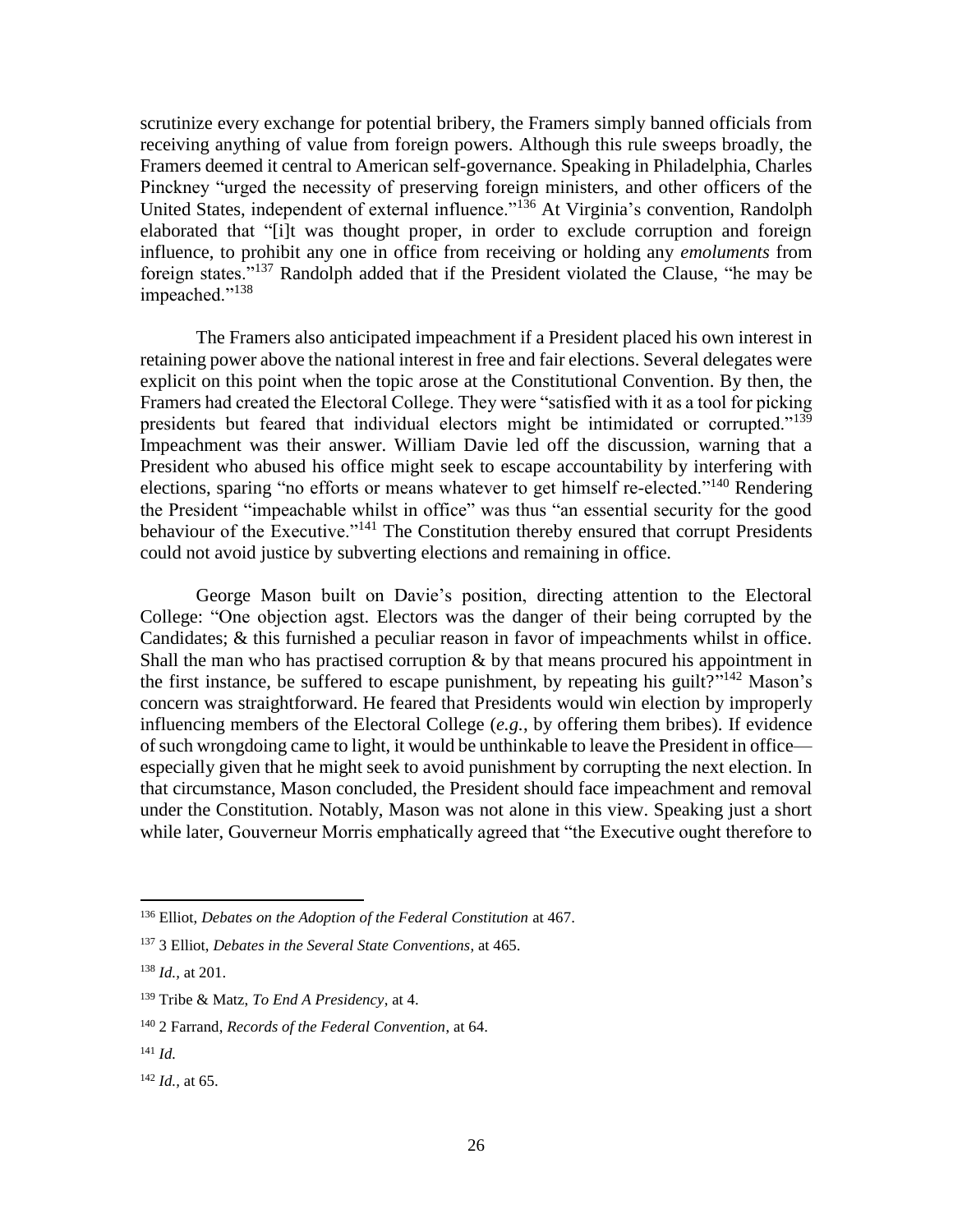be impeachable for ... Corrupting his electors."<sup>143</sup> Although not articulated expressly, it is reasonable to infer that the concerns raised by Davie, Mason, and Morris were especially salient because the Constitution—until ratification of the Twenty-Second Amendment in 1951—did not limit the number of terms a President could serve in office.<sup>144</sup> A President who twisted or sabotaged the electoral process could rule for life, much like a king.

This commitment to impeaching Presidents who corruptly interfered with elections was anchored in lessons from British rule. As historian Gordon Wood writes, "[t]hroughout the eighteenth century the Crown had slyly avoided the blunt and clumsy instrument of prerogative, and instead had resorted to influencing the electoral process and the representatives in Parliament in order to gain its treacherous ends."<sup>145</sup> In his influential *Second Treatise on Civil Government*, John Locke blasted such manipulation, warning that it serves to "cut up the government by the roots, and poison the very fountain of public security."<sup>146</sup> Channeling Locke, American revolutionaries vehemently objected to King George III's electoral shenanigans; ultimately, they listed several election-related charges in the Declaration of Independence. Those who wrote our Constitution knew, and feared, that the chief executive could threaten their plan of government by corrupting elections.

The true nature of this threat is its rejection of government by "We the People," who would "ordain and establish" the Constitution.<sup>147</sup> The beating heart of the Framers' project was a commitment to popular sovereignty. At a time when "democratic selfgovernment existed almost nowhere on earth,"<sup>148</sup> the Framers imagined a society "where the true principles of representation are understood and practised, and where all authority flows from, and returns at stated periods to, the people."<sup>149</sup> That would be possible only if "those entrusted with [power] should be kept in dependence on the people."<sup>150</sup> This is why the President, and Members of Congress, must stand before the public for re-election on fixed terms. It is through free and fair elections that the American people protect their right to self-government, a right unforgivably denied to many as the Constitution was ratified in 1788 but now extended to all American citizens over the age of 18. When the President concludes that elections threaten his continued grasp on power, and therefore seeks to corrupt or interfere with them, he denies the very premise of our constitutional system. The American people choose their leaders; a President who wields power to destroy opponents or manipulate elections is a President who rejects democracy itself.

<sup>143</sup> *Id.,* at 69.

<sup>144</sup> U.S. CONST. Amend. XXII.

<sup>145</sup> Wood, *The Creation of the American Republic,* at 33.

<sup>146</sup> John Locke, *Second Treatise of Government* 112 (C.B. Macpherson ed. 1980).

<sup>147</sup> U.S. CONST. Pmbl.

<sup>148</sup> Amar, *America's Constitution,* at 8.

<sup>149</sup> 4 Elliot, *Debates in the Several State Conventions*, at 331; *see also* James Madison, *Federalist No. 14*.

<sup>150</sup> James Madison, *Federalist No. 37*, at 268.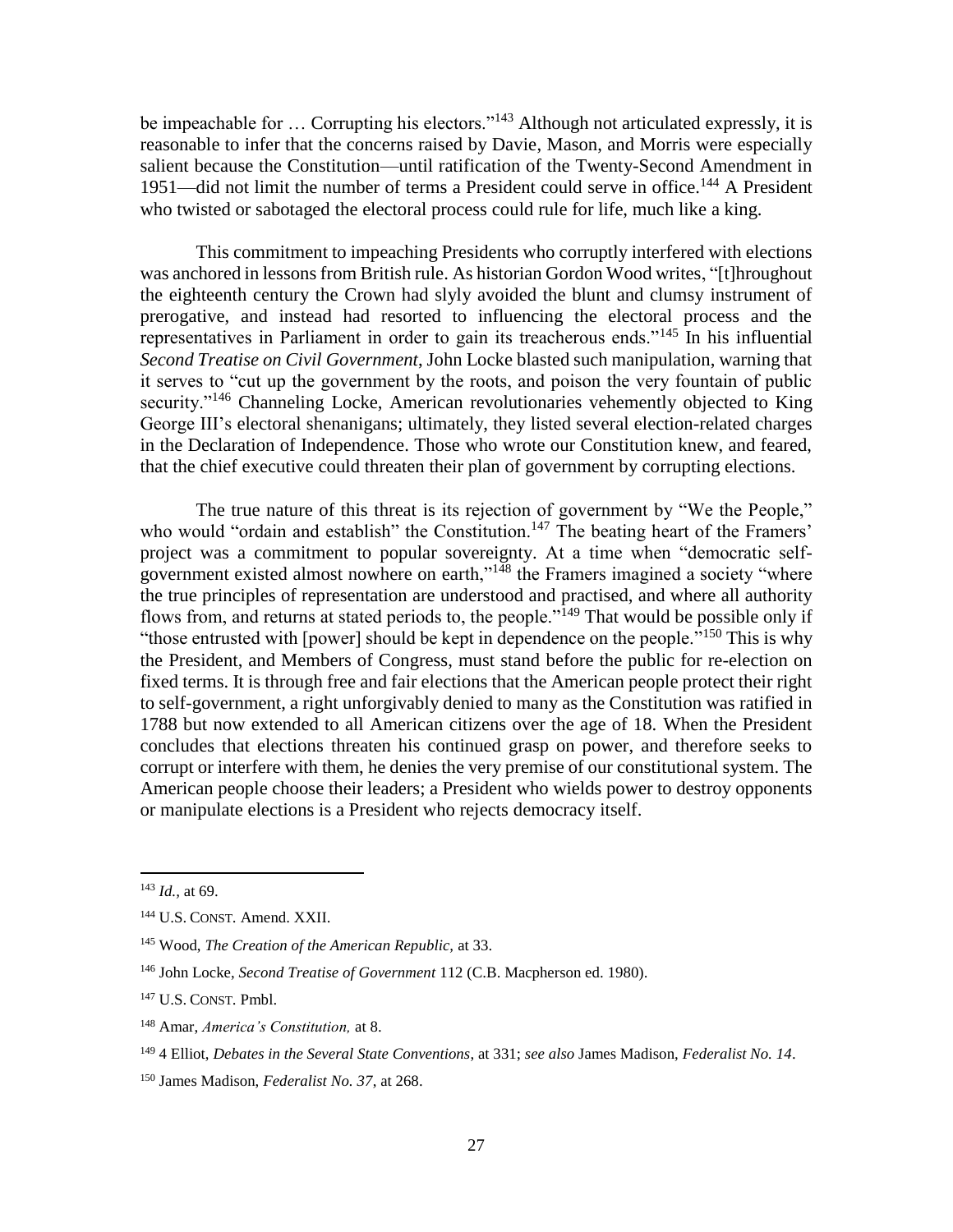In sum, the Framers discussed the risk that Presidents would improperly conspire with foreign nations; they also discussed the risk that Presidents would place their interest in retaining power above the integrity of our elections. Both offenses, in their view, called for impeachment. That is doubly true where a President conspires with a foreign power to manipulate elections to his benefit—conduct that betrays American self-governance and joins the Framers' worst nightmares into a single impeachable offense.<sup>151</sup>

#### **D. Conclusion**

<span id="page-30-0"></span>Writing in 1833, Justice Joseph Story remarked that impeachable offenses "are of so various and complex a character" that it would be "almost absurd" to attempt a comprehensive list.<sup>152</sup> Consistent with Justice Story's wisdom, "the House has never, in any impeachment inquiry or proceeding, adopted either a comprehensive definition of 'high Crimes and Misdemeanors' or a catalog of offenses that are impeachable."<sup>153</sup> Rather than engage in abstract, advisory or hypothetical debates about the precise nature of conduct that calls for the exercise of its constitutional powers, the House has awaited a "full development of the facts."<sup>154</sup> Only then has it weighed articles of impeachment.

In making such judgments, however, each Member of the House has sworn an oath to follow the Constitution, which sets forth a legal standard governing when Presidential conduct warrants impeachment. That standard has three main parts.

First, as Mason explained just before proposing "high Crimes and Misdemeanors" as the basis for impeachment, the President's conduct must constitute a "great and dangerous offense" against the Nation. The Constitution itself offers us two examples: "Treason" and "Bribery." In identifying "other" offenses of the same kind, we are guided by Parliamentary and early American practice, records from the Constitutional Convention and state ratifying conventions, and insights from the Constitution's text and structure. These sources prove that "high Crimes and Misdemeanors" involve misconduct that subverts and injures constitutional governance. Core instances of such misconduct by the President are serious abuse of power, betrayal of the national interest through foreign entanglements, and corruption of office and elections. The Framers included an

l

<sup>&</sup>lt;sup>151</sup> In fact, the Framers were so concerned about improper foreign influence in the Presidency that they restricted that position to natural born citizens. U.S. CONST. Art. II, § 1. As one commentator observed, "Considering the greatness of the trust, and that this department is the ultimately efficient power in government, these restrictions will not appear altogether useless or unimportant. As the President is required to be a native citizen of the United States, ambitious foreigners cannot intrigue for the office, and the qualification of birth cuts off all those inducements from abroad to corruption, negotiation, and war, which have frequently and fatally harassed the elective monarchies of Germany and Poland, as well as the pontificate at Rome." 1 James Kent, *Commentaries on American Law* 255 (1826).

<sup>152</sup> 2 Story, *Commentaries*, at 264.

<sup>153</sup> 1998 Background and History of Impeachment Hearing, at 2.

<sup>154</sup> Constitutional Grounds for Presidential Impeachment (1974), at 2.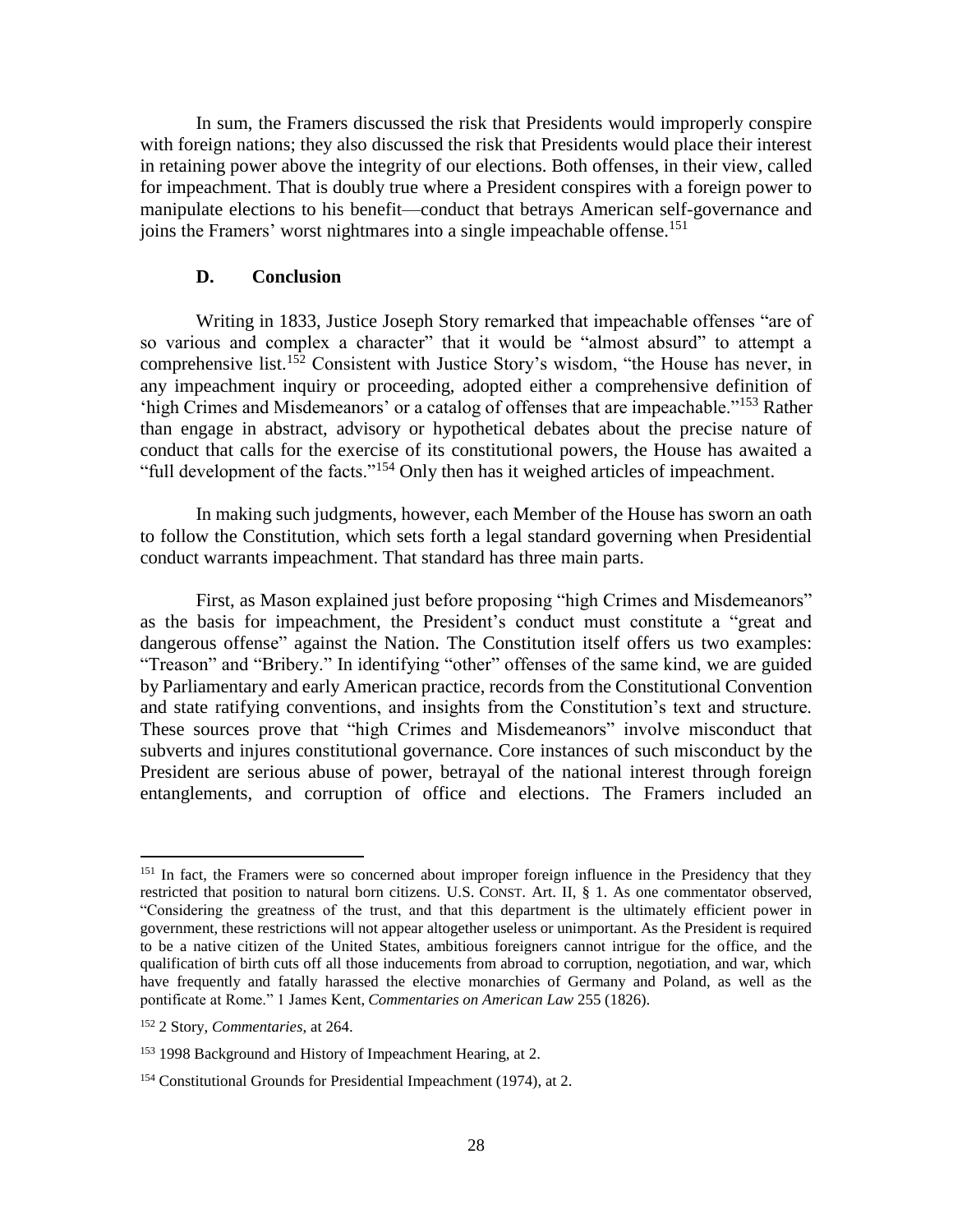impeachment power in the Constitution specifically to protect the Nation against these forms of wrongdoing.

Past practice of the House further illuminates the idea of a "great and dangerous offense." President Nixon's case is most helpful. There, as explained above, the House Judiciary Committee approved articles of impeachment on three grounds: (1) obstruction of an ongoing law enforcement investigation into unlawful acts by his presidential reelection campaign; (2) abuse of power in targeting his perceived political opponents; and (3) improper obstruction of a Congressional impeachment inquiry into his obstruction of justice and abuse of power. These articles of impeachment, moreover, were not confined to discrete acts. Each of them accused President Nixon of undertaking a course of conduct or scheme, and each of them supported that accusation with a list of discrete acts alleged to comprise and demonstrate the overarching impeachable offense.<sup>155</sup> Thus, where a President engages in a course of conduct involving serious abuse of power, betrayal of the national interest through foreign entanglements, or corruption of office and elections, impeachment is justified.

Second, impeachable offenses involve wrongdoing that reveal the President as a continuing threat to the constitutional system if he is allowed to remain in a position of political power. As Iredell remarked, impeachment does not exist for a "mistake."<sup>156</sup> That is why the Framers rejected "maladministration" as a basis for impeachment, and it is why "high Crimes and Misdemeanors" are not simply unwise, unpopular, or unconsidered acts. Like "Treason" and "Bribery," they reflect decisions by the President to embark on a course of conduct—or to act with motives—inconsistent with our plan of government. Where the President makes such a decision, Congress may remove him to protect the Constitution, especially if there is reason to think that he will commit additional offenses if left in office (*e.g.*, statements by the President that he did nothing wrong and would do it all again). This forward-looking perspective follows from the limited consequences of impeachment. The question is not whether to punish the President; that decision is left to the criminal justice system. Instead, the ultimate question is whether to bring an early end to his four-year electoral term. In his analysis of the Constitution, Alexis de Tocqueville thus saw impeachment as "a preventive measure" which exists "to deprive the ill-disposed citizen of an authority which he has used amiss, and to prevent him from ever acquiring it again."<sup>157</sup> That is particularly true when the President injures the Nation's interests as part of a scheme to obtain personal benefits; someone so corrupt will again act corruptly.

 $\overline{a}$ 

<sup>&</sup>lt;sup>155</sup> Consistent with that understanding, one scholar remarks that it is the "repetition, pattern, [and] coherence" of official misconduct that "tend to establish the requisite degree of seriousness warranting the removal of a president from office." John Labovitz, *Presidential Impeachment* 129-130 (1978); *see also, e.g.*, McGinnis, *Impeachment*, at 659 ("[I]t has been well understood that the official's course of conduct as a whole should be the subject of judgment."); *Debate On Articles Of Impeachment: Hearing before the H. Comm. On the Judiciary*, 93rd Cong. (1974) (hereinafter "Debate on Nixon Articles of Impeachment (1974)") (addressing the issue repeatedly from July 24, 1974 to July 30, 1974).

<sup>156</sup> Sunstein, *Impeachment,* at 59.

<sup>157</sup> Alexis de Tocqueville, *Democracy in America and Two Essays on America* 124-30 (Gerald E. Bevan, tr., 2003).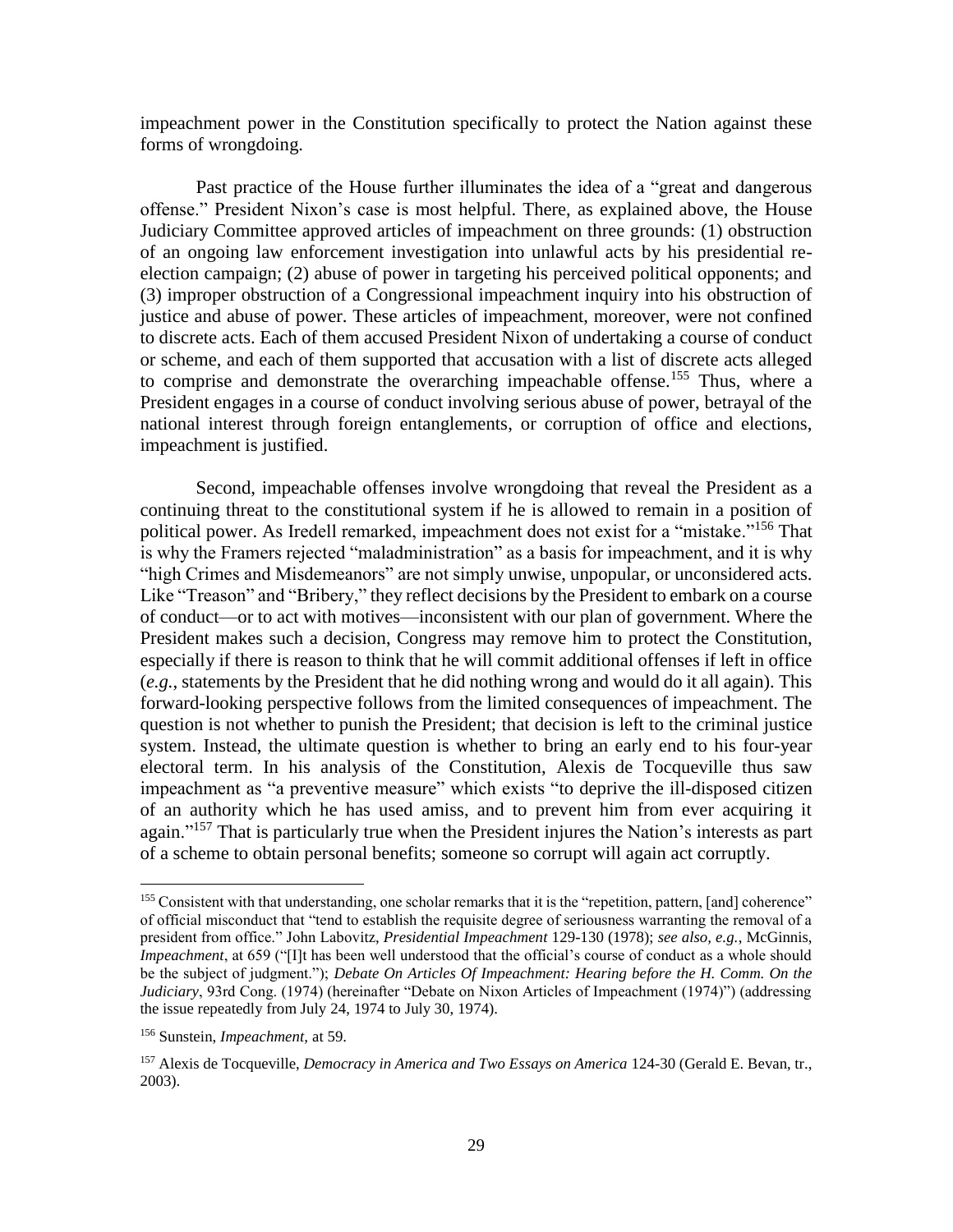Finally, "high Crimes and Misdemeanors" involve conduct that is recognizably wrong to a reasonable person. This principle resolves a potential tension in the Constitution. On the one hand, the Framers adopted a standard for impeachment that could stand the test of time. On the other hand, the structure of the Constitution—including its prohibition on bills of attainder and the *Ex Post Facto* Clause—implies that impeachable offenses should not come as a surprise.<sup>158</sup> Impeachment is aimed at Presidents who believe they are above the law, and who believe their own interests transcend those of the country and Constitution. Of course, as President Nixon proved, Presidents who have committed impeachable offenses may seek to confuse the public through manufactured ambiguity and crafty pretexts. That does not shield their misconduct from impeachment. The principle of a plainly wrong act is not about academic technicalities; it simply focuses impeachment on conduct that any person of honor would recognize as wrong under the Constitution.

To summarize: Like "Treason" and "Bribery," and consistent with the offenses historically considered by Parliament to warrant impeachment, "high Crimes and Misdemeanors" are great and dangerous offenses that injure the constitutional system. Such offenses are defined mainly by abuse of power, betrayal of the national interest through foreign entanglements, and corruption of office and elections. In addition, impeachable offenses arise from wrongdoing that reveals the President as a continuing threat to the constitutional system if allowed to remain in a position of power. Finally, they involve conduct that reasonable officials would consider to be wrong in our democracy.

Within these parameters, and guided by fidelity to the Constitution, the House must judge whether the President's misconduct is grave enough to require impeachment. That step must never be taken lightly. It is a momentous act, justified only when the President's full course of conduct, assessed without favor or prejudice, is "seriously incompatible with either the constitutional form and principles of our government or the proper performance of constitutional duties of the presidential office."<sup>159</sup> When that standard is met, however, the Constitution calls the House to action. In such cases, a decision *not* to impeach has grave consequences and sets an ominous precedent. As Representative William Cohen remarked in President Nixon's case, "It also has been said to me that even if Mr. Nixon did commit these offenses, every other President … has engaged in some of the same conduct, at least to some degree, but the answer I think is that democracy, that solid rock of our system, may be eroded away by degree and its survival will be determined by the degree to which we will tolerate those silent and subtle subversions that absorb it slowly into the rule of a few." $160$ 

<sup>158</sup> *See* Black & Bobbitt, *Impeachment,* at 29-30.

<sup>159</sup> Constitutional Grounds for Presidential Impeachment (1974)*,* at 27.

<sup>&</sup>lt;sup>160</sup> Debate on Nixon Articles of Impeachment (1974), at 79.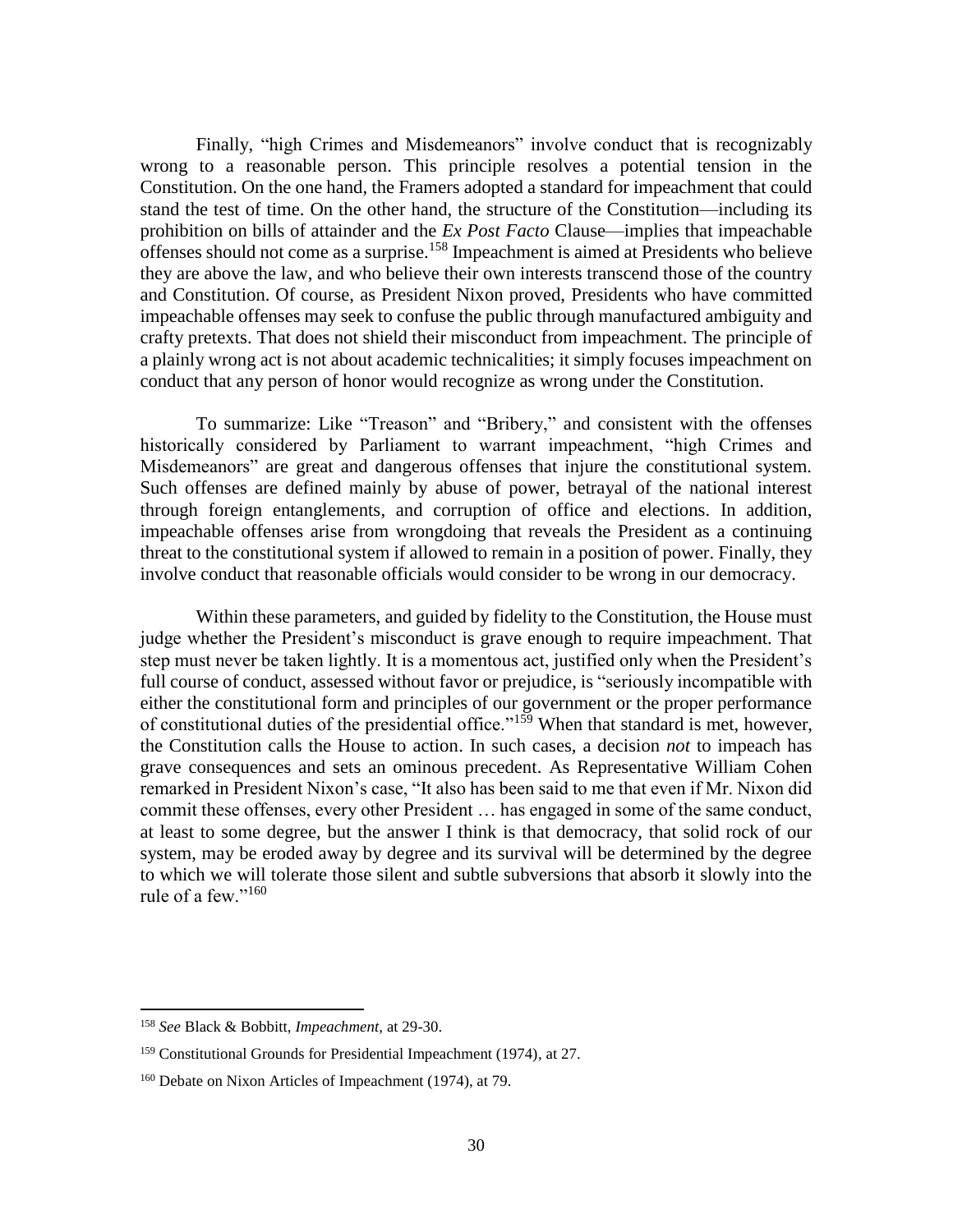# <span id="page-33-0"></span>**V. The Criminality Issue**

It is occasionally suggested that Presidents can be impeached only if they have committed crimes. That position was rejected in President Nixon's case, and then rejected again in President Clinton's, and should be rejected once more.<sup>161</sup>

Offenses against the Constitution are different in kind than offenses against the criminal code. Some crimes, like jaywalking, are not impeachable. Some impeachable offenses, like abuse of power, are not crimes. Some misconduct may offend both the Constitution and the criminal law. Impeachment and criminality must therefore be assessed separately—even though the commission of crimes may strengthen a case for removal.

A "great preponderance of authority" confirms that impeachable offenses are "not confined to criminal conduct."<sup>162</sup> This authority includes nearly every legal scholar to have studied the issue, as well as multiple Supreme Court justices who addressed it in public remarks.<sup>163</sup> More important, the House itself has long treated "high Crimes and Misdemeanors" as distinct from crimes subject to indictment. That understanding follows from the Constitution's history, text, and structure, and reflects the absurdities and practical difficulties that would result were the impeachment power confined to indictable crimes.

#### **A. History**

<span id="page-33-1"></span>"If there is one point established by … Anglo-American impeachment practice, it is that the phrase 'high Crimes and Misdemeanors' is not limited to indictable crimes."<sup>164</sup> As recounted above, impeachment was conceived in Parliament as a method for controlling abusive royal ministers. Consistent with that purpose, it was not confined to accusations of criminal wrongdoing. Instead, it was applied to "many offenses, not easily definable by law," such as abuse of power, betrayal of national security, corruption, neglect of duty, and

l

<sup>&</sup>lt;sup>161</sup> REPORT OF THE COMMITTEE ON THE JUDICIARY, HOUSE OF REPRESENTATIVES, TOGETHER WITH ADDITIONAL, MINORITY, AND DISSENTING VIEWS TO ACCOMPANY H. RES. 611, IMPEACHMENT OF WILLIAM JEFFERSON CLINTON, PRESIDENT OF THE UNITED STATES, H.R. REP. NO. 105-830 (1998) (hereinafter "Committee Report on Clinton Articles of Impeachment (1998)"), at 64 ("Although, the actions of President Clinton do not have to rise to the level of violating the federal statute regarding obstruction of justice in order to justify impeachment."). Constitutional Grounds for Presidential Impeachment (1974), at 22-26.

<sup>162</sup> Berger, *Impeachment*, at 58.

<sup>163</sup> *See, e.g.*, Black & Bobbitt, *Impeachment*, at 33-37, 559-565; Bowman, *High Crimes and Misdemeanors*, at 244-252; Tribe & Matz, *To End A Presidency*, at 43-53; Sunstein, *Impeachment*, at 117-134; Amar, *America's Constitution*, at 200-20; Charles J. Cooper, *A Perjurer in the White House?: The Constitutional Case for Perjury and Obstruction of Justice as High Crimes and Misdemeanors*, 22 HARV.J. L. &PUB. POL'Y 619, 620 (1998-1999); Michael J. Gerhardt, *The Federal Impeachment Process: A Constitutional and Historical Analysis* 105-113 (3rd ed. 2019); Berger, *Impeachment*, at 58 (collecting sources); Merrill Otis, *A Proposed Tribunal: Is It Constitutional?*, 7 KAN. CITY. L. REV. 3, 22 (1938) (quoting Chief Justice Taft); Charles E. Hughes, *The Supreme Court of the United States* 19 (1928) (Chief Justice Hughes); 2 Henry Adams, *History of the United States of America* 223 (1962).

<sup>164</sup> Bowman, *High Crimes and Misdemeanors,* at 44.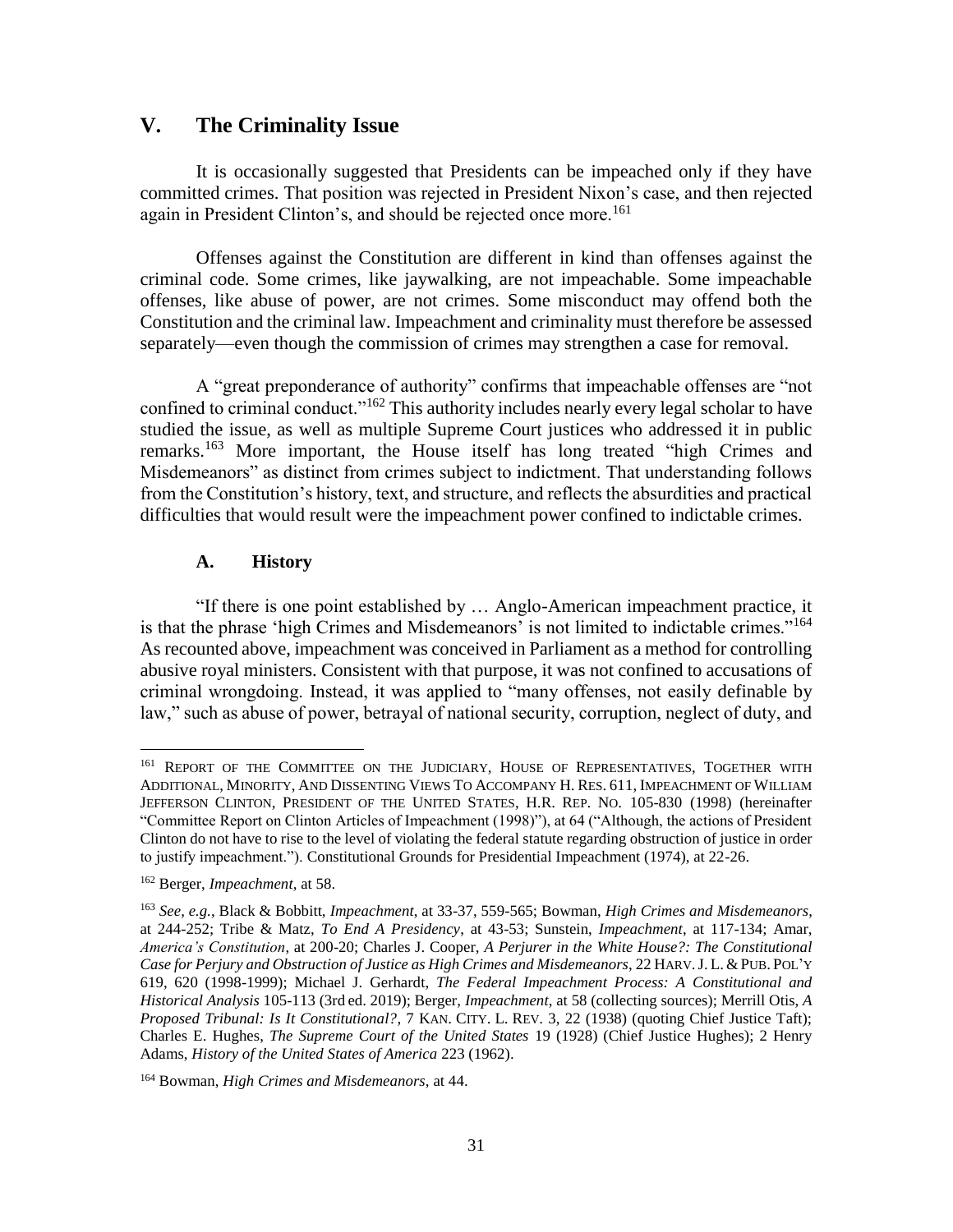violating Parliament's constitutional prerogatives.<sup>165</sup> Many officials were impeached for non-criminal wrongs against the British system of government; notable examples include the Duke of Buckingham (1626), the Earl of Strafford (1640), the Lord Mayor of London (1642), the Earl of Orford and others (1701), and Governor General Warren Hastings  $(1787)$ <sup>166</sup> Across centuries of use, the phrase "high Crimes and Misdemeanors" thus assumed a "special historical meaning different from the ordinary meaning of the terms 'crimes' and 'misdemeanors.'"<sup>167</sup> It became a term of art confined to impeachments, without "relation to whether an indictment would lie in the particular circumstances."<sup>168</sup>

That understanding extended to North America. Here, the impeachment process was used to address diverse misconduct by public officials, ranging from abuse of power and corruption to bribery and betrayal of the revolutionary cause.<sup>169</sup> As one scholar reports, "American colonists before the Revolution, and American states after the Revolution but before 1787, all impeached officials for non-criminal conduct."<sup>170</sup>

At the Constitutional Convention itself, no delegate linked impeachment to the technicalities of criminal law. On the contrary, the Framers invoked an array of broad, adaptable terms as grounds for removal—and when the standard was temporarily narrowed to "treason, or bribery," Mason objected that it must reach "great and dangerous" offenses against the Constitution. Here he cited Burke's call to impeach Hastings, whose acts were not crimes, but instead violated "those eternal laws of justice, which are our rule and our birthright."<sup>171</sup> To the Framers, impeachment was about abuse of power, betrayal of nation, and corruption of office and elections. It was meant to guard against these threats in every manifestation—known and unknown—that might someday afflict the Republic.

That view appeared repeatedly in the state ratifying debates. Delegates opined that the President could be impeached if he "deviates from his duty" or "dare[s] to abuse the power vested in him by the people."<sup>172</sup> In North Carolina, Iredell noted that "the person convicted [in an impeachment proceeding] is further liable to a trial at common law, and may receive such common-law punishment … *if it be punishable by that law*" (emphasis added).<sup>173</sup> Similarly, in Virginia, George Nicholas declared that the President "will be absolutely disqualified [by impeachment] to hold any place of profit, honor, or trust, and liable to further punishment *if he has committed such high crimes as are punishable at* 

<sup>165</sup> 2 Story, *Commentaries*, at 268.

<sup>166</sup> *See* Bowman, *High Crimes and Misdemeanors,* at 44-47.

<sup>167</sup> Constitutional Grounds for Presidential Impeachment (1974), at 22*.*

<sup>168</sup> Berger, *Impeachment*, at 62.

<sup>169</sup> Hoffer & Hull, *Impeachment in America*, at 1-95.

<sup>170</sup> Bowman, *High Crimes and Misdemeanors,* at 244.

<sup>171</sup> Edmund Burke, *Reflections on the Revolution in France and Other Writings* 409 (2015).

<sup>172</sup> Quoted in Michael J. Gerhardt, *Impeachment: What Everyone Needs to Know* 60 (2018).

<sup>&</sup>lt;sup>173</sup> Constitutional Grounds for Presidential Impeachment (1974), at 23.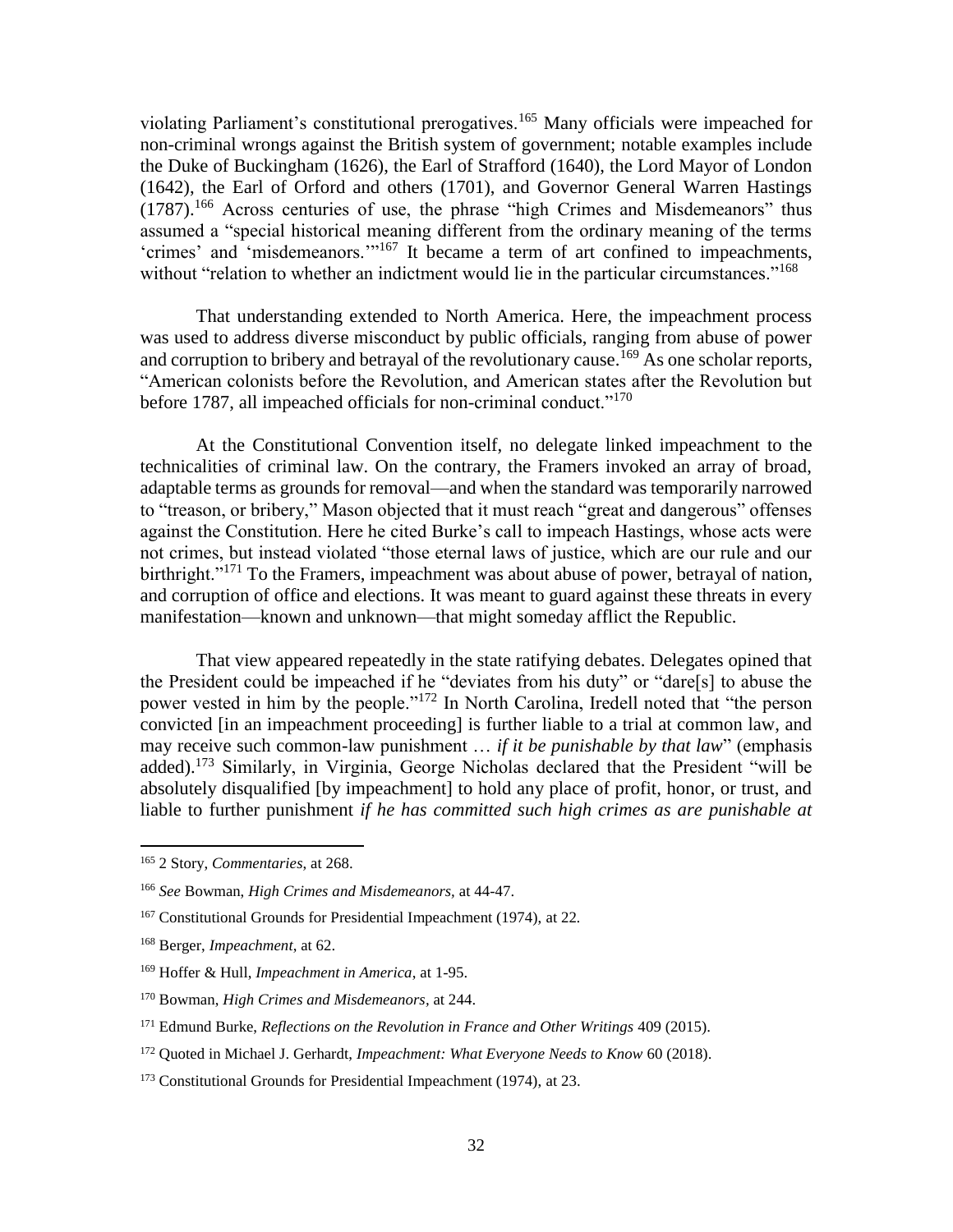*common law*" (emphasis added).<sup>174</sup> The premise underlying this statement—and Iredell's—is that some Presidential "high Crimes and Misdemeanors" were *not* punishable by common law.

Leading minds echoed that position through the Nation's early years. In *Federalist No. 65*, Hamilton argued that impeachable offenses are defined by "the abuse or violation of some public trust."<sup>175</sup> In that sense, he reasoned, "they are of a nature which may with peculiar propriety be denominated POLITICAL, as they relate chiefly to injuries done immediately to the society itself."<sup>176</sup> A few years later, Constitutional Convention delegate James Wilson reiterated Hamilton's point: "Impeachments, and offences and offenders impeachable, come not ... within the sphere of ordinary jurisprudence. They are founded on different principles, are governed by different maxims, and are directed to different objects."<sup>177</sup> Writing in 1829, William Rawle described impeachment as reserved for "men whose treachery to their country might be productive of the most serious disasters."<sup>178</sup> Four years later, Justice Story emphasized that impeachable offenses ordinarily "must be examined upon very broad and comprehensive principles of public policy and duty."<sup>179</sup>

The American experience with impeachment confirms that lesson. A strong majority of the impeachments voted by the House since 1789 have included "one or more allegations that did not charge a violation of criminal law."<sup>180</sup> Several officials, moreover, have subsequently been convicted on non-criminal articles of impeachment. For example, Judge Robert Archbald was removed in 1912 for non-criminal speculation in coal properties, and Judge Halsted Ritter was removed in 1936 for the non-criminal offense of bringing his court "into scandal and disrepute."<sup>181</sup> As House Judiciary Committee Chairman Hatton Sumners stated explicitly during Judge Ritter's case, "We do not assume the responsibility … of proving that the respondent is guilty of a crime as that term is known to criminal jurisprudence."<sup>182</sup> The House has also applied that principle in Presidential impeachments. Although President Nixon resigned before the House could consider the articles of impeachment against him, the Judiciary Committee's allegations encompassed many non-criminal acts.<sup>183</sup> And in President Clinton's case, the Judiciary Committee report accompanying articles of impeachment to the House floor stated that

l

<sup>176</sup> *Id.*

<sup>174</sup> *Id.*

<sup>175</sup> Alexander Hamilton, *Federalist No. 65*, at 426.

<sup>177</sup> James Wilson, *Collected Works of James Wilson* 736 (Kermit L. Hall and Mark David Hall ed. 2007).

<sup>178</sup> William Rawle, *A View of the Constitution of the United States of America* 218 (1829).

<sup>179</sup> 2 Story, *Commentaries*, at 234.

<sup>&</sup>lt;sup>180</sup> Constitutional Grounds for Presidential Impeachment (1974), at 24.

<sup>&</sup>lt;sup>181</sup> REPORT OF THE COMMITTEE ON THE JUDICIARY, ROBERT W. ARCHBALD, JUDGE OF THE UNITED STATES COMMERCE COURT, H.R. REP. NO. 62-946 (1912); H. Res. 422, 74th Cong. (1936) (enacted).

<sup>182</sup> Berger, *Impeachment*, at 60.

<sup>183</sup> *See generally* Committee Report on Nixon Articles of Impeachment (1974).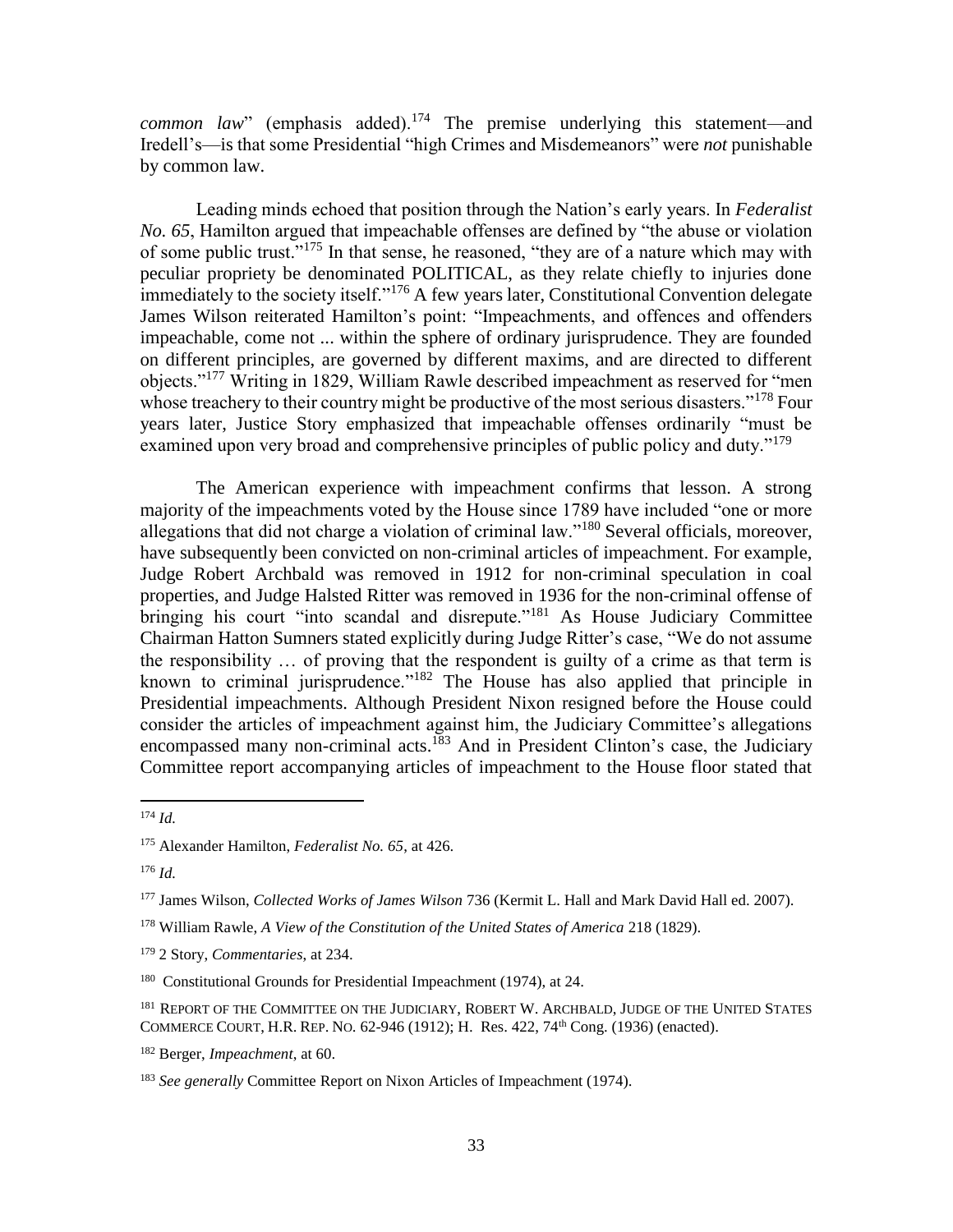"the actions of President Clinton do not have to rise to the level of violating the federal statute regarding obstruction of justice in order to justify impeachment."<sup>184</sup>

History thus affords exceptionally clear and consistent evidence that impeachable "high Crimes and Misdemeanors" are not limited to violations of the criminal code.

#### **B. Constitutional Text and Structure**

<span id="page-36-0"></span>That historical conclusion is bolstered by the text and structure of the Constitution. Starting with the text, we must assign weight to use of the word "high." That is true not only because "high Crimes and Misdemeanors" was a term of art with its own history, but also because "high" connotes an offense against the State itself. Thus, "high" treason in Britain was an offense against the Crown, whereas "petit" treason was the betrayal of a superior by a subordinate. The Framers were aware of this when they incorporated "high" as a limitation on impeachable offenses, signifying only constitutional wrongs.

That choice is particularly noteworthy because the Framers elsewhere referred to "crimes," "offenses," and "punishment" without using this modifier—and so we know "the Framers knew how to denote ordinary crimes when they wanted to do so."<sup>185</sup> For example, the Fifth Amendment requires a grand jury indictment in cases of a "capital, or otherwise infamous crime."<sup>186</sup> The Currency Clause, in turn, empowers Congress to "provide for the Punishment of counterfeiting the Securities and current Coin of the United States."<sup>187</sup> The Law of Nations Clause authorizes Congress to "define and punish Piracies and Felonies committed on the high Seas, and Offenses against the Law of Nations."<sup>188</sup> And the Interstate Extradition Clause provides that "[a] Person charged in any State with Treason, Felony, or other Crime" who flees from one state to another shall be returned upon request.<sup>189</sup> Only in the Impeachment Clause did the Framers refer to "high" crimes. By adding "high" in this one provision, while excluding it everywhere else, the Framers plainly sought to capture a distinct category of offenses against the state.<sup>190</sup>

<sup>184</sup> Committee Report on Clinton Articles of Impeachment (1998), at 66.

<sup>185</sup> Tribe & Matz, *To End a Presidency,* at 40.

<sup>186</sup> U.S. CONST. Amend. V, § 1.

<sup>187</sup> U.S. CONST. Art. I, § 8, cl. 6.

<sup>188</sup> U.S. CONST. Art. I, § 8, cl. 10.

<sup>189</sup> U.S. CONST. Art. IV, § 2, cl. 2.

<sup>&</sup>lt;sup>190</sup> One might object that since "Treason" and "Bribery" are indictable crimes, the same must be true of "other high Crimes and Misdemeanors." But this argument would fail. Although it is true that "other high Crimes and Misdemeanors" share certain characteristics with "Treason" and "Bribery," the key question is *which* characteristics unify them. And for all the reasons given here, it is wrong to conclude that criminality is the unifying principle of impeachable offenses. Moreover, if the Framers' goal was to limit impeachment to violations of the criminal law, it is passing strange that the Impeachment Clause uses a term of art—"high Crimes and Misdemeanors"—that appears neither in the criminal law itself nor anywhere else in the Constitution (which *does* elsewhere refer both to "crimes" and "offenses"). It would have been easy to write a provision limiting the impeachment power to serious crimes, and yet the Framers pointedly did not do so.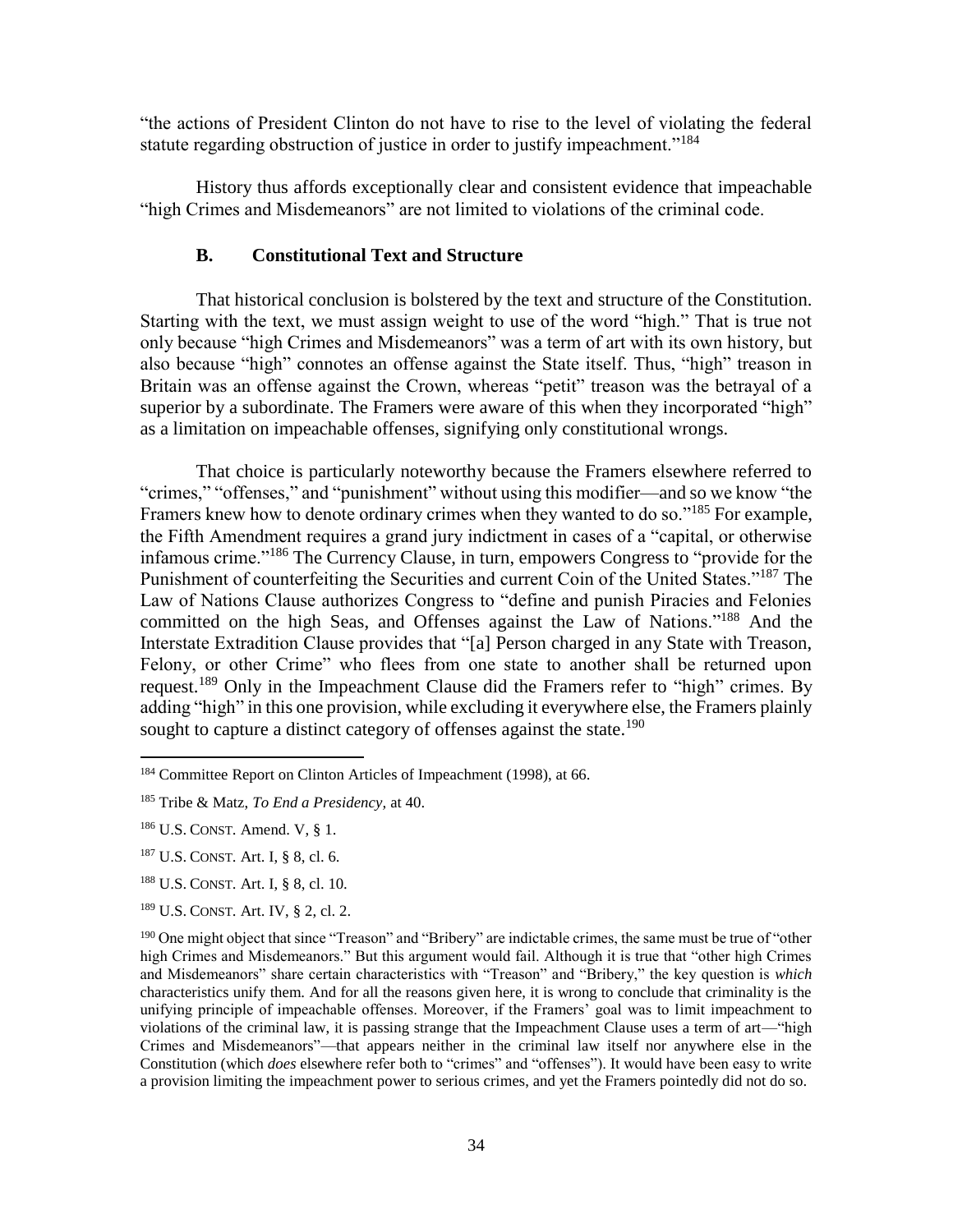That interpretation is also most consistent with the structure of the Constitution. This is true in three respects.

*First*, as explained above, the Impeachment Clause restricts the consequences of impeachment to removal from office and disqualification from future federal officeholding. That speaks to the fundamental character of impeachment. In Justice Story's words, it is "a proceeding purely of a political nature. It is not so much designed to punish an offender, as to secure the state against gross official misdemeanors. It touches neither his person, nor his property; but simply divests him of his political capacity."<sup>191</sup> Given that impeachment exists to address threats to the political system, applies only to political officials, and responds only by stripping political power, it makes sense to infer that "high Crimes and Misdemeanors" are offenses against the political system rather than indictable crimes.

*Second*, if impeachment were restricted to crimes, impeachment proceedings would be restricted to deciding whether the President had committed a specific crime. Such a view would create tension between the Impeachment Clause and other provisions of the Constitution. For example, the Double Jeopardy Clause protects against being tried twice for the same crime. Yet the Impeachment Clause contemplates that an official, once removed, can still face "Indictment, Trial, Judgment and Punishment, according to Law." It would be strange if the Framers forbade double jeopardy, yet allowed the President to be tried in court for crimes after Congress convicted him in a proceeding that necessarily (and exclusively) decided whether he was guilty of those very same crimes.<sup>192</sup> That oddity is avoided only if impeachment proceedings are seen "in noncriminal terms," which occurs if impeachable offenses are understood as distinct from indictable crimes.<sup>193</sup>

*Finally*, the Constitution was originally understood as limiting Congress's power to create a federal law of crimes. It would therefore be strange if the Framers restricted impeachment to criminal offenses, while denying Congress the ability to criminalize many forms of Presidential wrongdoing that they repeatedly described as requiring impeachment.

To set this point in context, the Constitution expressly authorizes Congress to criminalize only a handful of wrongful acts: "counterfeiting, piracy, 'offenses against the law of nations,' and crimes that occur within the military."<sup>194</sup> Early Congresses did not tread far beyond that core category of crimes, and the Supreme Court took a narrow view of federal power to pass criminal statutes. It was not until much later—in the twentieth century—that the Supreme Court came to recognize that Congress could enact a broader criminal code. As a result, early federal criminal statutes "covered relatively few categories

 $\overline{a}$ 

<sup>191</sup> 2 Story, *Commentaries,* at 272.

<sup>192</sup> *See* Berger, *Impeachment*, at 80.

<sup>193</sup> *Id.*

<sup>194</sup> William J. Stuntz, *The Collapse of American Criminal Justice* 99 (2011).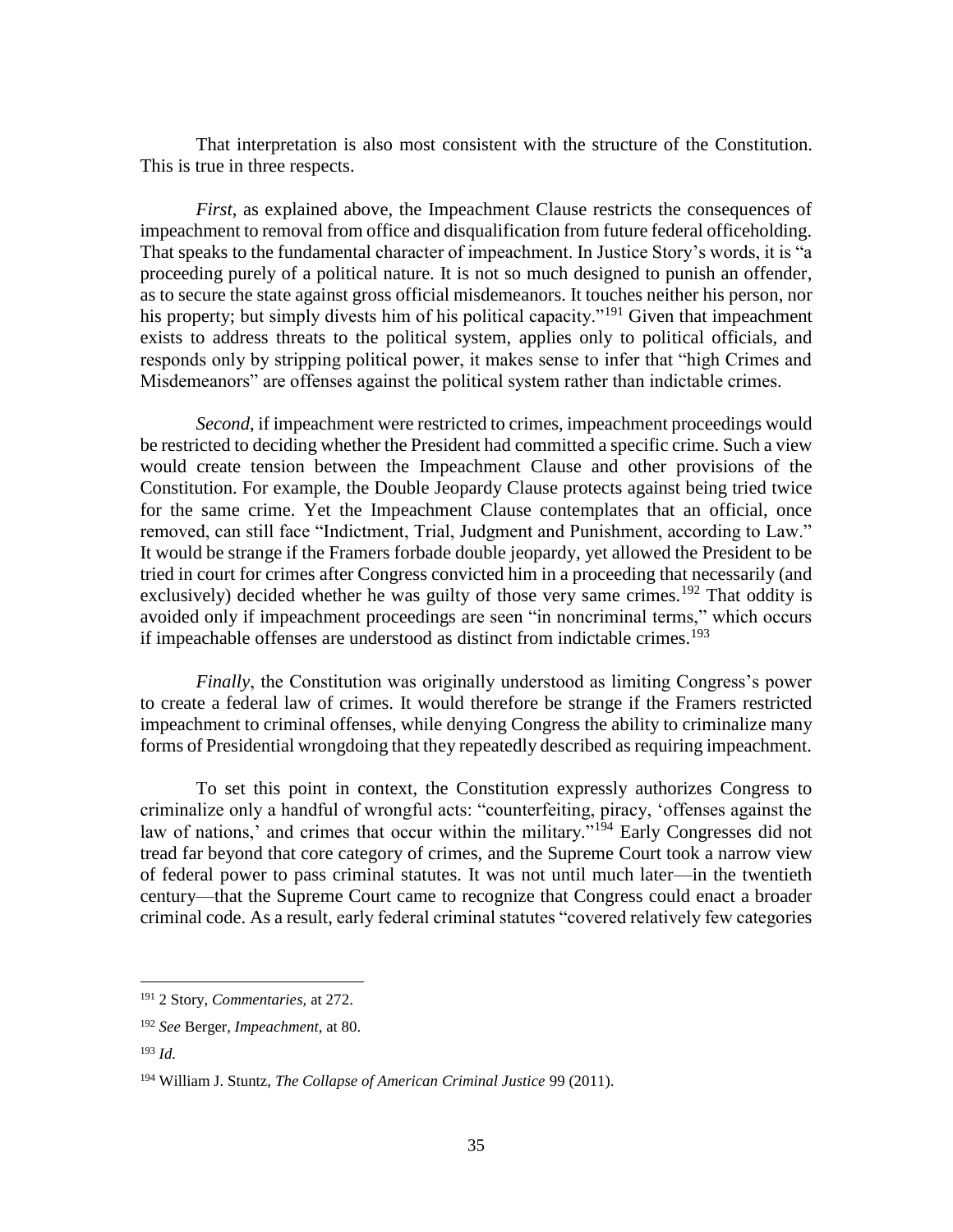of offenses."<sup>195</sup> Many federal offenses were punishable only when committed "in special places, and within peculiar jurisdictions, as, for instance, on the high seas, or in forts, navyyards, and arsenals ceded to the United States."<sup>196</sup>

The Framers were not fools. They authorized impeachment for a reason, and that reason would have been gutted if impeachment were limited to crimes. It is possible, of course, that the Framers thought the common law, rather than federal statutes, would define criminal offenses. That is undeniably true of "Bribery": the Framers saw this impeachable offense as defined by the common law of bribery as it was understood at the time. But it is hard to believe that the Framers saw common law as the sole measure of impeachment. For one thing, the common law did not address itself to many wrongs that could be committed uniquely by the President in our republican system. The common law would thus have been an extremely ineffective tool for achieving the Framers' stated purposes in authorizing impeachment. Moreover, the Supreme Court held in 1812 that there is no federal common law of crimes.<sup>197</sup> If the Framers thought only crimes could be impeachable offenses, and hoped common law would describe the relevant crimes, then they made a tragic mistake and the Supreme Court's 1812 decision ruined their plans for the impeachment power.<sup>198</sup>

Rather than assume the Framers wrote a Constitution full of empty words and internal contradictions, it makes far more sense to agree with Hamilton that impeachment is not about crimes. The better view, which the House itself has long embraced, confirms that impeachment targets offenses against the Constitution that threaten democracy.<sup>199</sup>

# **C. The Purpose of Impeachment**

<span id="page-38-0"></span>The distinction between impeachable offenses and crimes also follows from the fundamentally different purposes that impeachment and the criminal law serve. At bottom, the impeachment power is "the first step in a remedial process—removal from office and possible disqualification from holding future office."<sup>200</sup> It exists "primarily to maintain constitutional government" and is addressed exclusively to abuses perpetrated by federal

<sup>195</sup> Tribe & Matz, *To End a Presidency,* at 48.

<sup>196</sup> 2 Story, *Commentaries*, at 264.

<sup>197</sup> *United States v. Hudson and Goodwin*, 11 U.S. 32 (1812).

<sup>&</sup>lt;sup>198</sup> In the alternative, one might say that "high Crimes and Misdemeanors" occur when the president violates *state* criminal law. But that turns federalism upside down: invoking state criminal codes to supply the content of the federal Impeachment Clause would grant states a bizarre and incongruous primacy in the constitutional system. Especially given that impeachment is crucial to checks and balances *within* the federal government, it would be nonsensical for states to effectively control when this power may be wielded by Congress.

<sup>&</sup>lt;sup>199</sup> Article III of the Constitution provides that "the Trial of all Crimes, except in Cases of Impeachment, shall be by Jury." Article III, §2. This provision recognizes that impeachable conduct *may* entail criminal conduct—and clarifies that in such cases, the trial of an impeachment still occurs in the Senate, not by jury.

 $200$  Constitutional Grounds for Presidential Impeachment (1974), at 24.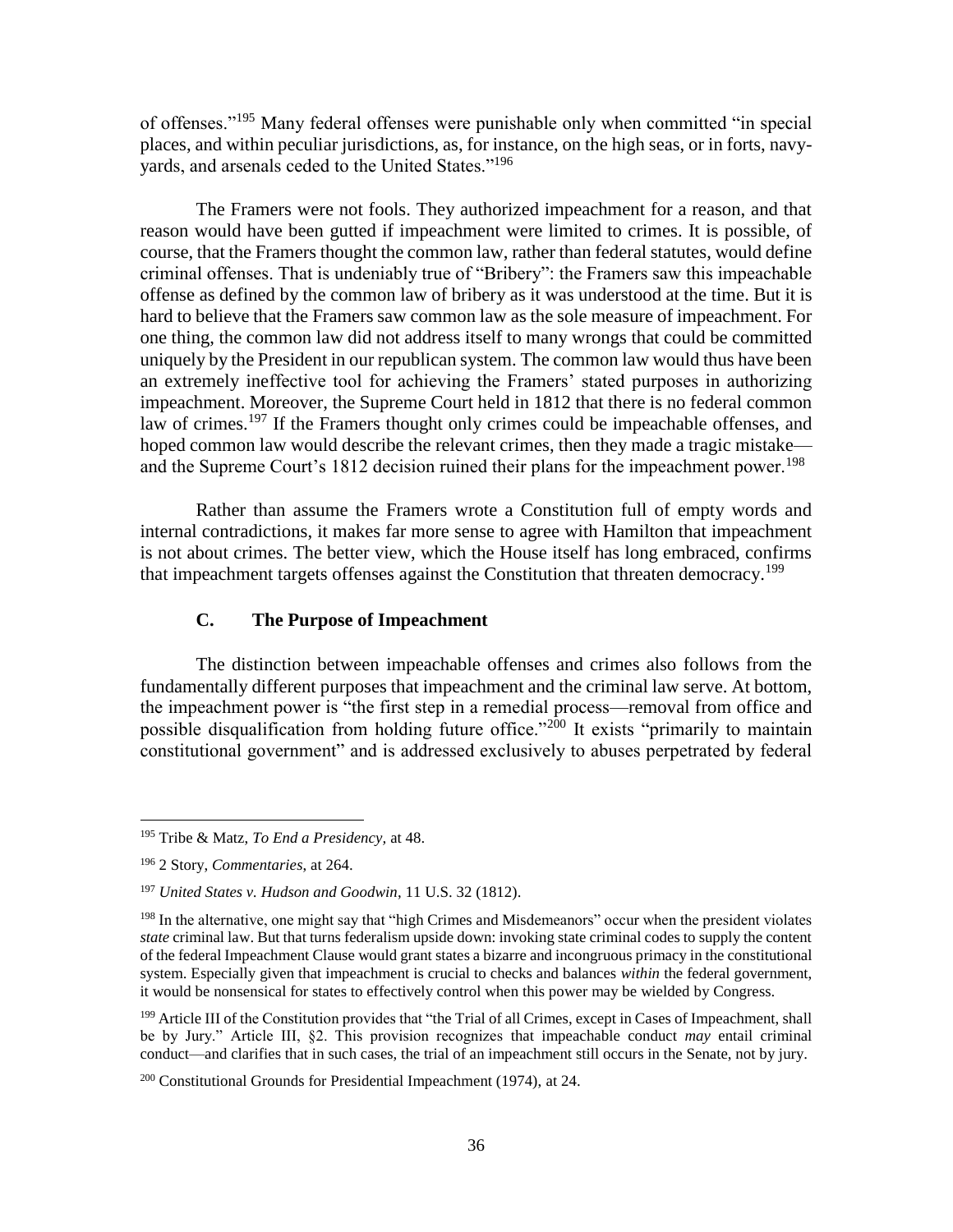officeholders.<sup>201</sup> It is through impeachment proceedings that "a President is called to account for abusing powers that only a President possesses."<sup>202</sup> The criminal law, in contrast, "sets a general standard of conduct that all must follow."<sup>203</sup> It applies to all persons within its compass and ordinarily defines acts forbidden to everyone; in our legal tradition, the criminal code "does not address itself [expressly] to the abuses of presidential power."<sup>204</sup>

Indeed, "the early Congresses—filled with Framers—didn't even *try* to create a body of criminal law addressing many of the specific abuses that motivated adoption of the Impeachment Clause in the first place."<sup>205</sup> This partly reflects "a tacit judgment that it [did] not deem such a code necessary."<sup>206</sup> But that is not the only explanation. The Constitution vests "the sole Power of Impeachment" in the House; it is therefore doubtful that a statute enacted by one Congress (and signed by the President) could bind the House at a later date.<sup>207</sup> Moreover, any such effort to define and criminalize all impeachable offenses would quickly run aground. As Justice Story cautioned, impeachable offenses "are of so various and complex a character, so utterly incapable of being defined, or classified, that the task of positive legislation would be impracticable, if it were not almost absurd to attempt it."<sup>208</sup>

There are also general characteristics of the criminal law that make criminality inappropriate as an essential element of impeachable conduct. For example, criminal law traditionally forbids acts, rather than failures to act, yet impeachable conduct "may include the serious failure to discharge the affirmative duties imposed on the President by the Constitution."<sup>209</sup> In addition, unlike a criminal case focused on very specific conduct and nothing else, a Congressional impeachment proceeding may properly consider a broader course of conduct or scheme that tends to subvert constitutional government.<sup>210</sup> Finally, the application of general criminal statutes to the President may raise constitutional issues that have no bearing on an impeachment proceeding, the whole point of which is to assess whether the President has abused power in ways requiring his removal from office.<sup>211</sup>

<sup>201</sup> *Id.*

<sup>202</sup> *Id.*

<sup>203</sup> *Id.*

<sup>204</sup> *Id.*

<sup>205</sup> Tribe & Matz, *To End a Presidency,* at 48-49.

<sup>206</sup> Berger, *Impeachment*, at 78.

 $207$  Committee Report on Nixon Articles of Impeachment (1974), at 25.

<sup>208</sup> 2 Story, *Commentaries*, at 264.

<sup>209</sup> Constitutional Grounds for Presidential Impeachment (1974), at 24

<sup>210</sup> *Id.,* at 24-25.

<sup>211</sup> Robert S. Mueller, III, *Report On The Investigation Into Russian Interference In The 2016 Presidential Election,* Vol. II at 170-181 (March 2019).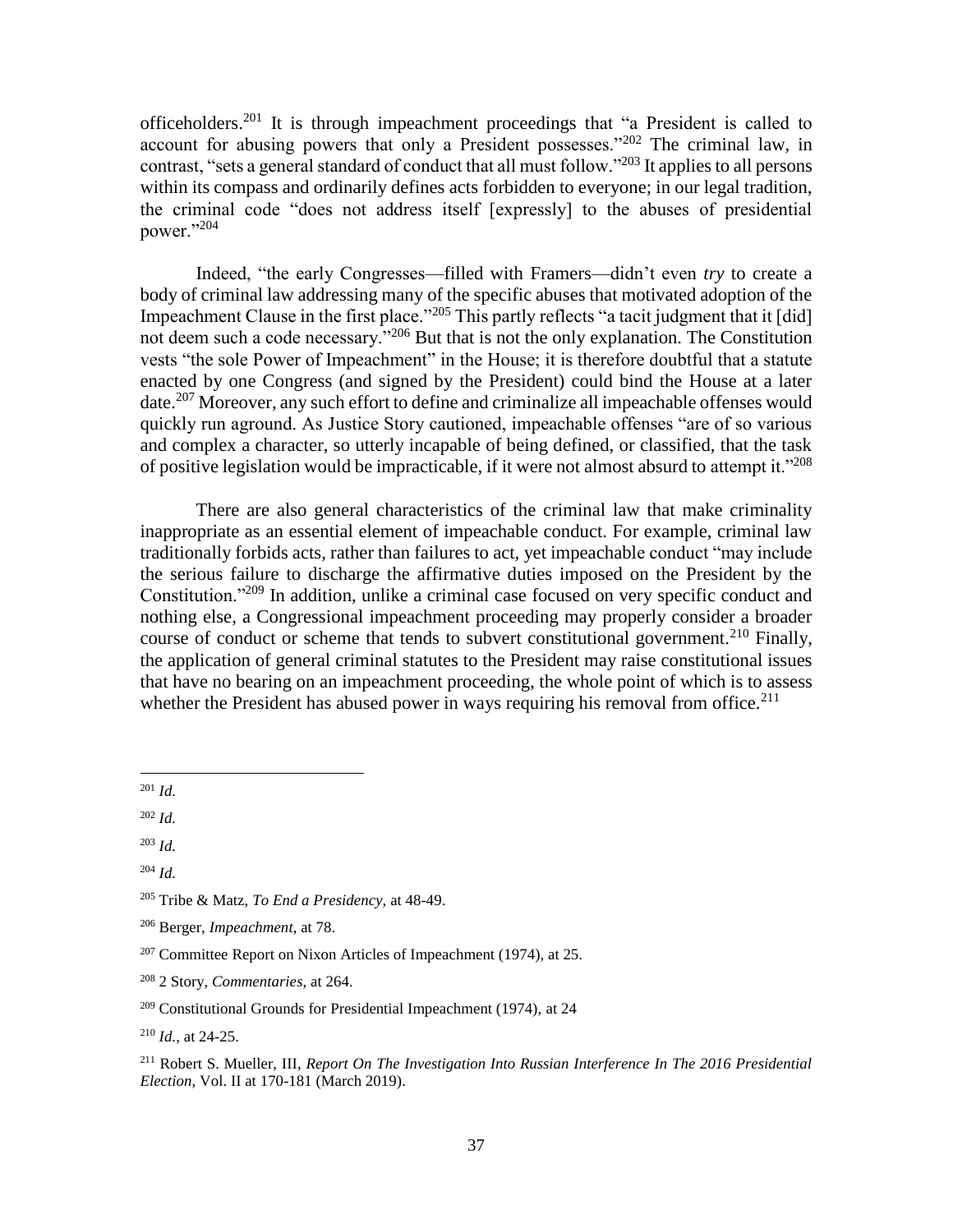For all these reasons, "[a] requirement of criminality would be incompatible with the intent of the framers to provide a mechanism broad enough to maintain the integrity of constitutional government. Impeachment is a constitutional safety valve; to fulfill this function, it must be flexible enough to cope with exigencies not now foreseeable. $"^{212}$ 

#### **D. The Limited Relevance of Criminality**

<span id="page-40-0"></span>As demonstrated, the President can commit "high Crimes and Misdemeanors" without violating federal criminal law. "To conclude otherwise would be to ignore the original meaning, purpose and history of the impeachment power; to subvert the constitutional design of a system of checks and balances; and to leave the nation unnecessarily vulnerable to abusive government officials."<sup>213</sup> Yet the criminal law is not irrelevant. "Our criminal codes identify many terrible acts that would surely warrant removal if committed by the chief executive."<sup>214</sup> Moreover, the President is sworn to uphold the law. If he violates it while grossly abusing power, betraying the national interest through foreign entanglements, or corrupting his office or elections, that weighs in favor of impeaching him.

# <span id="page-40-1"></span>**VI. Addressing Fallacies About Impeachment**

Since the House began its impeachment inquiry, a number of inaccurate claims have circulated about how impeachment works under the Constitution. To assist the Committee in its deliberations, we address six issues of potential relevance: (1) the law that governs House procedures for impeachment; (2) the law that governs the evaluation of evidence, including where the President orders defiance of House subpoenas; (3) whether the President can be impeached for the abuse of his executive powers; (4) whether the President's claims regarding his motives must be accepted at face value; (5) whether the President is immune from impeachment if he attempts an impeachable offense but is caught before he completes it; and (6) whether it is preferable to await the next election when a President has sought to corrupt that very same election.

#### **A. The Impeachment Process**

<span id="page-40-2"></span>It has been argued that the House has not followed proper procedure in its ongoing impeachment inquiry. We have considered those arguments and find that they lack merit.

To start with first principles, the Constitution vests the House with the "sole Power of Impeachment."<sup>215</sup> It also vests the House with the sole power to "determine the Rules

<sup>212</sup> Constitutional Grounds for Presidential Impeachment (1974), at 25.

<sup>213</sup> Keith E. Whittington, *Must Impeachable Offenses Be Violations of the Criminal Code?,* LAWFARE, Nov. 19, 2019.

<sup>214</sup> Tribe & Matz, *To End a Presidency,* at 51.

<sup>215</sup> U.S. CONST. Art. I, § 2, cl. 5.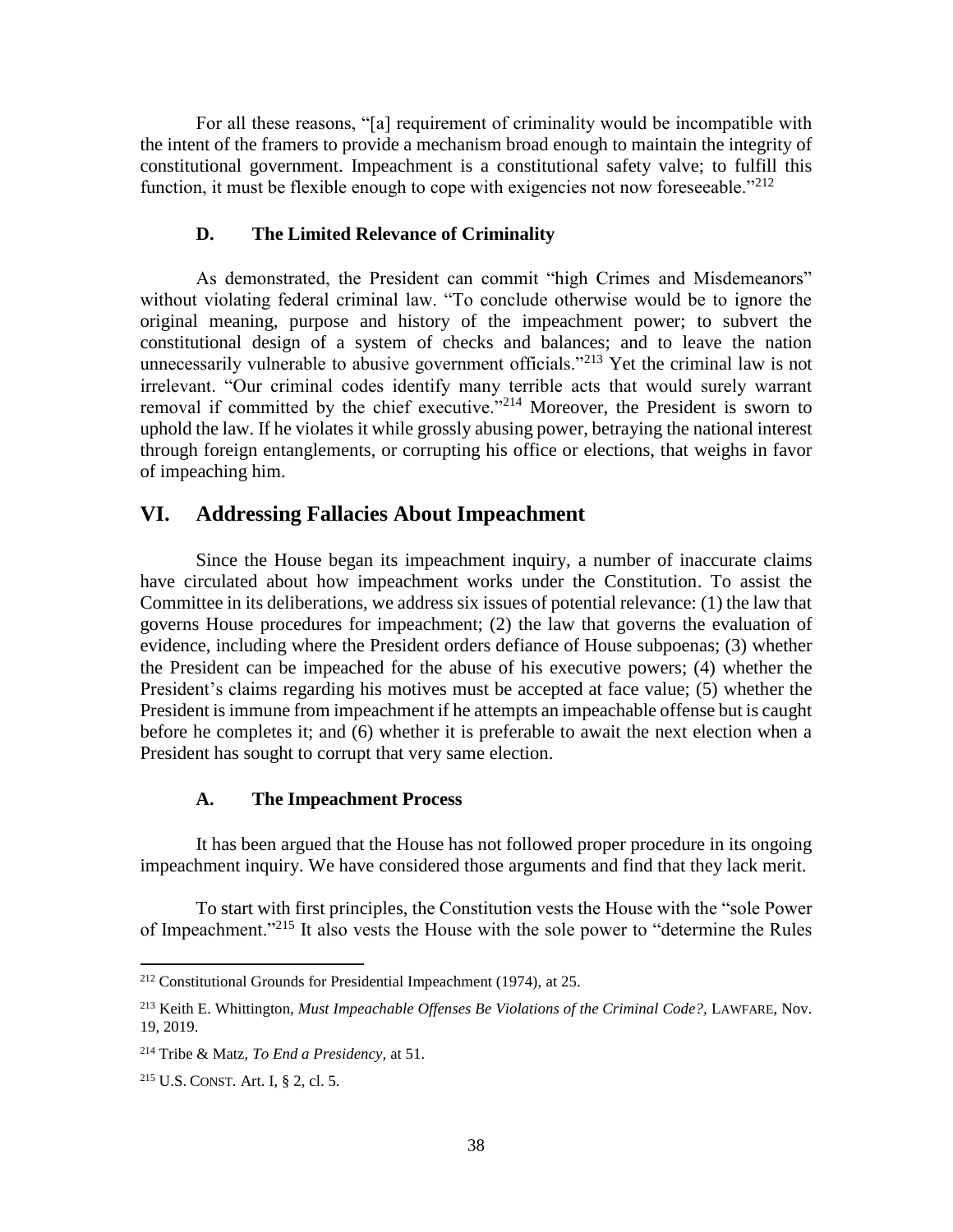of its Proceedings."<sup>216</sup> These provisions authorize the House to investigate potential "high Crimes and Misdemeanors," to draft and debate articles of impeachment, and to establish whatever rules and procedures it deems proper for those proceedings.<sup>217</sup>

When the House wields its constitutional impeachment power, it functions like a grand jury or prosecutor: its job is to figure out what the President did and why he did it, and then to decide whether the President should be charged with impeachable offenses. If the House approves any articles of impeachment, the President is entitled to present a full defense at trial in the Senate. It is thus in the Senate, and *not* in the House, where the President might properly raise certain protections associated with trials.<sup>218</sup>

Starting in May 2019, the Judiciary Committee undertook an inquiry to determine whether to recommend articles of impeachment against President Trump. The Committee subsequently confirmed, many times, that it was engaged in an impeachment investigation. On June 11, 2019, the full House approved a resolution confirming that the Judiciary Committee possessed "any and all necessary authority under Article I of the Constitution" to continue its investigation; an accompanying Rules Committee Report emphasized that the "purposes" of the inquiry included "whether to approve 'articles of impeachment with respect to the President.<sup>'"219</sup> As the Judiciary Committee continued with its investigation, evidence came to light that President Trump may have grossly abused the power of his office in dealings with Ukraine. At that point, the House Permanent Select Committee on Intelligence, and the House Oversight and Foreign Affairs Committees, began investigating potential offenses relating to Ukraine. On September 24, 2019, House Speaker Nancy Pelosi directed these committees, as well as the House Judiciary, Financial Services and Ways and Means Committees, to "proceed with their investigations under that umbrella of [an] impeachment inquiry."<sup>220</sup> Finally, on October 31, 2019, the full House approved H. Res. 660, which directed the six committees "to continue their ongoing investigations as part of the existing House of Representatives inquiry into whether sufficient grounds exist for the House of Representatives to exercise its Constitutional power to impeach Donald John Trump, President of the United States of America."<sup>221</sup>

<sup>216</sup> U.S. CONST. Art. I, § 5, cl. 2.

<sup>217</sup> *See* David Pozen, *Risk-Risk Tradeoffs in Presidential Impeachment*, TAKE CARE, Jun. 6, 2018 ("Both chambers of Congress enjoy vast discretion in how they run impeachment proceedings.").

<sup>218</sup> *Contra* Letter from Pat A. Cipollone, Counsel to the President, to Hon. Nancy Pelosi, Speaker of the House, Hon. Adam B. Schiff, Chairman, H. Perm. Select Comm. on Intelligence, Hon. Eliot L. Engel, Chairman, H. Foreign Affairs Comm., and Hon. Elijah E. Cummings, Chairman, H. Comm. on Oversight and Reform (Oct. 8, 2019); *Leader McCarthy Speech Against the Sham Impeachment Vote*, Kevin McCarthy, Republican Leader, Oct. 31, 2019.

 $219$  H. Res. 430, 116<sup>th</sup> Cong. (2019); AUTHORIZING THE COMMITTEE ON THE JUDICIARY TO INITIATE OR INTERVENE IN JUDICIAL PROCEEDINGS TO ENFORCE CERTAIN SUBPOENAS AND FOR OTHER PURPOSES TO ACCOMPANY H. RES. 430, H.R. REP. 116-108, at 21 (2019).

<sup>220</sup> *Pelosi Remarks Announcing Impeachment Inquiry,* Sep. 24 2019, NANCY PELOSI, SPEAKER OF THE HOUSE.

 $221$  H. Res. 660,  $116^{th}$  Cong. (2019).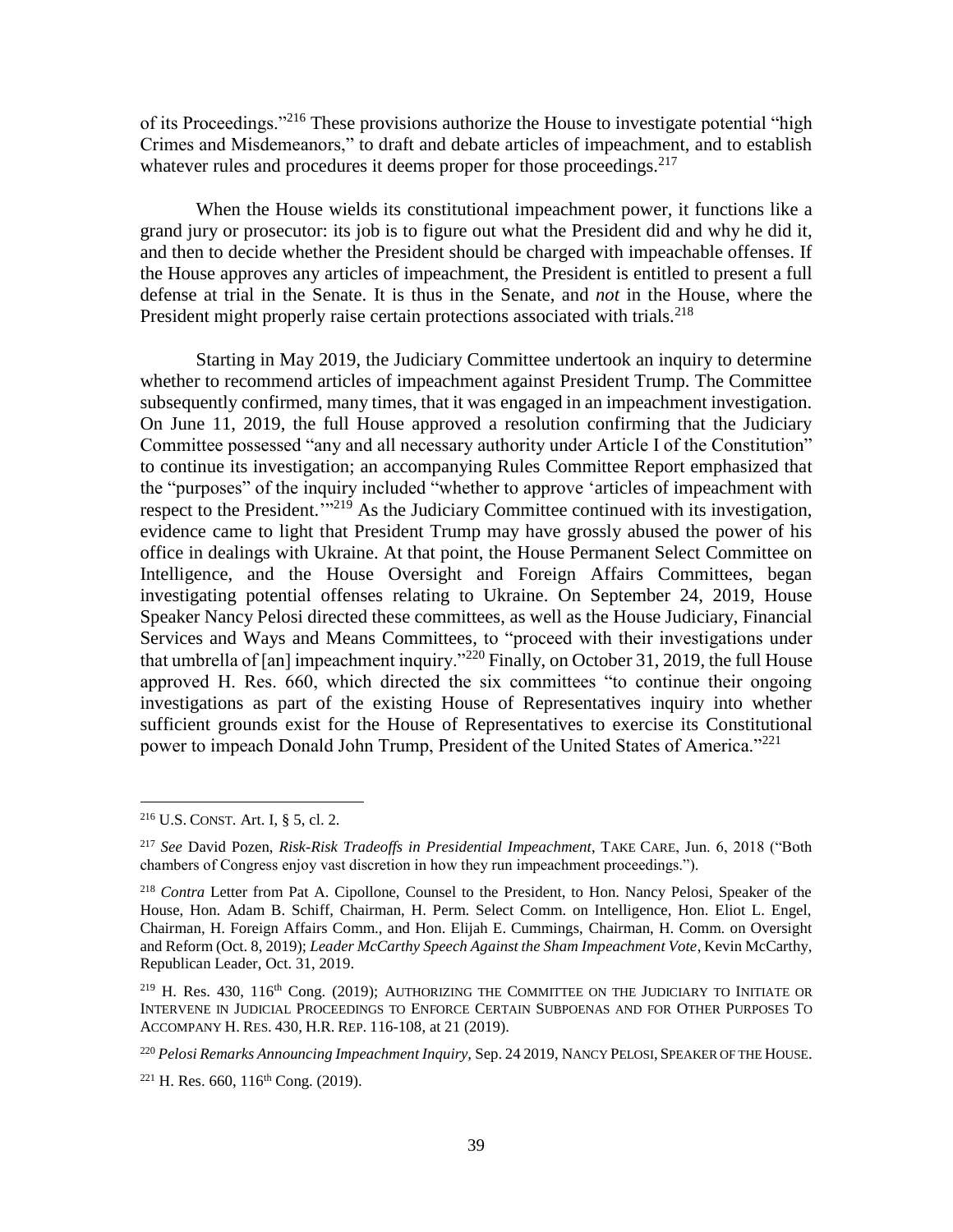This approach to investigating potential impeachable offenses adheres to the Constitution, the Rules of the House, and historical practice.<sup>222</sup> House Committees have frequently initiated and made substantial progress in impeachment inquiries before the full House considered a resolution formalizing their efforts. That is what happened in the cases of Presidents Johnson and Nixon, as well as in many judicial impeachments (which are subject to the same constitutional provisions).<sup>223</sup> Indeed, numerous judges have been impeached without any prior vote of the full House authorizing a formal inquiry.<sup>224</sup> It is both customary and sensible for committees—particularly the Judiciary Committee—to investigate evidence of serious wrongdoing before decisions are made by the full House.

In such investigations, the House's initial task is to gather evidence. As is true of virtually any competent investigation, whether governmental or private, the House has historically conducted substantial parts of the initial fact-finding process out of public view to ensure more accurate and complete testimony.<sup>225</sup> In President Nixon's case, for instance, only the Judiciary Committee Chairman, Ranking Member, and Committee staff had access to material gathered by the impeachment inquiry in its first several months.<sup>226</sup> There was no need for similar secrecy in President Clinton's case, but only because the House did not engage in a substantial investigation of its own; it largely adopted the facts set forth in a report by Independent Counsel Kenneth Starr, who had spent years investigating behind closed doors. $227$ 

When grand juries and prosecutors investigate wrongdoing by private citizens and public officials, the person under investigation has no right to participate in the examination of witnesses and evidence that precedes a decision on whether to file charges. That is black letter law under the Constitution, even in serious criminal cases that threaten loss of life or liberty. The same is true in impeachment proceedings, which threaten only loss of public office. Accordingly, even if the full panoply of rights held by criminal defendants hypothetically were to apply in the non-criminal setting of impeachment, the President has no "due process right" to interfere with, or inject himself into, the House's fact-finding efforts. If the House ultimately approves articles of impeachment, any rights that the President might hold are properly secured at trial in the Senate, where he may be afforded an opportunity to present an evidentiary defense and test the strength of the House's case.

l

<sup>222</sup> *See generally* H.R. REP. NO. 116-108.

<sup>223</sup> *See* 3 Hinds Ch. 75 § 2400 (President Johnson); 3 Deschler Ch. 14, § 15 (President Nixon); H.R. REP. NO. 101-36, at 13–16 (1988) (Judge Walter Nixon); H. R. Res. 320, 100th Cong. (Judge Alcee Hastings); H.R. REP. NO. 99-688, at 3–7 (1986) (Judge Harry Claiborne); 3 Deschler Ch. 14 § 5 (Justice William O. Douglas).

<sup>224</sup> *See* H. Res. 87, 101st Cong. (1989) (impeaching Judge Nixon); H. Res. 499, 100th Cong. (1988) (impeaching Judge Hastings); H. Res. 461, 99th Cong. (1986) (impeaching Judge Claiborne).

<sup>225</sup> *See* Tribe & Matz, *To End A Presidency*, at 92 ("Historically, the House and Senate have investigated through their committees … Critically, although they may involve occasional public hearings, most investigatory activities must be kept secret until they have nearly reached an end.").

<sup>226</sup> Debate on Nixon Articles of Impeachment (1974), at 86.

<sup>&</sup>lt;sup>227</sup> Committee Report on Clinton Articles of Impeachment (1998), at 300.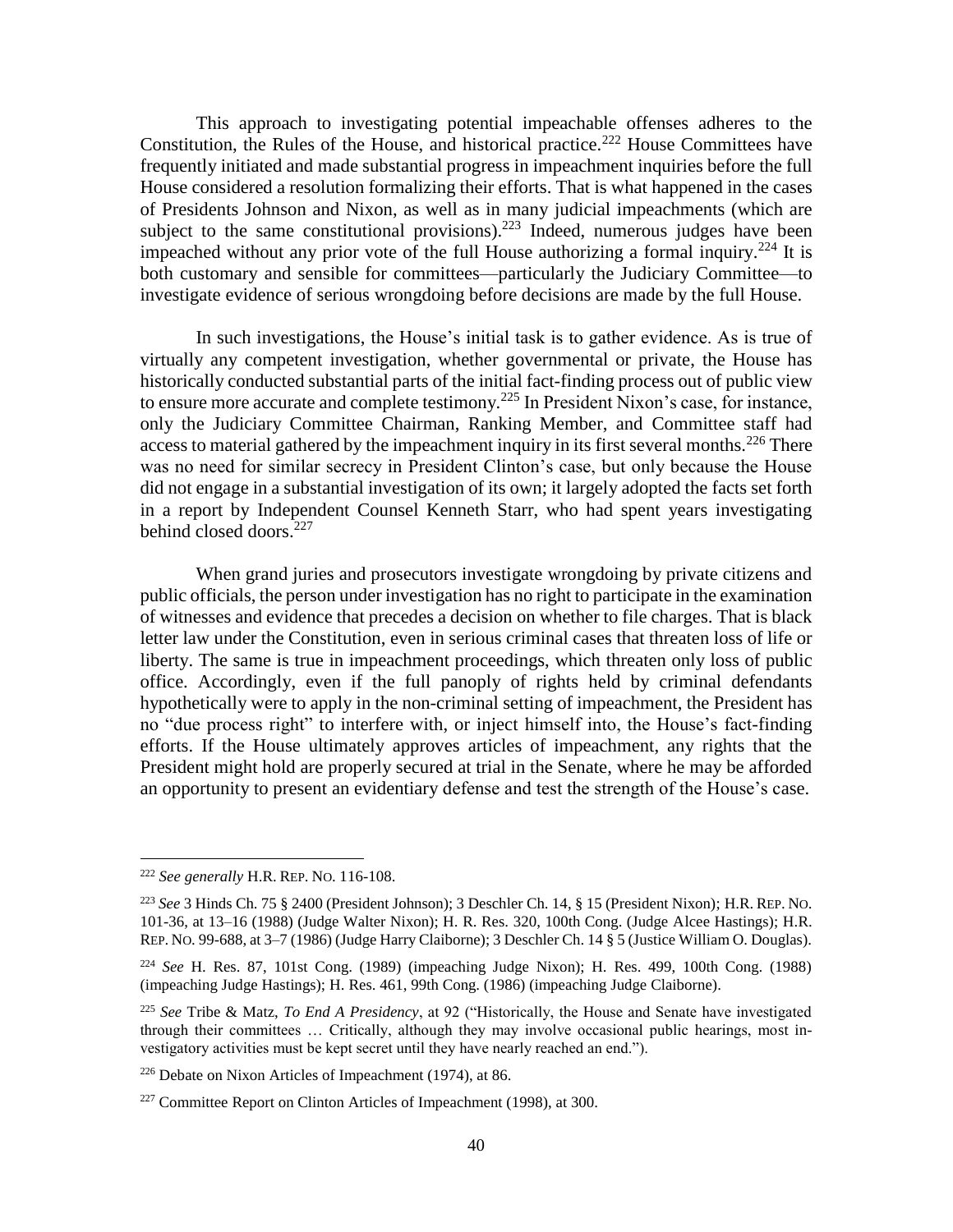Although under no constitutional or other legal obligation to do so, but consistent with historical practice, the full House approved a resolution—H. Res. 660—that ensures transparency, allows effective public hearings, and provides the President with opportunities to participate. The privileges afforded under H. Res. 660 are even greater than those provided to Presidents Nixon and Clinton. They allow the President or his counsel to participate in House Judiciary Committee proceedings by presenting their case, responding to evidence, submitting requests for additional evidence, attending hearings (including non-public hearings), objecting to testimony, and cross-examining witnesses. In addition, H. Res. 660 gave the minority the same rights to question witnesses that the majority has, as has been true at every step of this impeachment proceeding.

The impeachment inquiry concerning President Trump has thus complied in every respect with the Constitution, the Rules of the House, and historic practice of the House.

#### **B. Evidentiary Considerations and Presidential Obstruction**

<span id="page-43-0"></span>The House impeachment inquiry has compiled substantial direct and circumstantial evidence bearing on the question whether President Trump may have committed impeachable offenses. President Trump has objected that some of this evidence comes from witnesses lacking first-hand knowledge of his conduct. In the same breath, though, he has ordered witnesses with first-hand knowledge to defy House subpoenas for testimony and documents—and has done so in a categorical, unqualified manner. President Trump's evidentiary challenges are misplaced as a matter of constitutional law and common sense.

The Constitution does not prescribe rules of evidence for impeachment proceedings in the House or Senate. Consistent with its sole powers to impeach and to determine the rules of its proceedings, the House is constitutionally authorized to consider any evidence that it believes may illuminate the issues before it. At this fact-finding stage, "no technical 'rules of evidence' apply," and "[e]vidence may come from investigations by committee staff, from grand jury matter made available to the committee, or from any other source."<sup>228</sup> The House may thus "subpoena documents, call witnesses, hold hearings, make legal determinations, and undertake any other activities necessary to fulfill [its] mandate."<sup>229</sup> When deciding whether to bring charges against the President, the House is not restricted by the Constitution in deciding which evidence to consider or how much weight to afford it.

Indeed, were rules of evidence to apply anywhere, it would be in the Senate, where impeachments are tried. Yet the Senate does not treat the law of evidence as controlling at such trials.<sup>230</sup> As one scholar explains, "rules of evidence were elaborated primarily to hold

<sup>228</sup> Black & Bobbitt, *Impeachment*, at 9.

<sup>229</sup> Tribe & Matz, *To End a Presidency*, at 129.

<sup>230</sup> Gerhardt, *The Federal Impeachment Process*, at 42 ("[E]ven if the Senate could agree on such rules for impeachment trials, they would not be enforceable against or binding on individual senators, each of whom traditionally has had the discretion in an impeachment trial to follow any evidentiary standards he or she sees fit.").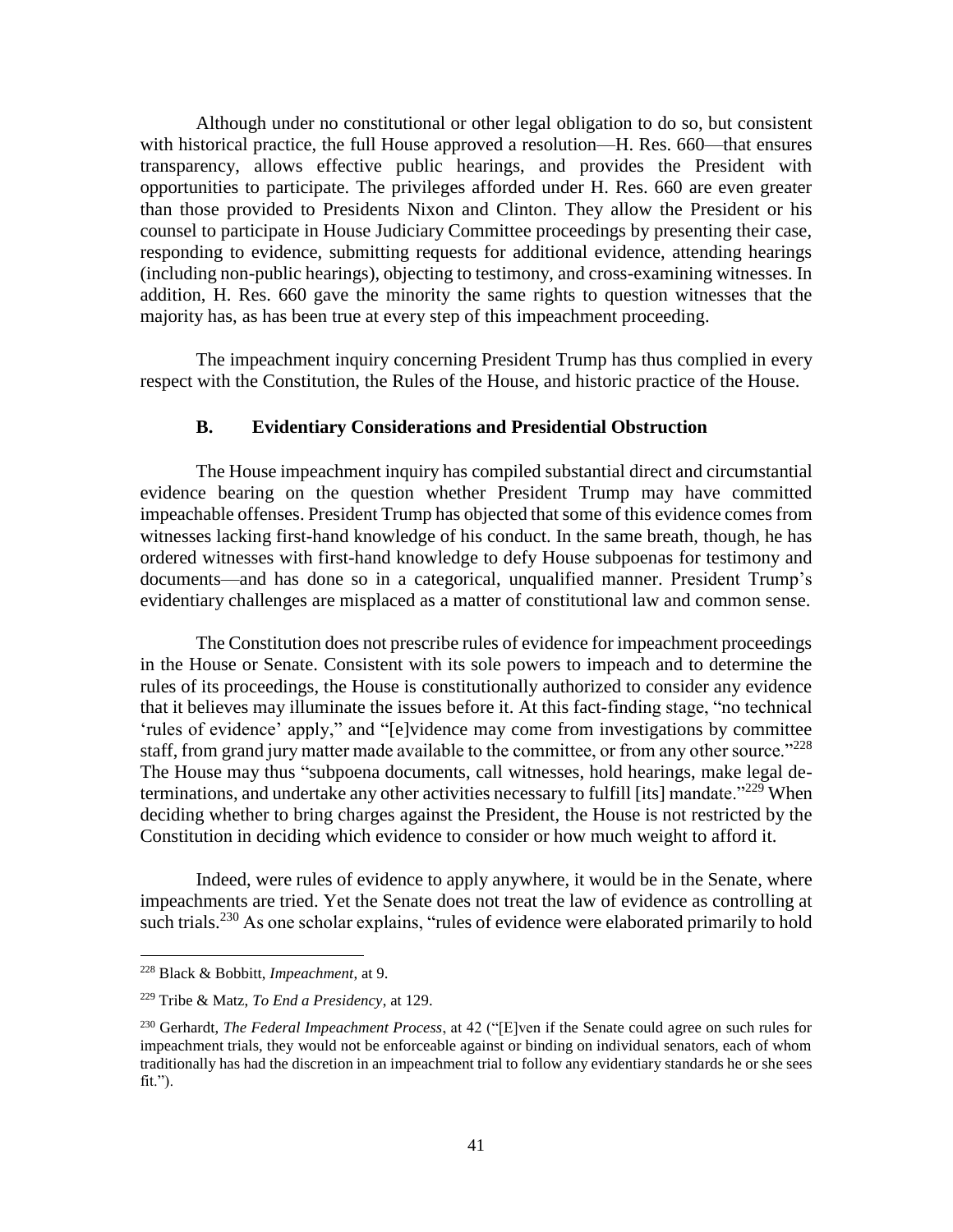*juries* within narrow limits. They have no place in the impeachment process. Both the House and the Senate ought to hear and consider *all* evidence which seems relevant, without regard to technical rules. Senators are in any case continually exposed to 'hearsay' evidence; they cannot be sequestered and kept away from newspapers, like a jury." $^{231}$ 

Instead of adopting abstract or inflexible rules, the House and Senate have long relied on their common sense and good judgment to assess evidence in impeachments. When evidence is relevant but there is reason to question its reliability, those considerations affect how much weight the evidence is given, not whether it can be considered at all.

Here, the factual record is formidable and includes many forms of highly reliable evidence. It goes without saying, however, that the record might be more expansive if the House had full access to the documents and testimony it has lawfully subpoenaed from government officials. The reason the House lacks such access is an unprecedented decision by President Trump to order a total blockade of the House impeachment inquiry.

In contrast, the conduct of prior chief executives illustrates the lengths to which they complied with impeachment inquiries. As President James Polk conceded, the "power of the House" in cases of impeachment "would penetrate into the most secret recesses of the Executive Departments," and "could command the attendance of any and every agent of the Government, and compel them to produce all papers, public or private, official or unofficial, and to testify on oath to all facts within their knowledge." $^{232}$  Decades later, when the House conducted an impeachment inquiry into President Johnson, it interviewed cabinet officials and Presidential aides, obtained extensive records, and heard testimony about conversations with Presidential advisors.<sup>233</sup> Presidents Grover Cleveland, Ulysses S. Grant, and Theodore Roosevelt each confirmed that Congress could obtain otherwiseshielded executive branch documents in an impeachment inquiry.<sup>234</sup> And in President Nixon's case—where the President's refusal to turn over tapes led to an article of impeachment—the House Judiciary Committee still heard testimony from his chief of staff (H.R. Haldeman), special counsel (Charles Colson), personal attorney (Herbert Kalmbach), and deputy assistant (Alexander Butterfield). Indeed, with respect to the Senate Watergate investigation, President Nixon stated: "All members of the White House Staff will appear voluntarily when requested by the committee. They will testify under oath, and they will

<sup>231</sup> Black & Bobbitt, *Impeachment*, at 18. *see also* Gerhardt, *The Federal Impeachment Process*, at 117 ("Both state and federal courts require special rules of evidence to make trials more efficient and fair or to keep certain evidence away from a jury, whose members might not understand or appreciate its reliability, credibility, or potentially prejudicial effect.").

<sup>232</sup> H.R. Jour., 29th Cong., 1st Sess., 693 (1846); 4 James D. Richardson ed., *Messages and Papers of Presidents* 434-35 (1896).

<sup>233</sup> *See generally* Reports of Committees, Impeachment Investigation, 40th Cong., 1st Sess. 183-578 (1867).

<sup>234</sup> *See* Jonathan David Shaub, *The Executive's Privilege: Rethinking the President's Power to Withhold Information*, LAWFARE (Oct. 31, 2019).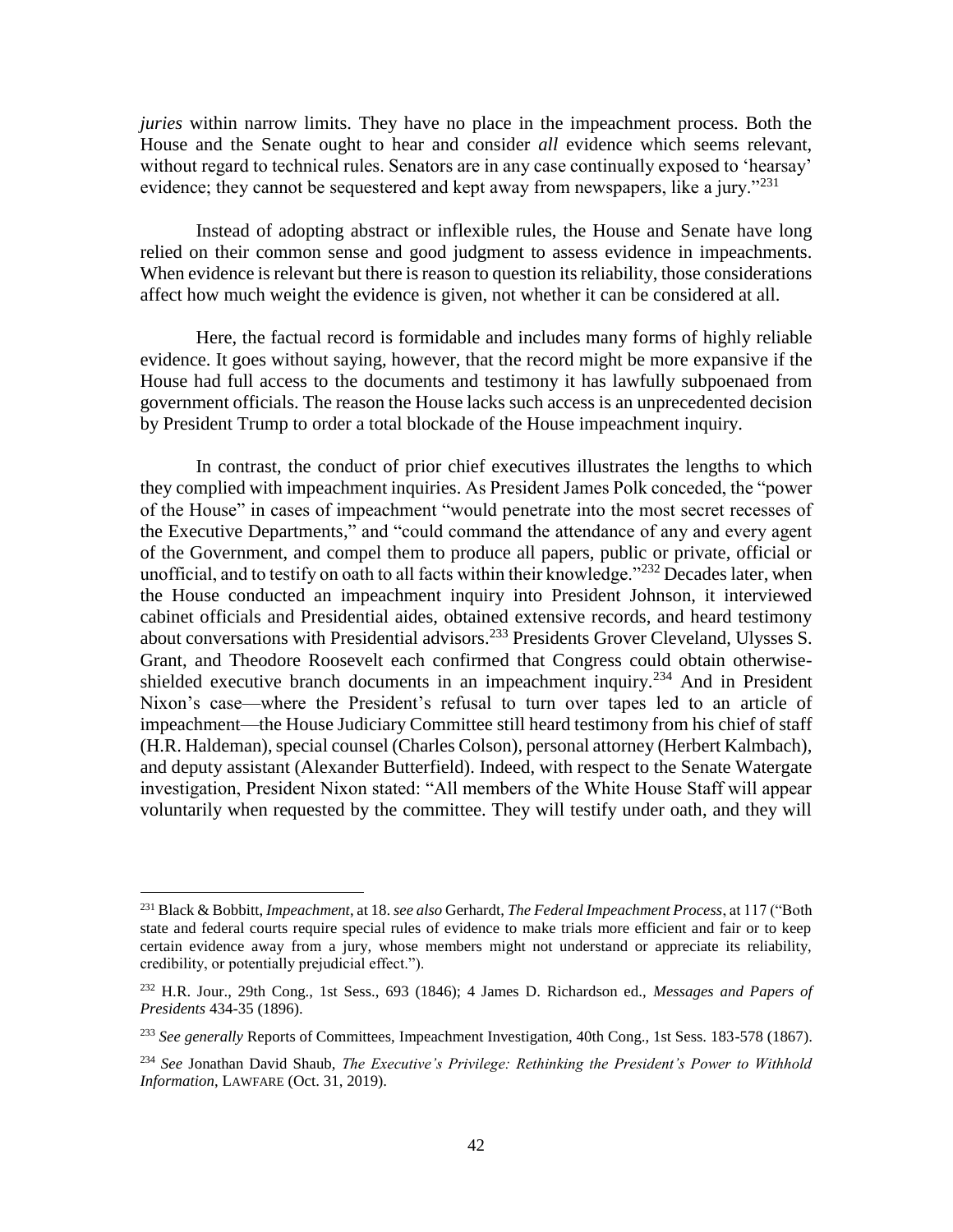answer fully all proper questions."<sup>235</sup> President Trump's categorical blockade of the House impeachment inquiry has no analogue in the history of the Republic.<sup>236</sup>

As a matter of constitutional law, the House may properly conclude that a President's obstruction of Congress is relevant to assessing the evidentiary record in an impeachment inquiry. For centuries, courts have recognized that "when a party has relevant evidence within his control which he fails to produce, that failure gives rise to an inference that the evidence is unfavorable to him." $237$  Moreover, it is routine for courts to draw adverse inferences where a party acts in bad faith to conceal or destroy evidence or preclude witnesses from testifying.<sup>238</sup> Although those judicial rules do not control here, they are instructive in confirming that parties who interfere with fact-finding processes can suffer an evidentiary sanction. Consistent with that commonsense principle, the House has informed the administration that defiance of subpoenas at the direction or behest of the President or the White House could justify an adverse inference against the President. In light of President Trump's unlawful and unqualified direction that governmental officials violate their legal responsibilities to Congress, as well as his pattern of witness intimidation, the House may reasonably infer that their testimony would be harmful to the President—or at least not exculpatory. If this evidence were helpful to the President, he would not break the law to keep it hidden, nor would he engage in public acts of harassment to scare other witnesses who might consider coming forward.<sup>239</sup>

One noteworthy result of President Trump's obstruction is that the House has been improperly denied testimony by certain government officials who could have offered firsthand accounts of relevant events. That does not leave the House at sea: there is still robust evidence, both documentary and testimonial, bearing directly on his conduct and motives.

<sup>235</sup> *The President's Remarks Announcing Developments and Procedures to be Followed in Connection with the Investigation,* THE WHITE HOUSE Apr. 17, 1973. President Nixon initially stated that members of his "personal staff" would "decline a request for a formal appearance before a committee of the Congress," but reversed course approximately one month later., *Statement by the President, Executive Privilege* THE WHITE HOUSE Mar. 12, 1973.

<sup>236</sup> *See* Tribe & Matz, *To End A Presidency*, at 129 ("Congress's investigatory powers are at their zenith in the realm of impeachment. They should ordinarily overcome almost any claim of executive privilege asserted by the president.").

<sup>237</sup> *Int'l Union, United Auto., Aerospace & Agr. Implement Workers of Am. (UAW) v. N. L. R. B.*, 459 F.2d 1329, 1336 (D.C. Cir. 1972); *see also Interstate Circuit v. United States*, 306 U.S. 208, 225–26 (1939); *Rossi v. United States*, 289 U.S. 89, 91–92 (1933); *Mammoth Oil Co. v. United States*, 275 U.S. 13, 51–53 (1927); *Burdine v. Johnson*, 262 F.3d 336, 366 (5th Cir. 2001) (collecting cases); *United States v. Pitts*, 918 F.2d 197, 199 (D.C. Cir. 1990) (holding that, where a missing witness has "so much to offer that one would expect [him] to take the stand," and where "one of the parties had some special ability to produce him," the law allows an inference "that the missing witness would have given testimony damaging to that party").

<sup>238</sup> *See, e.g.*, *Bracey v. Grondin*, 712 F.3d 1012, 1018 (7th Cir. 2013); *Residential Funding Corp. v. DeGeorge Fin. Corp.*, 306 F.3d 99, 107 (2d Cir. 2002); *Nation-Wide Check Corp. v. Forest Hills Distributors, Inc.*, 692 F.2d 214, 217 (1st Cir. 1982); *see also* 2 *Jones on Evidence* § 13:12 & § 13:15 (7th ed. 2019 update).

<sup>&</sup>lt;sup>239</sup> If the President could order all Executive Branch agencies and officials to defy House impeachment inquiries, and if the House were unable to draw any inferences from that order with respect to the President's alleged misconduct, the impeachment power would be a nullity in many cases where it plainly should apply.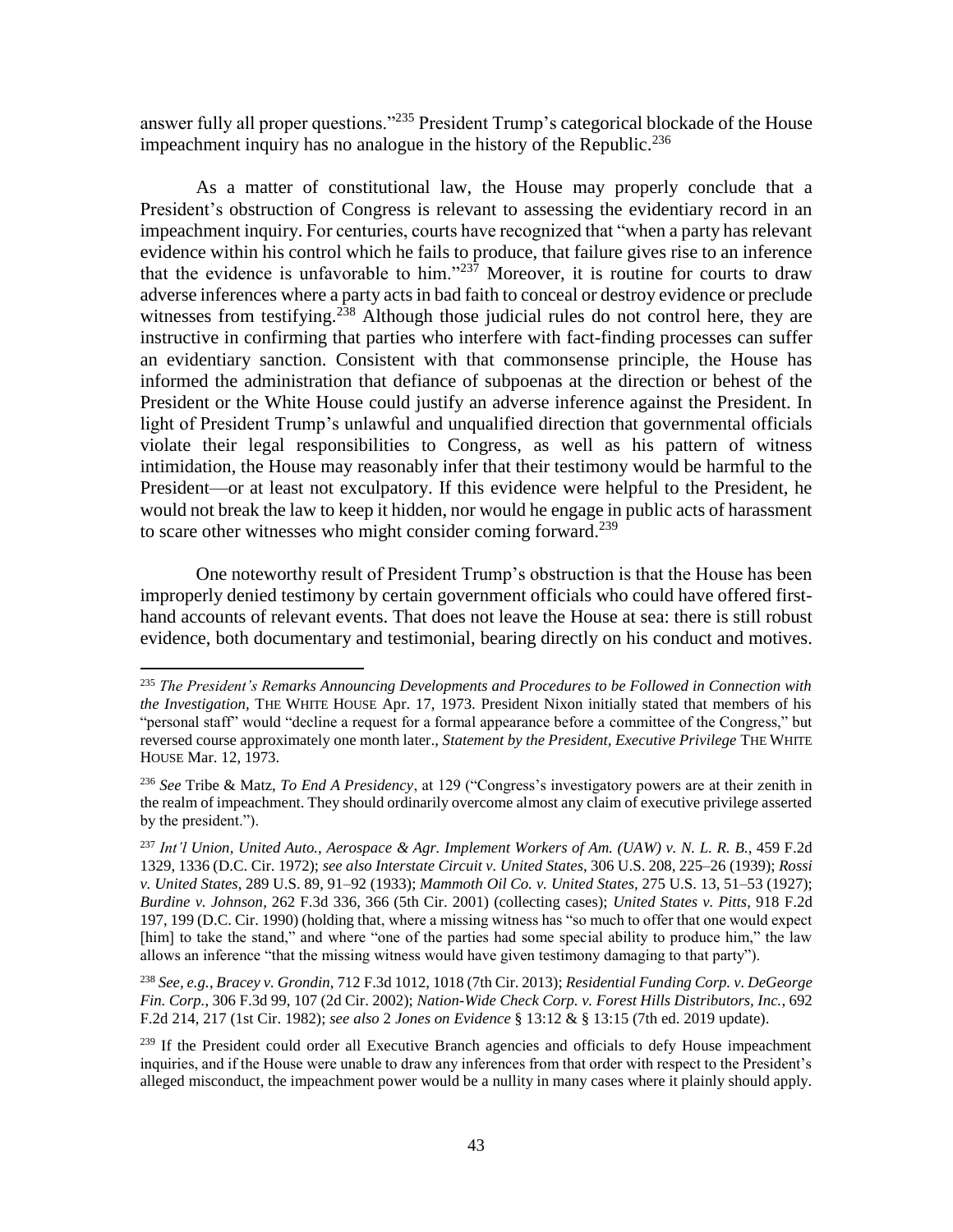But especially given the President's obstruction of Congress, the House is free under the Constitution to consider reliable testimony from officials who overheard—or later learned about—statements by the President to witnesses whose testimony he has blocked.<sup>240</sup>

To summarize: just like grand jurors and prosecutors, the House is not subject to rigid evidentiary rules in deciding whether to approve articles. Members of the House are trusted to fairly weigh evidence in an impeachment inquiry. Where the President illegally seeks to obstruct such an inquiry, the House is free to infer that evidence blocked from its view is harmful to the President's position. It is also free to rely on other relevant, reliable evidence that illuminates the ultimate factual issues. The President has no right to defy an impeachment inquiry and then demand that the House turn back because it lacks the very evidence he unlawfully concealed. If anything, such conduct confirms that the President sees himself as above the law and may therefore bear on the question of impeachment.<sup>241</sup>

# **C. Abuse of Presidential Power is Impeachable**

l

<span id="page-46-0"></span>The powers of the President are immense, but they are not absolute. That principle applies to the current President just as it applied to his predecessors. President Nixon erred in asserting that "when the President does it, that means it is not illegal."<sup>242</sup> And President Trump was equally mistaken when he declared he had "the right to do whatever I want as president."<sup>243</sup> The Constitution always matches power with constraint. That is true even of powers vested exclusively in the chief executive. If those powers are invoked for corrupt

<sup>&</sup>lt;sup>240</sup> Under the Federal Rules of Evidence—which, again, are not applicable in Congressional impeachment proceedings—judges sometimes limit witnesses from offering testimony about someone else's out-of-court statements. They do so for reasons respecting reliability and with an eye to the unique risks presented by unsophisticated juries that may not properly evaluate evidence. But because hearsay evidence can in fact be highly reliable, and because it is "often relevant," *Tome v. United States*, 513 U.S. 150, 163 (1995), there are many circumstances in which such testimony is admissible in federal judicial proceedings. Those circumstances include, but are by no means limited to, recorded recollections, records of regularly conducted activity, records of a public office, excited utterances, and statements against penal or other interest. Moreover, where hearsay evidence bears indicia of reliability, it is regularly used in many other profoundly important contexts, including federal sentencing and immigration proceedings. *See, e.g.*, *Arrazabal v. Barr*, 929 F.3d 451, 462 (7th Cir. 2019); *United States v. Mitrovic*, 890 F.3d 1217, 1222 (11th Cir. 2018); *United States v. Woods*, 596 F.3d 445, 448 (8th Cir. 2010). Ironically, although some have complained that hearings related to the Ukraine affair initially occurred out of public sight, one reason for that measure was to ensure the integrity of witness testimony. Where multiple witnesses testified to the same point in separate, confidential hearings, that factual conclusion may be seen as corroborated and more highly reliable.

<sup>&</sup>lt;sup>241</sup> The President has advanced numerous arguments to justify his across-the-board defiance of the House impeachment inquiry. These arguments lack merit. As this Committee recognized when it impeached President Nixon for obstruction of Congress, the impeachment power includes a corresponding power of inquiry that allows the House to investigate the Executive Branch and compel compliance with its subpoenas.

<sup>242</sup> *Document: Transcript of David Frost's Interview with Richard Nixon, 1977*, TEACHING AMERICAN HISTORY.

<sup>243</sup> Michael Brice-Saddler, *While Bemoaning Mueller Probe, Trump Falsely Says the Constitution Gives Him 'The Right To Do Whatever I Want",* THE WASHINGTON POST, July 23, 2019.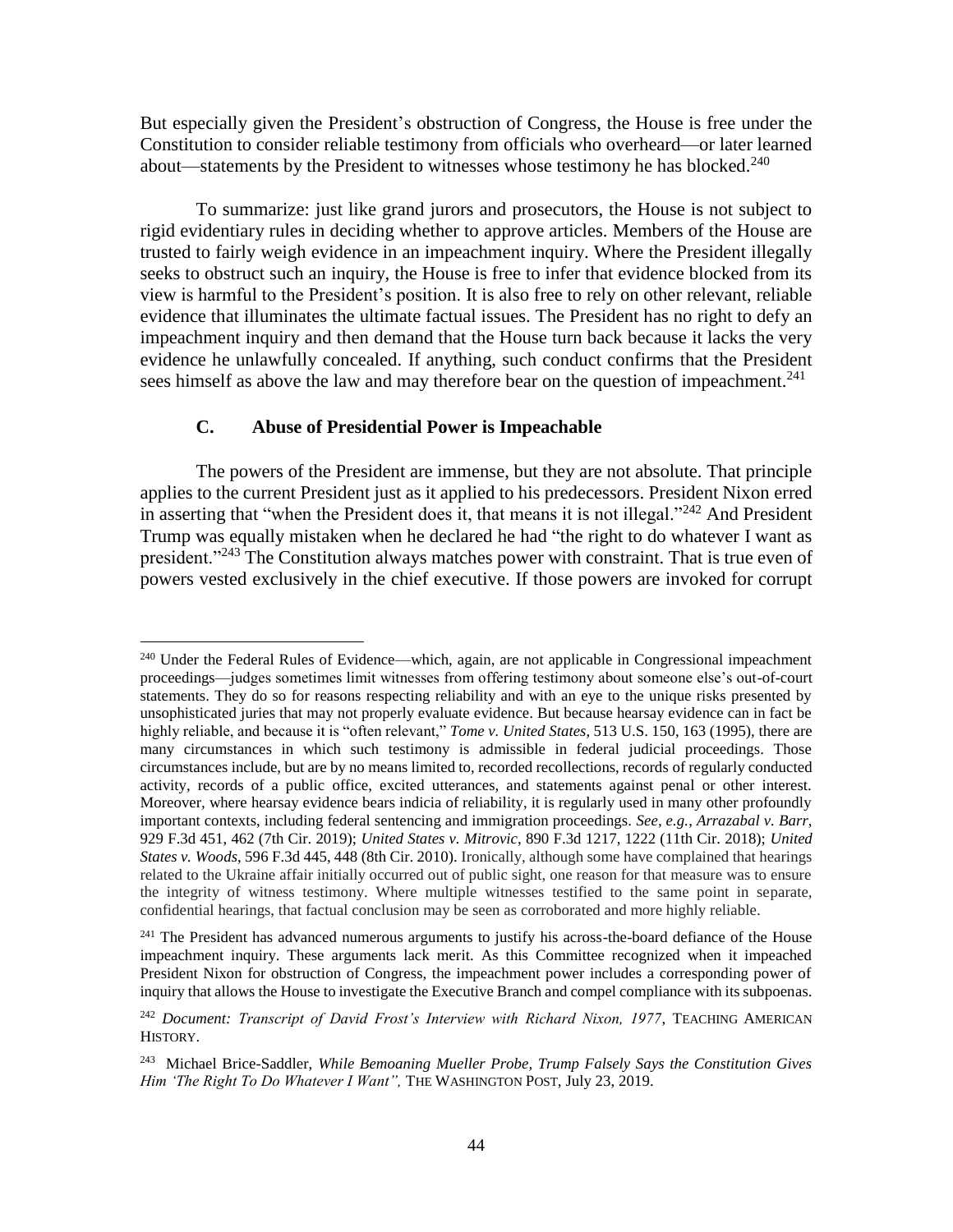reasons, or in an abusive manner that threatens harm to constitutional governance, the President is subject to impeachment for "high Crimes and Misdemeanors."

This conclusion follows from the Constitution's history and structure. As explained above, the Framers created a formidable Presidency, which they entrusted with "the executive Power" and a host of additional authorities. For example, the President alone can confer pardons, sign or veto legislation, recognize foreign nations, serve as Commander in Chief of the armed forces, and appoint or remove principal officers. The President also plays a significant (though not exclusive) role in conducting diplomacy, supervising law enforcement, and protecting national security. These are daunting powers for any one person to wield. If put to nefarious ends, they could wreak havoc on our democracy.

The Framers knew this. Fearful of tyranny in all its forms, they saw impeachment as a necessary guarantee that Presidents could be held accountable for how they exercised executive power. Many delegates at the Constitutional Convention and state ratifying conventions made this point, including Madison, Randolph, Pinckney, Stillman, and Iredell. Their view was widely shared. As James Wilson observed in Pennsylvania, "we have a responsibility in the person of our President"—who is "possessed of power"—since "far from being above the laws," he is "amenable to them  $\ldots$  by impeachment."<sup>244</sup> Hamilton struck the same note. In *Federalist No. 70*, he remarked that the Constitution affords Americans the "greatest securities they can have for the faithful exercise of any delegated power," including the power to discover "with facility and clearness" any misconduct requiring "removal from office."<sup>245</sup> Impeachment and executive power were thus closely intertwined in the Framers' constitutional plan: the President could be vested with awesome power, but only because he faced removal from office for grave abuses.

The architects of checks and balances meant no exceptions to this rule. There is no power in the Constitution that a President can exercise immune from legal consequence. The existence of any such unchecked and uncheckable authority in the federal government would offend the bedrock principle that nobody is above the law. It would also upend the reasons why our Framers wrote impeachment into the Constitution: the *exact* forms of Presidential wrongdoing that they discussed in Philadelphia could be committed through use of executive powers, and it is unthinkable that the Framers left the Nation defenseless in such cases. In fact, when questioned by Mason in Virginia, Madison expressly stated that the President could be impeached for abuse of his exclusive pardon power—a view that the Supreme Court later echoed in *Ex Parte Grossman*. <sup>246</sup> By the same token, a President could surely be impeached for treason if he fired the Attorney General to thwart

<sup>244</sup> 2 Elliot, *Debates in the Several State Conventions,* at 480.

<sup>245</sup> Alexander Hamilton, *Federalist No. 70,* at 456.

<sup>246</sup> 3 Elliot, *Debates in the Several State Conventions,* 497-98; *Ex Parte Grossman*, 267 U.S. at 121. Madison adhered to this understanding after the Constitution was ratified. In 1789, he explained to his colleagues in the House that the President would be subject to impeachment for abuse of the removal power—which is held by the President alone—"if he suffers [his appointees] to perpetrate with impunity High crimes or misdemeanors against the United States, or neglects to superintend their conduct, so as to check their excesses." 1 *Annals of Congress* 387 (1789).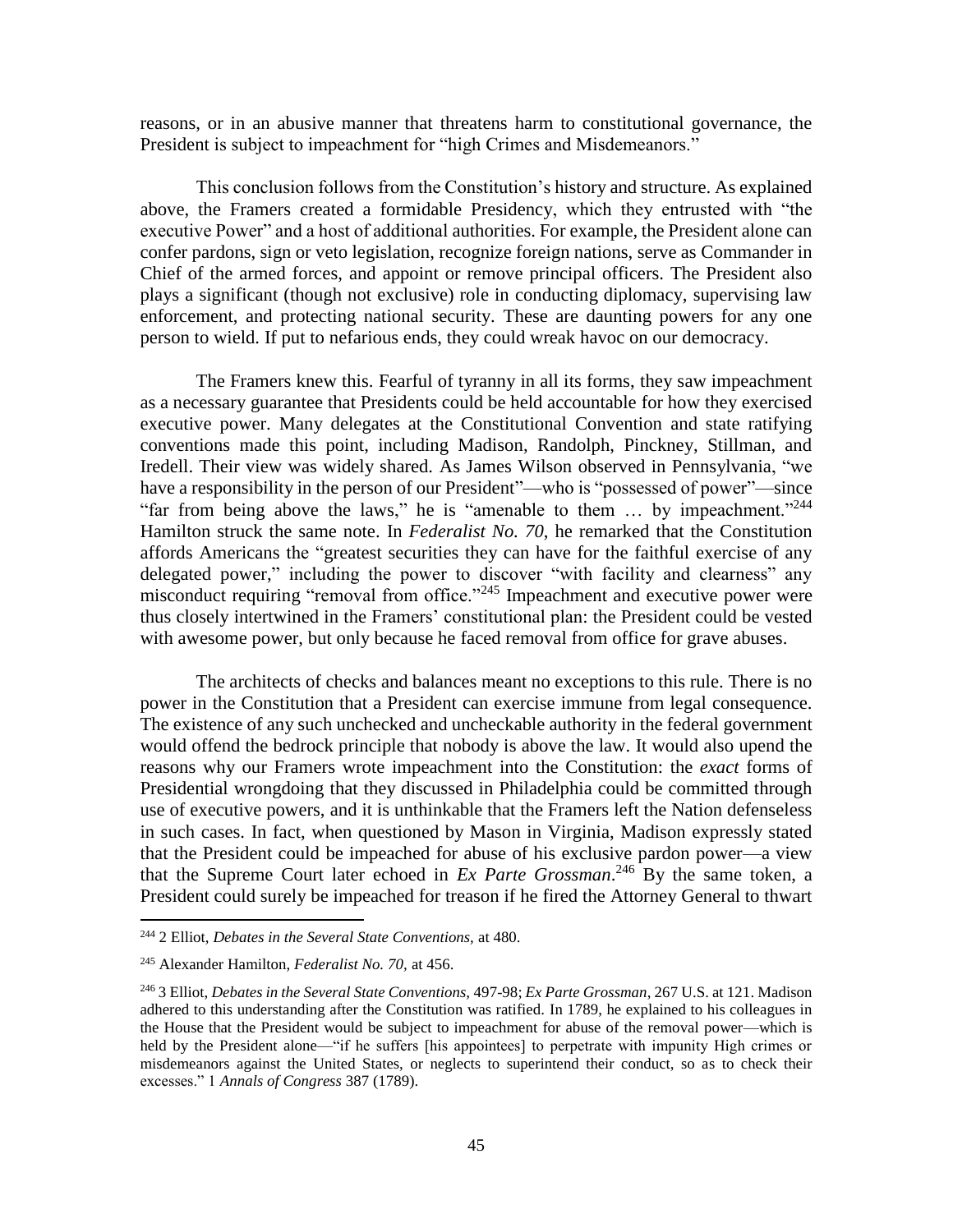the unmasking of an enemy spy in wartime; he could impeached for bribery if he offered to divulge state secrets to a foreign nation, conditioned on regulatory exemptions for his family business.<sup>247</sup> Simply put, "the fact that a power is exclusive to the executive—that is, the president alone may exercise it—does not mean the power cannot be exercised in clear bad faith, and that Congress cannot look into or act upon knowledge of that abuse."<sup>248</sup>

The rule that abuse of power can lead to removal encompasses all three branches. The Impeachment Clause applies to "The President, Vice President and all civil Officers of the United States," including Article III judges.<sup>249</sup> There is no exception to impeachment for misconduct by federal judges involving the exercise of their official powers. In fact, the opposite is true: "If in the exercise of the powers with which they are clothed as ministers of justice, [judges] act with partiality, or maliciously, or corruptly, or arbitrarily, or oppressively, they may be called to an account by impeachment."<sup>250</sup> Similarly, if Members of Congress exercise legislative power abusively or with corrupt purposes, they may be removed pursuant to the Expulsion Clause, which permits each house of Congress to expel a member "with the Concurrence of two thirds." <sup>251</sup> *Nobody* is entitled to wield power under the Constitution if they ignore or betray the Nation's interests to advance their own.

This is confirmed by past practice of the House. President Nixon's case directly illustrates the point. As head of the Executive Branch, he had the power to appoint and remove law enforcement officials, to issue pardons, and to oversee the White House, IRS, CIA, and FBI. But he did not have any warrant to exercise these Presidential powers abusively or corruptly. When he did so, the House Judiciary Committee properly approved multiple articles of impeachment against him. Several decades later, the House impeached President Clinton. There, the House witnessed substantial disagreement over whether the President could be impeached for obstruction of justice that did *not* involve using the powers of his office. But it was universally presumed—and never seriously questioned that the President could be impeached for obstruction of justice that *did* involve abuse of those powers.<sup>252</sup> That view rested firmly on a correct understanding of the Constitution.

Our Constitution rejects pretensions to monarchy and binds Presidents with law. A President who sees no limit on his power manifestly threatens the Republic.

<sup>247</sup> Scholars have offered many examples and hypotheticals that they see as illustrative of this point. *See* Bowman, *High Crimes and Misdemeanors*, at 258; Black & Bobbitt, *Impeachment*, 115; Hemel & Posner, *Presidential Obstruction of Justice,* at 1297; Tribe & Matz, *To End a Presidency*, at 61.

<sup>248</sup> Jane Chong, *Impeachment-Proof? The President's Unconstitutional Abuse of His Constitutional Powers*, LAWFARE, Jan. 2 2018.

<sup>249</sup> U.S. CONST. Art. II, § 4.

<sup>250</sup> *Bradley v. Fisher* 80 U.S. 335, 350 (1871).

<sup>251</sup> U.S. CONST. Art. I, § 5, cl. 2.

<sup>252</sup> *See generally* 1998 Background and History of Impeachment Hearing.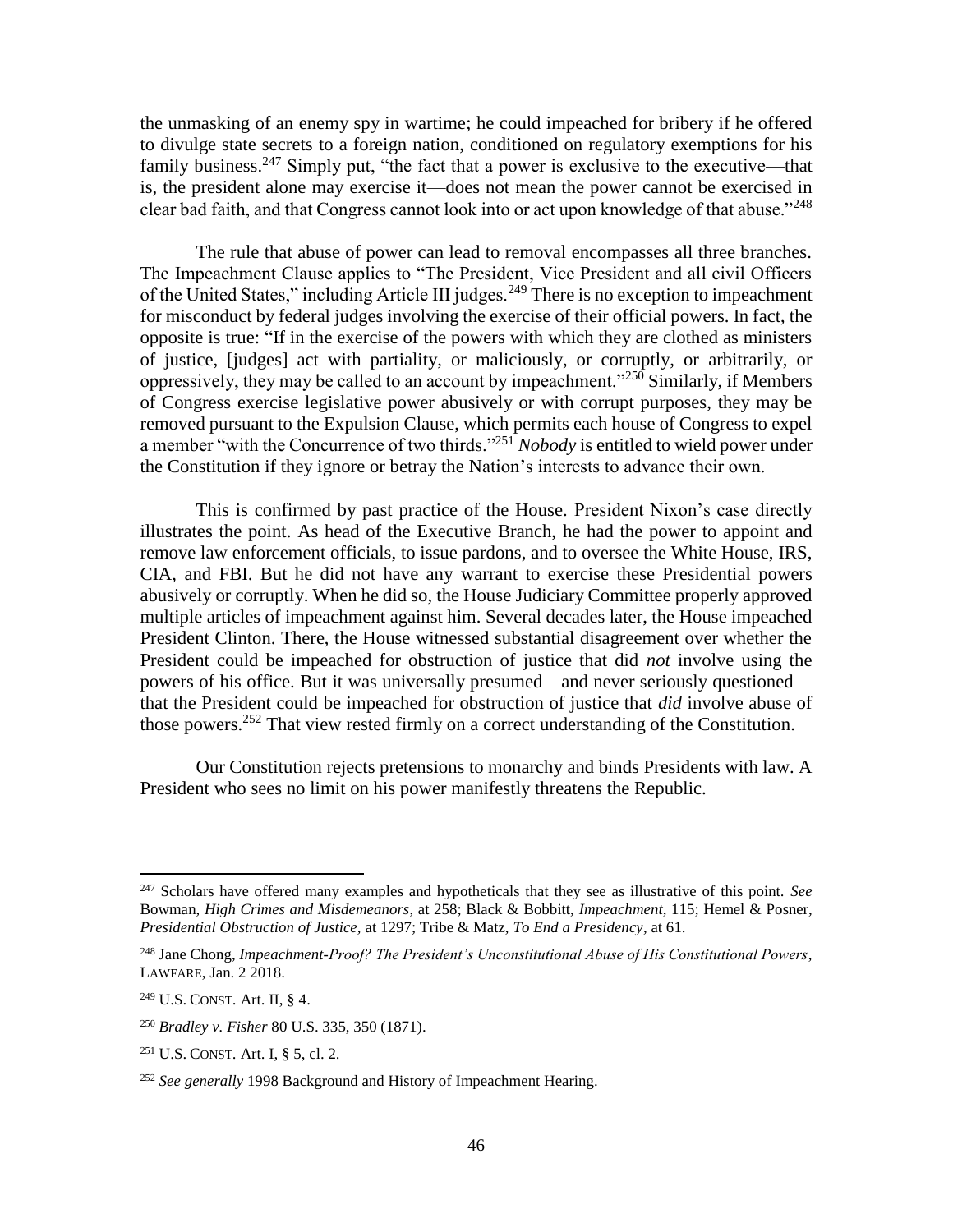#### **D. Presidential Pretexts Need Not Be Accepted at Face Value**

<span id="page-49-0"></span>Impeachable offenses are often defined by corrupt intent. To repeat Iredell, "the president would be liable to impeachments [if] he had … acted from some corrupt motive or other," or if he was "willfully abusing his trust."<sup>253</sup> Consistent with that teaching, both "Treason" and "Bribery" require proof that the President acted with an improper state of mind, as would many other offenses described as impeachable at the Constitutional Convention. Contrary to occasional suggestions that the House may not examine the President's intent, an impeachment inquiry may therefore require the House to determine *why* the President acted the way he did. Understanding the President's motives may clarify whether he used power in forbidden ways, whether he was faithless in executing the laws, and whether he poses a continuing danger to the Nation if allowed to remain in office.

When the House probes a President's state of mind, its mandate is to find the facts. There is no room for legal fictions or lawyerly tricks that distort a clear assessment of the President's thinking. That means evaluating the President's explanations to see if they ring true. The question is not whether the President's conduct *could have* resulted from innocent motives. It is whether the President's *real reasons*—the ones actually in his mind as he exercised power—were legitimate. The Framers designed impeachment to root out abuse and corruption, even when a President masks improper intent with cover stories.

Accordingly, where the President's explanation of his motives defies common sense, or is otherwise unbelievable, the House is free to reject the pretextual explanation and to conclude that the President's false account of his thinking is itself evidence that he acted with corrupt motives. The President's honesty in an impeachment inquiry, or his lack thereof, can thus shed light on the underlying issue.<sup>254</sup>

President Nixon's case highlights the point. In its discussion of an article of impeachment for abuse of power, the House Judiciary Committee concluded that he had "falsely used a national security pretext" to direct executive agencies to engage in unlawful electronic surveillance investigations, thus violating "the constitutional rights of citizens."<sup>255</sup> In its discussion of the same article, the Committee also found that President Nixon had interfered with the Justice Department by ordering it to cease investigating a crime "on the pretext that it involved national security."<sup>256</sup> President Nixon's repeated claim that he had acted to protect national security could not be squared with the facts, and so the Committee rejected it in approving articles of impeachment against him for targeting political opponents.

 $\overline{\phantom{a}}$ 

<sup>256</sup> *Id.,* at 179.

 $^{253}$  *Id.*, at 49.

<sup>254</sup> *See* Tribe & Matz, *To End A Presidency*, at 92 ("Does the president admit error, apologize, and clean house? Does he prove his innocence, or at least his reasonable good faith? Or does he lie and obstruct until the bitter end? Maybe he fires investigators and stonewalls prosecutors? … These data points are invaluable when Congress asks whether leaving the president in office would pose a continuing threat to the nation.").

<sup>255</sup> Committee Report on Nixon Articles of Impeachment (1974)*,* at 146.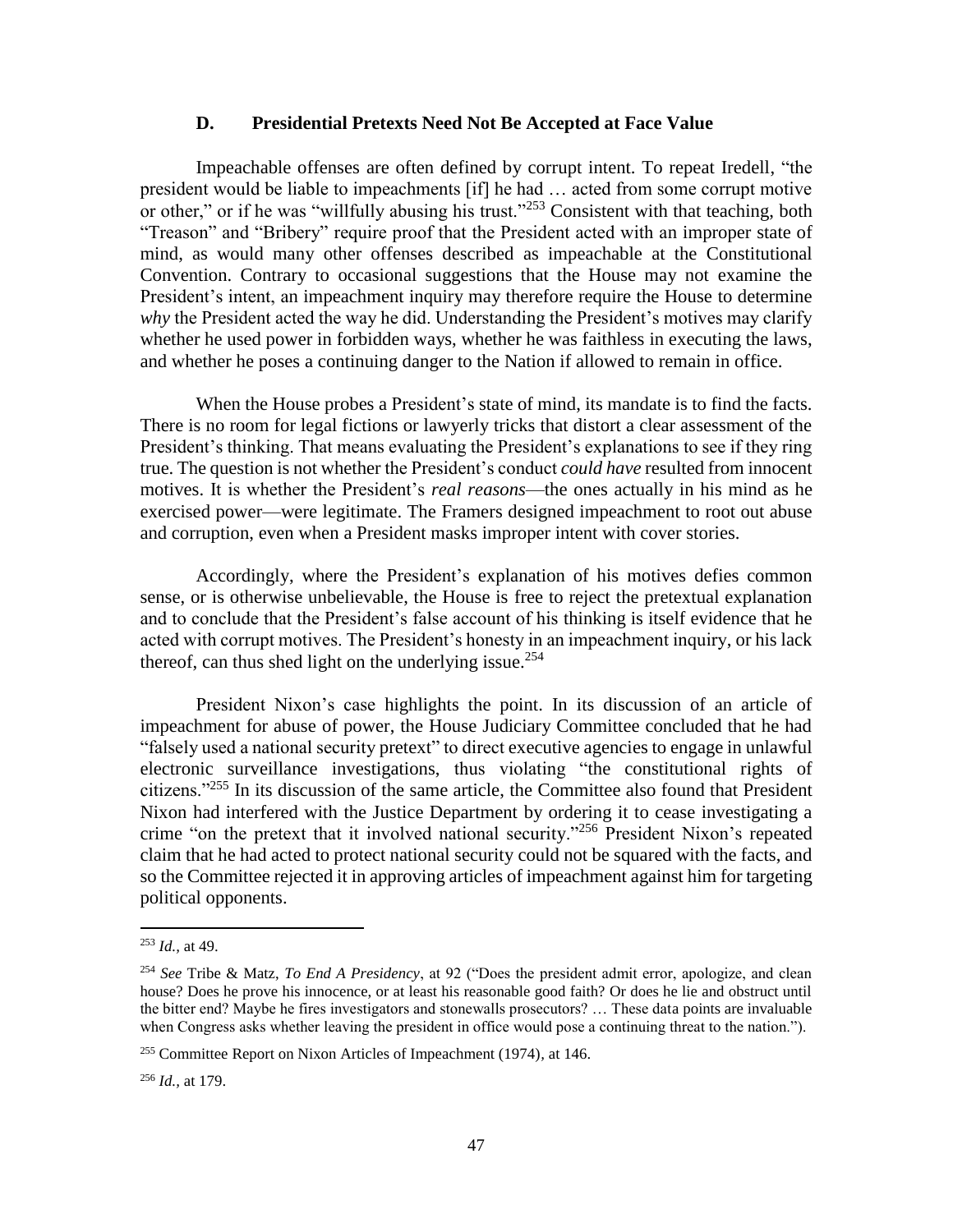Testing whether someone has falsely characterized their motives requires careful attention to the facts. In rare cases, "some implausible, fantastic, and silly explanations could be found to be pretextual without any further evidence."<sup>257</sup> Sifting truth from fiction, though, usually demands a thorough review of the record—and a healthy dose of common sense. The question is whether "the evidence tells a story that does not match the explanation."<sup>258</sup>

Because courts assess motive all the time, they have identified warning signs that an explanation may be untrustworthy. Those red flags include the following:

First, *lack of fit between conduct and explanation.* This exists when someone claims they were trying to achieve a specific goal but then engaged in conduct poorly tailored to achieving it.<sup>259</sup> For instance, imagine the President claims that he wants to solve a particular problem—but then he ignores many clear examples of that problem, weakens rules meant to stop it from occurring, acts in ways unlikely to address it, and seeks to punish only two alleged violators (both of whom happen to be his competitors). The lack of fit between his punitive conduct and his explanation for it strongly suggests that the explanation is false, and that he invented it as a pretext for corruptly targeting his competitors.

Second, *arbitrary discrimination*. When someone claims they were acting for a particular reason, look to see if they treated similarly-situated individuals the same.<sup>260</sup> For example, if a President says that people doing business abroad should not engage in specific practices, does he punish everyone who breaks that rule, or does he pick and choose? If he picks and chooses, is there a good reason why he targets some people and not others, or does he appear to be targeting people for reasons unrelated to his stated motive? Where similarly-situated people are treated differently, the President should be able to explain why; if no such explanation exists, it follows that hidden motives are in play.

Third, *shifting explanations*. When someone repeatedly changes their story, it makes sense to infer that they began with a lie and may still be lying.<sup>261</sup> That is true in daily life and it is true in impeachments. The House may therefore doubt the President's account of his motives when he first denies that something occurred; then admits that it occurred but denies key facts; then admits those facts and tries to explain them away; and then

<sup>257</sup> *Purkett v. Elem*, 514 U.S. 765, 776–77 (1995) (Stevens, J., dissenting).

<sup>258</sup> *Dep't of Commerce v. N.Y.*, No. 18-966, at 27 (U.S. Jun. 27, 2019).

<sup>259</sup> *See Romer v. Evans*, 517 U.S. 620, 632 (1996); *Albemarle Paper Co. v. Moody,* 422 U.S. 405, 425 (1975); *Miller-El v. Dretke,* 545 U.S. 231, 260 (2005).

<sup>260</sup> *Flowers v. Mississippi*, 139 S. Ct. 2228, 2249 (2019); *Miller-El v. Cockrell,* 537 U.S. 322, 345 (2003).

<sup>261</sup> *See Foster v. Chatman*, 136 S. Ct. 1737, 1754 (2016); *Evans v. Sebelius*, 716 F.3d 617, 620–21 (D.C. Cir. 2013); *Geleta v. Gray*, 645 F.3d 408, 413–14 (D.C. Cir. 2011); *EEOC v. Sears Roebuck & Co.,* 243 F.3d 846, 853 (4th Cir.2001); *Domínguez–Cruz v. Suttle Caribe, Inc.,* 202 F.3d 424, 432 (1st Cir. 2000); *Thurman v. Yellow Freight Sys., Inc.,* 90 F.3d 1160, 1167 (6th Cir. 1996).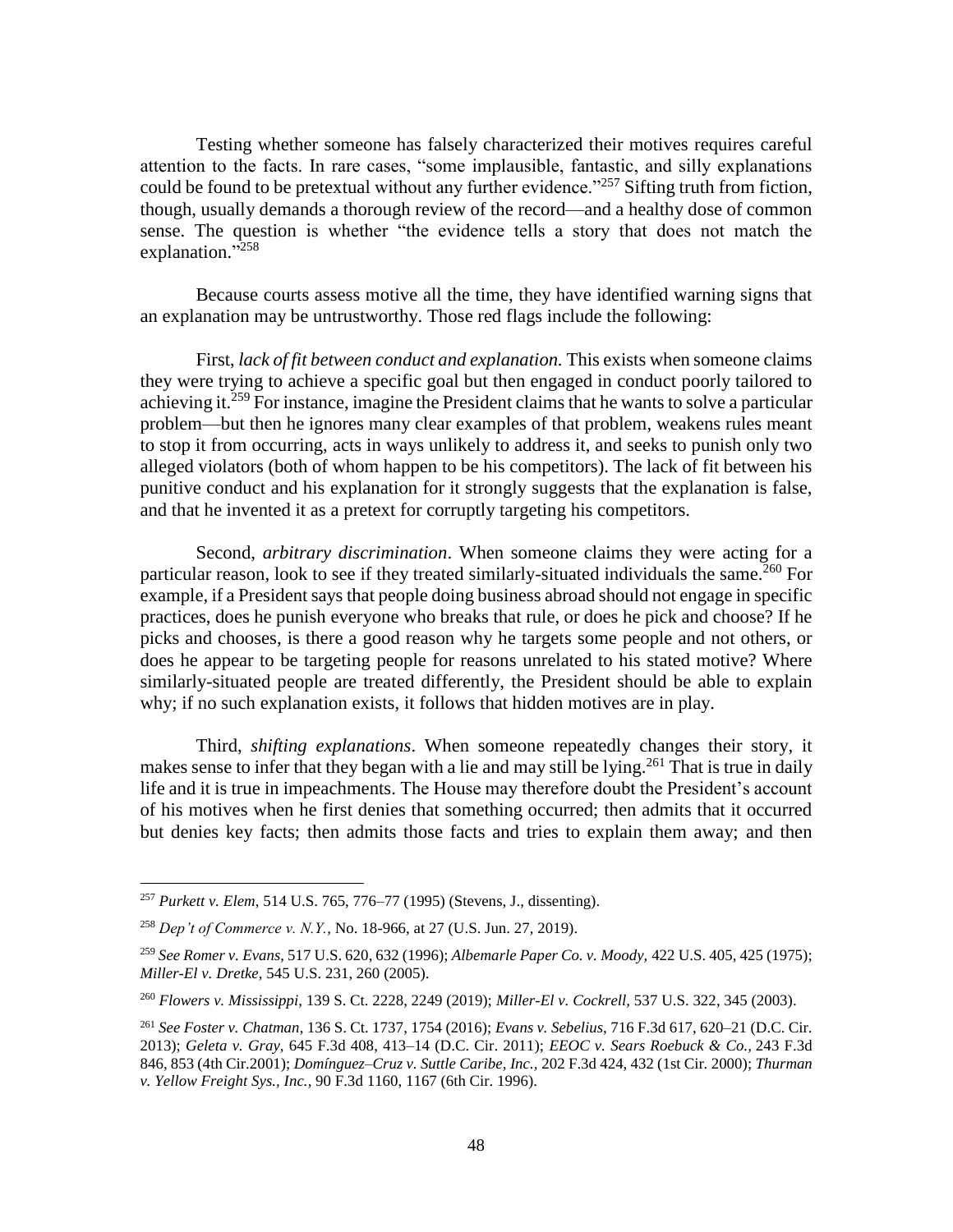changes his explanation as more evidence comes to light. Simply stated, the House is "not required to exhibit a naiveté from which ordinary citizens are free."<sup>262</sup>

Fourth, *irregular decisionmaking*. When someone breaks from the normal method of making decisions, and instead acts covertly or strangely, there is cause for suspicion. As the Supreme Court has reasoned, "[t]he specific sequence of events leading up the challenged decision" may "shed some light on the decisionmaker's purposes"—and "[d]epartures from the normal procedural sequence" might "afford evidence that improper purposes are playing a role."<sup>263</sup> There are many personnel and procedures in place to ensure sound decisionmaking in the Executive Branch. When they are ignored, or replaced by secretive irregular channels, the House must closely scrutinize Presidential conduct.

Finally, *explanations based on falsehoods*. Where someone explains why they acted a certain way, but the explanation depends on demonstrably false facts, then their explanation is suspect.<sup>264</sup> For example, if a President publicly states that he withheld funds from a foreign nation due to its failure to meet certain conditions, but the federal agencies responsible for monitoring those conditions certify that they were satisfied, the House may conclude that the President's explanation is only a distraction from the truth.

When one or more of these red flags is present, there is reason to doubt that the President's account of his motives is accurate. When they are all present simultaneously, that conclusion is virtually unavoidable. Thus, in examining the President's motives as part of an impeachment inquiry, the House must test his story against the evidence to see if it holds water. If it does not, the House may find that he acted with corrupt motives—and that he has made false statements as part of an effort to stymie the impeachment inquiry.

# <span id="page-51-0"></span>**E. Attempted Presidential Misconduct Is Impeachable**

As a matter of settled constitutional law, and contrary to recent suggestions otherwise, attempted Presidential wrongdoing can be impeachable. This is clear from the records of the Constitutional Convention. In the momentous exchange that led to adoption of the "high Crimes and Misdemeanors" standard, Mason championed impeaching Presidents for any "great and dangerous offenses." It was therefore necessary, he argued, to avoid a narrow standard that would prevent impeachment for "*attempts* to subvert the Constitution" (emphasis added). Then, only minutes later, it was Mason himself who suggested "high Crimes and Misdemeanors" as the test for Presidential impeachment. The very author of the relevant constitutional text thus made clear it must cover "attempts."

<sup>262</sup> *United States v. Stanchich*, 550 F.2d 1294, 1300 (2nd Cir. 1977) (Friendly, J.) (making a similar point about federal judges).

<sup>263</sup> *See Vill. of Arlington Heights v. Metro. Hous. Dev. Corp.*, 429 U.S. 252, 267 (1977).

<sup>264</sup> *See, e.g.*, *Reeves v. Sanderson Plumbing Products*, 530 U.S. 133, 147 (2000); *Geleta v. Gray*, 645 F.3d 408, 414 (D.C. Cir. 2011); *Czekalski v. Peters*, 475 F.3d 360, 366 (D.C. Cir. 2007); *Murray v. Gilmore*, 406 F.3d 708, 716 (D.C. Cir. 2005); *Salazar v. Wash. Metro. Transit Auth*., 401 F.3d 504, 511–12 (D.C. Cir. 2005); *Anderson v. Zubieta,* 180 F.3d 329, 348 (D.C. Cir. 1999).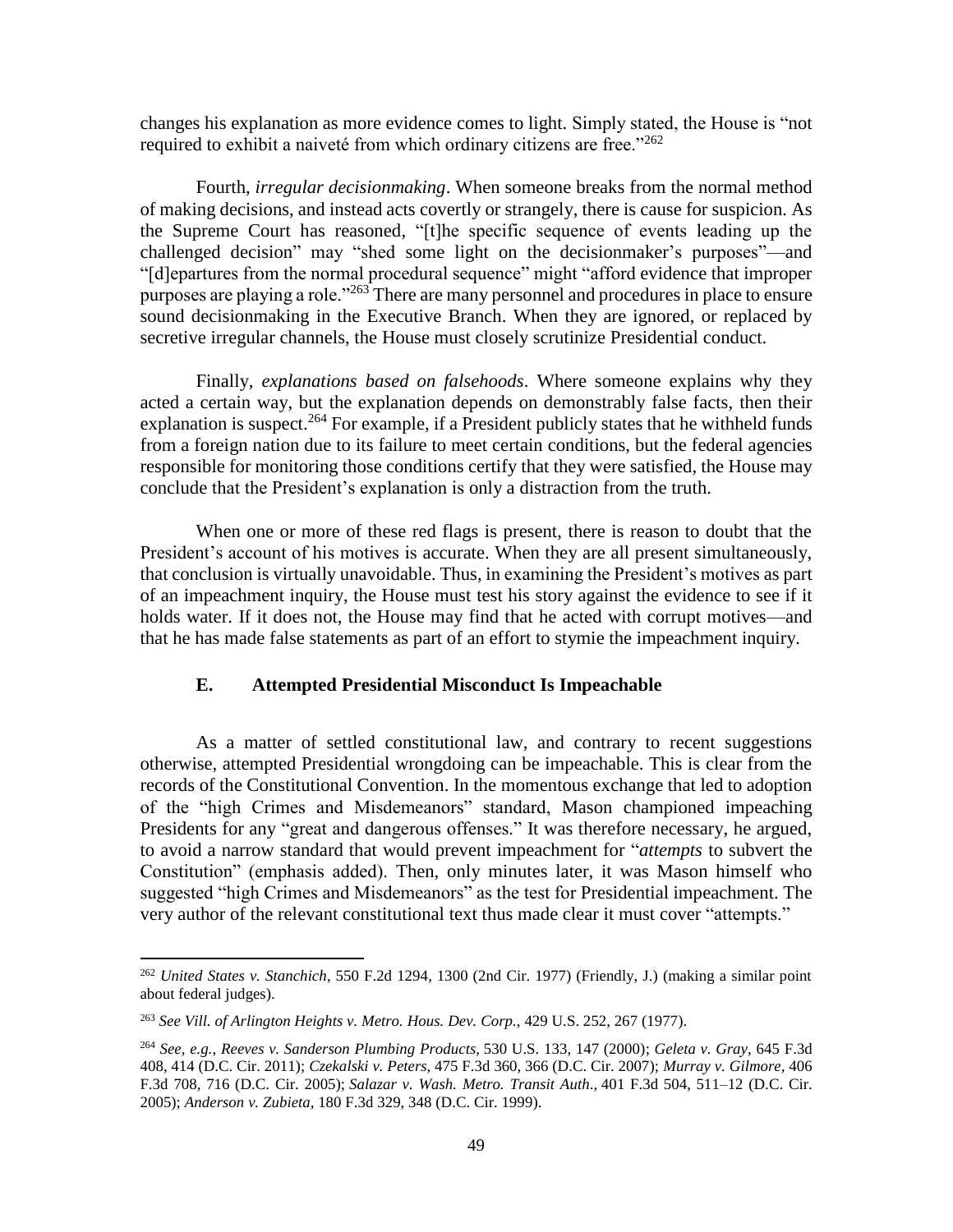The House Judiciary Committee reached this conclusion in President Nixon's case. Its analysis is compelling and consistent with Mason's reasoning:

In some of the instances in which Richard M. Nixon abused the powers of his office, his unlawful or improper objective was not achieved. But this does not make the abuse of power any less serious, nor diminish the applicability of the impeachment remedy. The principle was stated by Supreme Court Justice William Johnson in 1808: "If an officer attempt[s] an act inconsistent with the duties of his station, it is presumed that the failure of the attempt would not exempt him from liability to impeachment. Should a President head a conspiracy for the usurpation of absolute power, it is hoped that no one will contend that defeating his machinations would restore him to innocence." Gilchrist v. Collector of Charleston, 10 F. Cas. 355, 365 (No. 5, 420) (C.C.D.S.C. 1808).

Adhering to this legal analysis, the Committee approved articles of impeachment against President Nixon that encompassed acts of attempted wrongdoing that went nowhere or were thwarted. That includes President Nixon's attempt to block an investigation by the Patman Committee into the Watergate break-ins,  $265$  his attempt to block testimony by former aides,<sup>266</sup> his attempt to "narrow and divert" the Senate Select Committee's investigation,  $267$  and his attempt to have the IRS open tax audits of 575 members of George McGovern's staff and contributors to his campaign, at a time when McGovern was President Nixon's political opponent in the upcoming 1972 presidential election.<sup>268</sup> Moreover, the article of impeachment against President Nixon for abuse of power charged that he "attempted to prejudice the constitutional right of an accused to a fair trial."<sup>269</sup>

History thus confirms that defiance by his own aides do not afford the President a defense to impeachment. The Nation is not required to cross its fingers and hope White House staff will persist in ignoring or sidelining a President who orders them to execute "high Crimes and Misdemeanors." Nor can a President escape impeachment just because his corrupt plan to abuse power or manipulate elections was discovered and abandoned. It is inconceivable that our Framers authorized the removal of Presidents who engage in treason or bribery, but disallowed the removal of Presidents who attempt such offenses and are caught before they succeed. Moreover, a President who takes concrete steps toward engaging in impeachable conduct is not entitled to any benefit of the doubt. As one scholar remarks in the context of attempts to manipulate elections, "when a substantial attempt is made by a candidate to procure the presidency by corrupt means, we may presume that he

<sup>265</sup> Committee Report on Nixon Articles of Impeachment (1974), at 64.

<sup>266</sup> *Id.,* at 120.

<sup>267</sup> *Id.*

<sup>268</sup> *Id.*, at 143.

<sup>269</sup> *Id.*, at 3.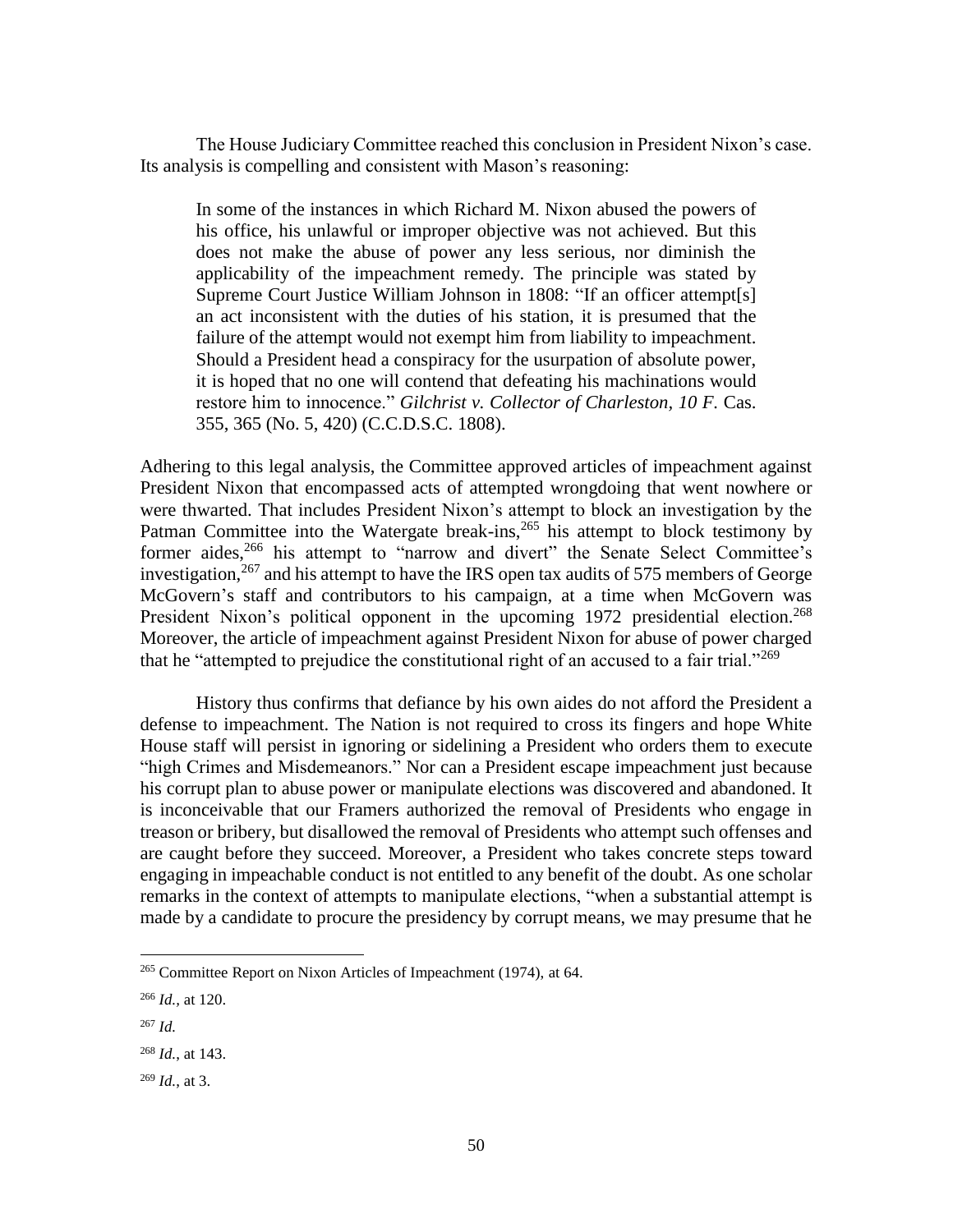at least thought this would make a difference in the outcome, and thus we should resolve any doubts as to the effects of his efforts against him."<sup>270</sup>

Common sense confirms what the law provides: a President may be impeached where he attempts a grave abuse of power, is caught along the way, abandons his plan, and subsequently seeks to conceal his wrongdoing. A President who attempts impeachable offenses will surely attempt them again. The impeachment power exists so that the Nation can remove such Presidents from power before their attempts finally succeed.

#### **F. Impeachment is Part of Democratic Governance**

<span id="page-53-0"></span>As House Judiciary Committee Chairman Peter Rodino emphasized in 1974, "it is under our Constitution, the supreme law of our land, that we proceed through the sole power of impeachment."<sup>271</sup> Impeachment is part of democratic constitutional governance, not an exception to it. It results in the President's removal from office only when a majority of the House, and then a super-majority of the Senate, conclude that he has engaged in sufficiently grave misconduct that his term in office must be brought to an early end. This process does not "nullify" the last election. No President is entitled to persist in office after committing "high Crimes and Misdemeanors," and no voter is entitled to expect that their preferred candidate will do so. Under the Constitution, when a President engages in great and dangerous offenses against the Nation—thus betraying their Oath of Office impeachment and removal by Congress may be necessary to protect our democracy.

The Framers considered relying solely on elections, rather than impeachment, to remove wayward Presidents. But they overwhelmingly rejected that position. As Madison warned, waiting so long "might be fatal to the Republic."<sup>272</sup> Particularly where the President's misconduct is aimed at corrupting our democracy, relying on elections to solve the problem is insufficient: it makes no sense to wait for the ballot box when a President stands accused of interfering with elections and is poised to do so again. Numerous Framers spoke directly to this point at the Constitutional Convention. Impeachment is the remedy for a President who will do anything, legal or not, to remain in office. Allowing the President a free pass is thus the wrong move when he is caught trying to corrupt elections in the final year of his first four-year term—just as he prepares to face the voters.

Holding the President accountable for "high Crimes and Misdemeanors" not only upholds democracy, but also vindicates the separation of powers. Representative Robert Kastenmeier explained this well in 1974: "The power of impeachment is not intended to obstruct or weaken the office of the Presidency. It is intended as a final remedy against executive excess … [a]nd it is the obligation of the Congress to defend a democratic society

<sup>270</sup> Black & Bobbitt, *Impeachment*, at 93.

 $271$  Debate on Nixon Articles of Impeachment (1974), at 2.

<sup>272</sup> Elliot, *Debates on the Adoption of the Federal Constitution,* at 341.